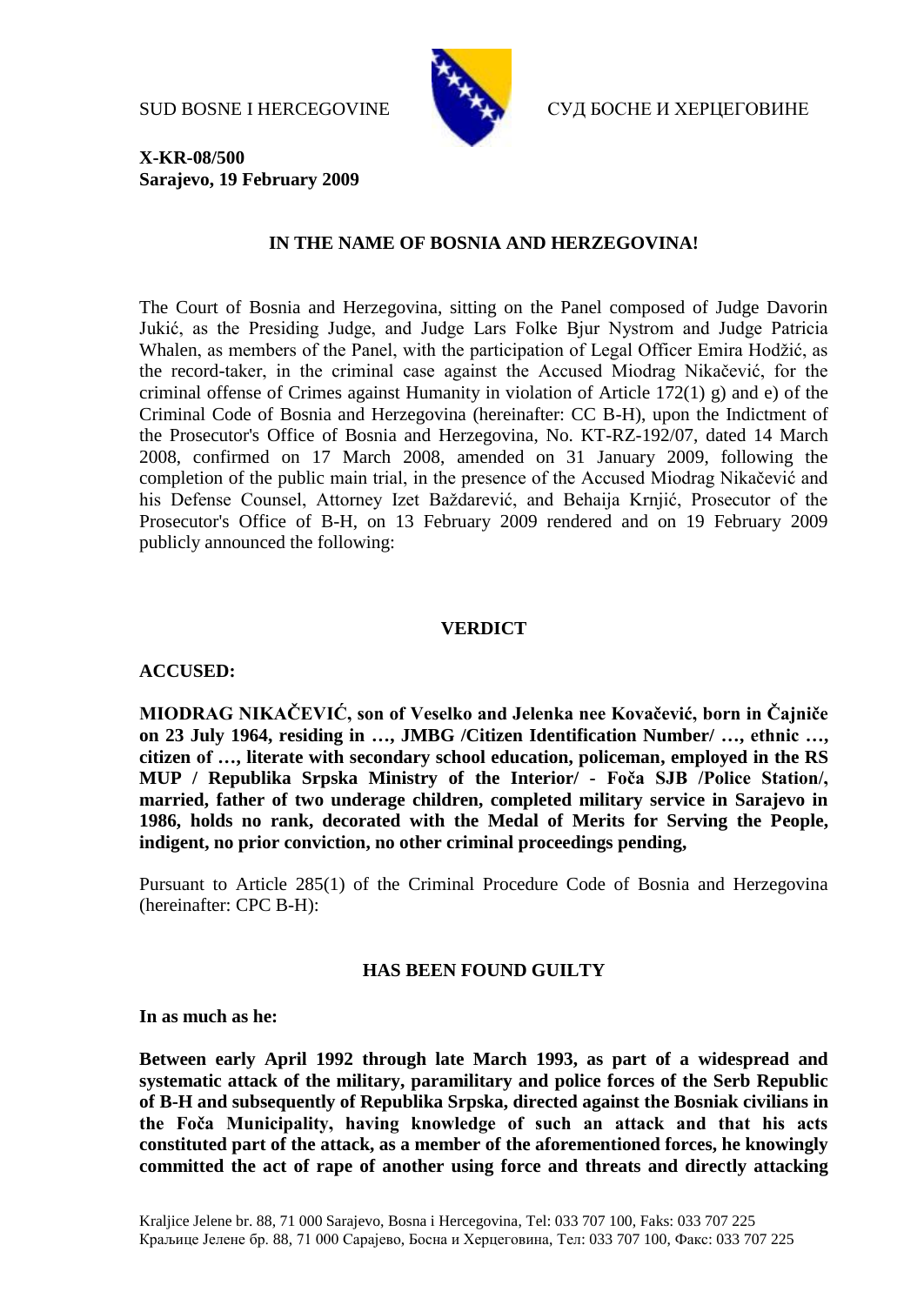### **their life and limb and aided in unlawful imprisonment and deprivation of physical liberty, in as much as he:**

**1. (a)** On an undetermined day in mid-April 1992, wearing a uniform and carrying an automatic rifle, a knife and several hand grenades, he came to Fatima Dervišević's apartment in Maršala Tita Street in Foča, where he found Munira Hodžić (the injured party), whom he told she had to accompany him to her apartment in the same building, so that allegedly he could take her household appliances from the apartment in order to keep them safe for her; she was forced to comply and she went with him, although she begged him not to take her there but to go to her apartment by himself; when they came to her apartment he immediately started touching her body whereupon she begged and implored him not to touch her, which made him angry and he cursed and shouted and forcibly dragged her into the bathroom and then turned her to face the bathtub and bent her over, pulled down her lower clothes and raped her in that position; she was crying and shaking during the rape; thereupon he left her apartment taking away some of her household appliances and leaving her alone in the apartment.

**1. (b)** On an undetermined day in late June or early July 1992, he came to the apartment of Fatima Dervišević that was opposite his apartment in Maršala Tita Street in Foča, and requested that Fatima's daughter Almira come to his apartment in order to purportedly clean it; he threatened Almira by saying that she would be crying for her brother if she failed to come. For that reason, she had to go to his apartment where she was first forced to wash several uniforms and then vacuumed the carpet while he was lying on a couch; at one moment she noticed that he was undoing his trousers, so she switched off the vacuum cleaner and started screaming, whereupon he got up from the couch and switched the vacuum cleaner back on and ordered her to bend over an armchair, which she did, whereupon he pulled down her tracksuit bottoms threatening her the entire time that something would happen to her brother and that he would bring her brother to watch what he was doing to her; as that position did not suit him, he pushed her onto the floor where he forced her to caress him and then raped her telling her that it would not last long and that it would be better and longer the next time; thereupon he stood up, got dressed and left the apartment.

**2.** On 2 August 1992, carrying an automatic weapon, together with two other armed members of the Armed Forces of the Republika Srpska, he came to the house of the Klapuh family in Humsko, Foča Municipality, looking for Rasim Klapuh; as Rasim was doing some farm work on a nearby meadow, one of them went there and brought him in front of the house, whereupon they apprehended him and took him to a meadow close to the place of Geuši, Republic of Montenegro, where they interrogated him; thereupon they took him back home and then took him and handed him over to the military police in the Army Command stationed in the place of Velečevo, Foča Municipality, from where Rasim was taken and unlawfully imprisoned in the Foča KPD /Penal-Correctional Institution/; he was detained there while no proceedings were ever instituted against him, nor did he ever receive any decision containing the reasons for his detention; after that, on an undetermined day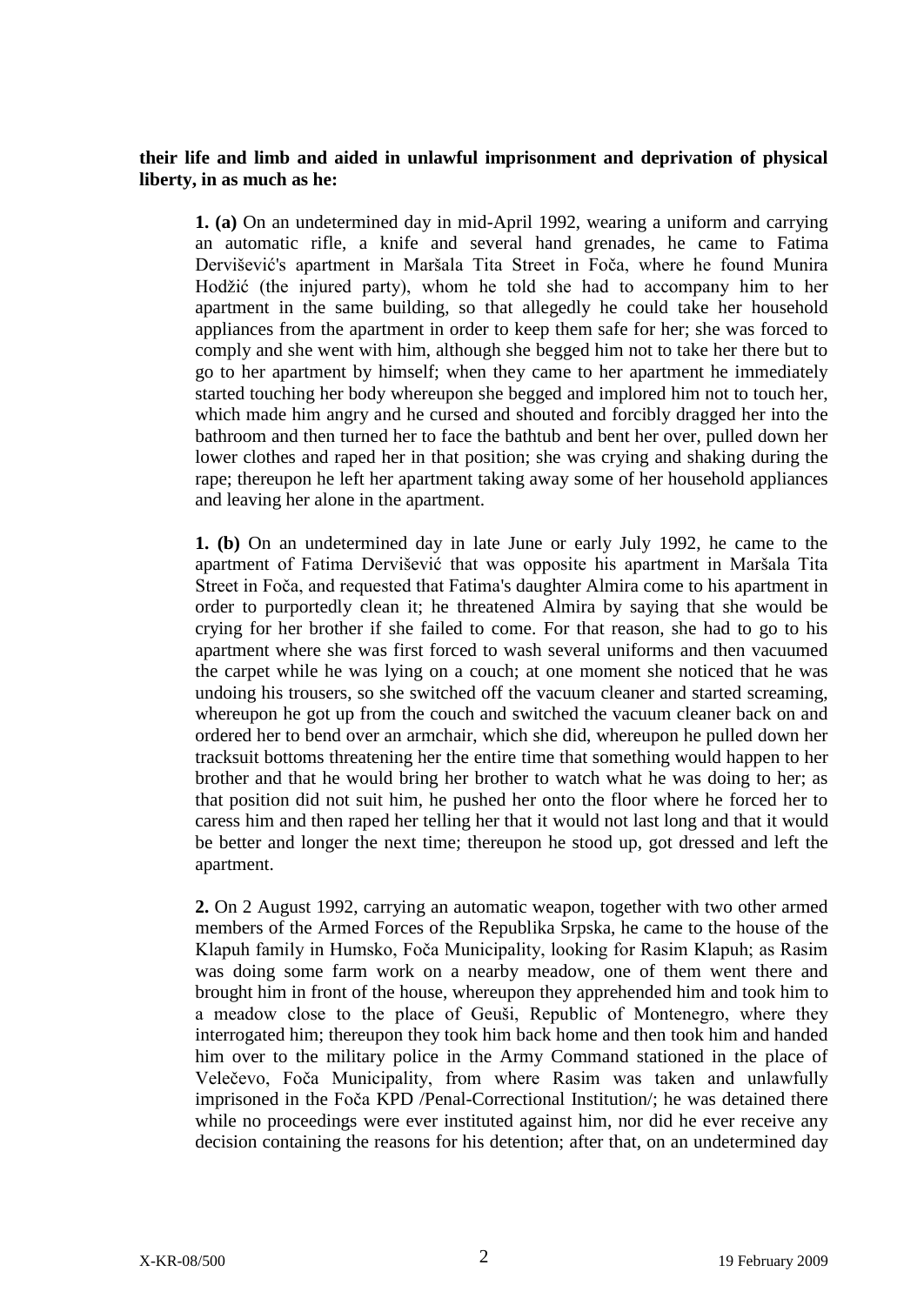he was taken out of the KPD by unidentified persons and murdered at an unknown site.

Therefore,

**within a widespread and systematic attack of the military, paramilitary and police forces of the Serb Republic of Bosnia and Herzegovina against the Bosniak civilian population in the Foča Municipality, having knowledge of that attack and that his acts constituted a component part of that attack, as a member of the aforementioned forces, he intentionally committed the act of rape of another by using force and threats and by directly attacking their life and limb, and aided other persons in confining and depriving another of physical freedom, in contravention of the rules of international law,** 

**Whereby he committed the criminal offense, as follows:** 

**Under Count 1 (a and b) of the Indictment – the criminal offense of Crimes against Humanity in violation of Article 172(1) g) of the CC B-H,**

**Under Count 2 of the Indictment – the criminal offense of Crimes against Humanity in violation of Article 172(1) e) of the CC B-H in conjunction with Article 31 of the CC B-H,**

**as read with Article 180(1) of the CC B-H.** 

Therefore, the Panel of the Court of B-H, pursuant to Article 285(1) of the CPC B-H and Articles 39, 42, and 49 of the CC B-H, hereby

### **SENTENCES HIM**

### **TO IMPRISONMENT FOR A TERM OF 8 (eight) YEARS**

Pursuant to Article 56(1) of the CC B-H, the time the Accused has spent in custody based on the Decision of this Court from 14 February 2008 until 20 January 2009 shall be credited towards the pronounced sentence of imprisonment.

Pursuant to Article 188(4) of the CPC B-H, the Accused shall be relieved of the duty to reimburse the costs of the criminal proceedings and the scheduled amount, which shall be paid from the budget appropriations of the Court.

Pursuant to Article 198(2) of the CPC B-H, the injured parties shall be referred to take civil action with their claims under property law.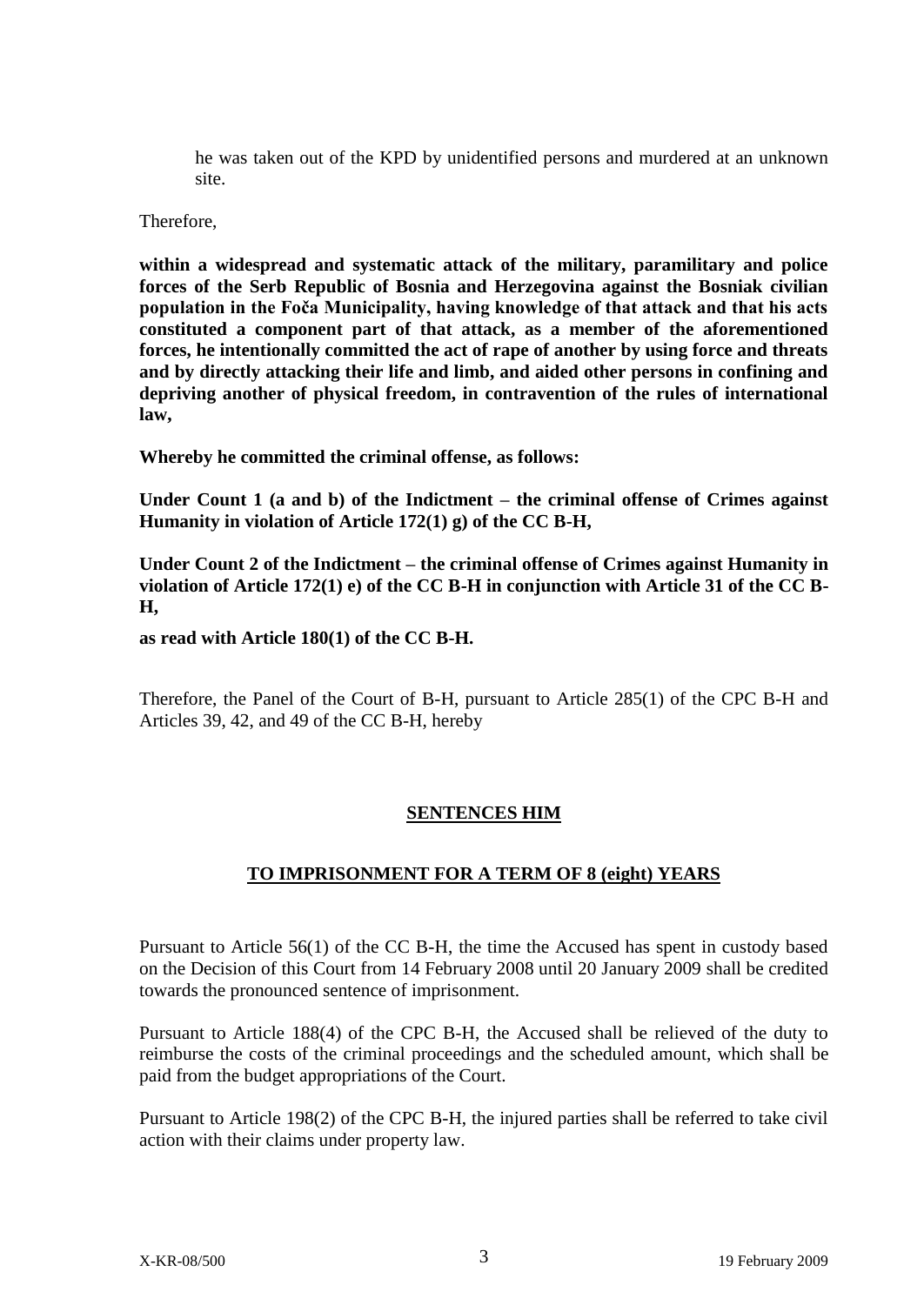#### **Reasoning**

## **I. PROCEDURAL HISTORY**

### **A. Charges**

By the Indictment of the Prosecutor's Office of Bosnia and Herzegovina, No. KT-RZ 192/07, dated 14 March 2008, amended on 13 January 2009, for the existence of grounded suspicion under Count 1 (a and b) and Count 2 respectively, Miodrag Nikačević is charged with having committed the criminal offense of Crimes against Humanity in violation of Article 172(1) g) in conjunction with Article 180(1) of the CC B-H and Crimes against Humanity in violation of Article 172(1) e) in conjunction with Article 31, as read with Article 180(1) of the CC B-H.

On 27 March 2008, the Accused pleaded not guilty of the criminal offense he is charged with.

### **B. Presented evidence**

### **1. Prosecution**

During the evidentiary procedure, the following Prosecution evidence was presented:

The following witnesses were heard: Munira Hodžić, Almira Čelegija, Fatima Dervišević, Emira Smajkan, Jasmina Fazlić, Fikreta Maslo, Ešrefa Divjan and Šefik Divjan as well as Primarius Dr Senadin Ljubović, forensic expert witness. Also, the Court inspected the following evidence: Record of examination of witness Munira Hodžić, Prosecutor's Office of B-H dated 8 August 2007 **(T1)**; T 2 Record of examination of witness Emira Smajkan dated 21 August 2007 **(T-2)**; Record of examination of witness Jasmina Fazlić, Prosecutor's Office of B-H, dated 21 August 2007 **(T3)**; Record of examination of witness Almira Čeligija, Prosecutor's Office of B-H, dated 7 August 2007 **(T4);** Record of examination of witness Fatima Dervišević, Prosecutor's Office of B-H, dated 7 August 2007 **(T5);** Record of examination of witness Šefik Divjan, No. 17-04/2-04-2-141/07 dated 9 February 2007 **(T6);** Record of examination of witness Ešrefa Divjan, No. 17-04/2-04-2-676/06 dated 24 November 2006 **(T7)**; Record of examination of witness Fikreta Maslo, Prosecutor's Office of B-H, No. KT-RZ: 192/07 dated 15 January 2008 **(T8)**; Forensic psychiatric report by Primarius Dr Senadin Ljubović dated 10 March 2008 pertaining to Munira Hodžić **(T9)**; Forensic psychiatric report by Primarius Dr Senadin Ljubović dated 10 March 2008 pertaining to Almira Čelegija **(T-10)**; Letter of the RS MUP, Istočno Sarajevo CJB (Public Security Center), No. 13-02/2-59/08 dated 25 February 2008 referring to the participation of Miodrag Nikačević in the war **(T11);** Record of mass grave exhumation by the Cantonal Court in Sarajevo No. Kri-238/01 dated 6 June 2001 **(T12);** Record of exhumation by the Cantonal Court in Sarajevo No. Kri-238/01 dated 9 June 2001 **(T13);** Autopsy report by the Forensic Medicine Institute in Sarajevo No. Kri-238/01 dated 25 July 2001 **(T14);** Order on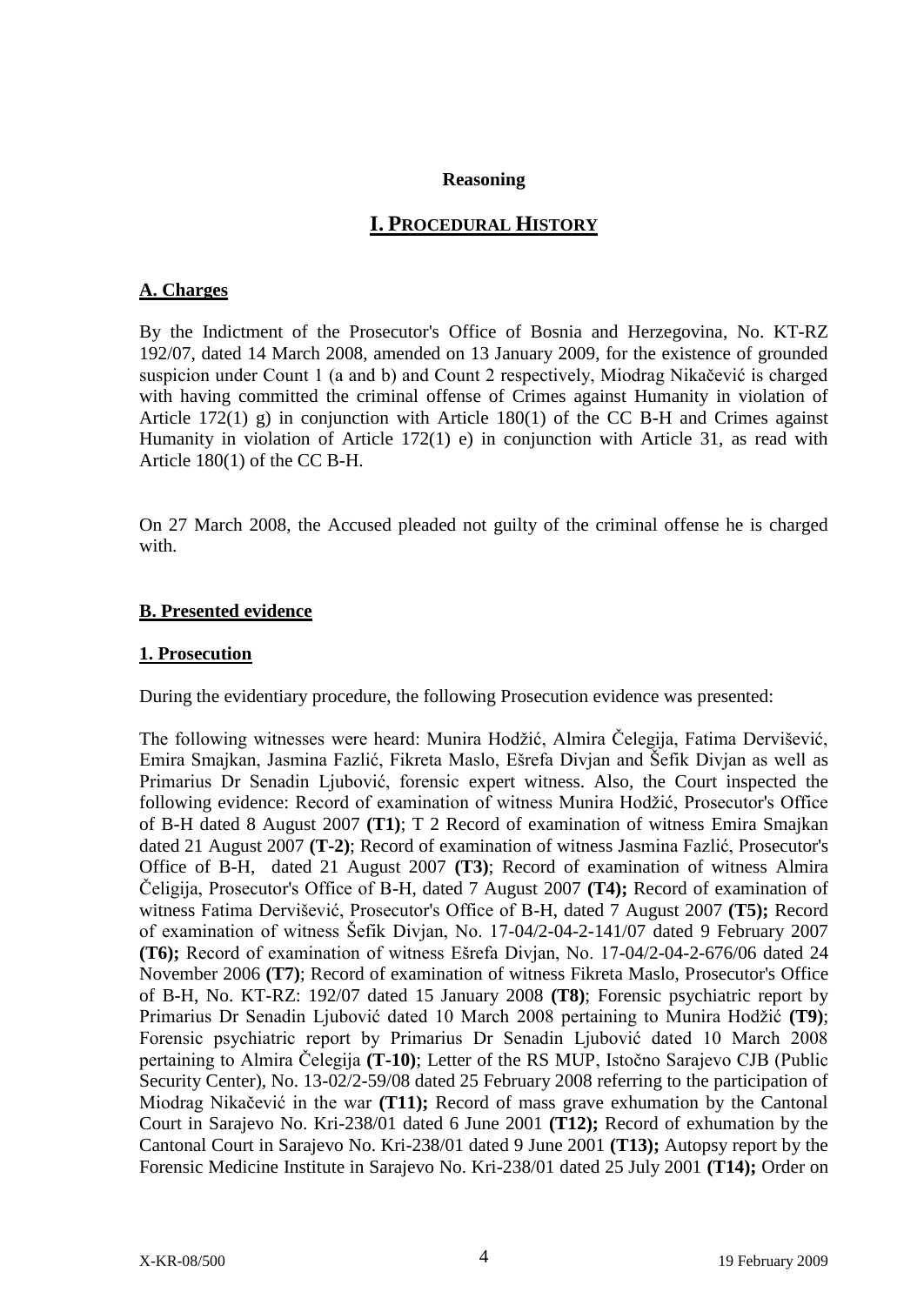re-exhumation of the Cantonal Court in Sarajevo No. Kpp-170/05 dated 12 October 2005 **(T15);** Order on re-exhumation of the Cantonal Prosecutor's Office in Sarajevo No. KTA-139/05-RZ dated 17 October 2005 **(T16);** Record of re-exhumation and identification No. KTA-139/05-Rz dated 17 November 2005 **(T17);** Book of Missing Persons on the Territory of Bosnia and Herzegovina, ICRC **(T18);** the document of the Ministry of Internal Affairs Bijeljina (MUP) dated 17 October 1994- proposal for decoration- marking the patron-saint's day of the Ministry of Internal Affairs **(T19),** document of the RS MUP- notification of decoration of Miodrag Nikačević dated 24 December 2008 **(T20);** Law on Decorations and Awards (Official Gazette of Republika Srpska, No. 4, dated 28 April 1993) **(T21);**

### **2. Defense**

During the evidentiary procedure, the following Defense evidence was presented:

The following witnesses were heard: Zdravko Matović, Omer Bavčić, Smail Hadžimusić, Momir Čančar, Ljuban Vuković, Dr. Nuradin Ašćerić, Dragica Milutinović, Hamdija Guhdija, Jadran Đuderija and expert witness Danilo Mihajlović as well as the Accused in the capacity as a witness. Also, the Court inspected the following defense evidence: Law on Internal Affairs, Official Gazette of Serb People in B-H, dated 23 March 1992 **(O1);** Instruction on Rules of Conduct and Mutual Relations of the Employees of the Ministry of Internal Affairs of the SR B-H, Ministry of Internal Affairs Sarajevo, 1991 **(O2);** Expert Opinion in the Dragoljub Prcać case (ICTY dated 23 April 2001) **(O3);** Information on Situation, Events and Activities in the ATDP Fočatrans Foča, Foča Municipal Assembly, working group of the Executive Council, Executive Board **(O4);** Interview with Halid Čengić, *Ljiljan* magazine, dated 18-25 May 1998 **(O5);** Decision on Establishment of War Presidencies in the Municipalities during the Immediate Threat of War or State of War, Official Gazette of Serb People in B-H dated 8 June 1992 **(O6);** Decision on Establishment of War Presidencies in the Municipalities during the Immediate Threat of War or State of War, Official Gazette of Serb People in B-H dated 30 June 1992 **(O7);** Camp torture and sexual violence as a part of the strategy of ethnic cleansing and genocide against Bosniaks in the period from 1992, excerpt from the book "I Begged Them to Kill me", Women-Victims of War, copied from the web page [www.zzi.at](http://www.zzi.at/) **(O8);** Finding and Opinion of the Expert Witness in neuropsychiatry Danilo Mihaljević, referring to the injured party Almira Čelegija dated 17 October 2008 **(O9);** Finding and Opinion of the Expert Witness in neuropsychiatry Danilo Mihaljević, referring to the injured party Munira Hodžić dated 17 October 2008 **(O10);** certificate of the Secondary School Center Foča number 201/08 dated 15 August 2008 **(O11);** Excerpt from the Instruction for Work of Crisis Staffs of Serb People in Municipalities dated 1 February 1992- document of the Government of the Serb Republic of Bosnia and Herzegovina **(O12);** List of the detainees to be released from the KPD Foča dated 30 August 1992 **(O13);** List of the detainees to be released from the KPD Foča for exchange dated 30 August 1992 **(O14);** Order pertaining to regulation of arrest issues and release of the suspects from detention dated 7 September 1992 **(O15);** Clinical Center Istočno Sarajevo, Foča number 01-13/60 dated 15 August 2008, excerpt from medical documentation for Dragana Nikačević **(O16);** Birth certificate number 04-200-3- 5866/2008 dated 23 June 2008, issued by the Municipality of Foča to the name of Dejan Nikačević **(O17);** letter of dr. Tahir Zatrić dated 5 December 2008 **(O18);**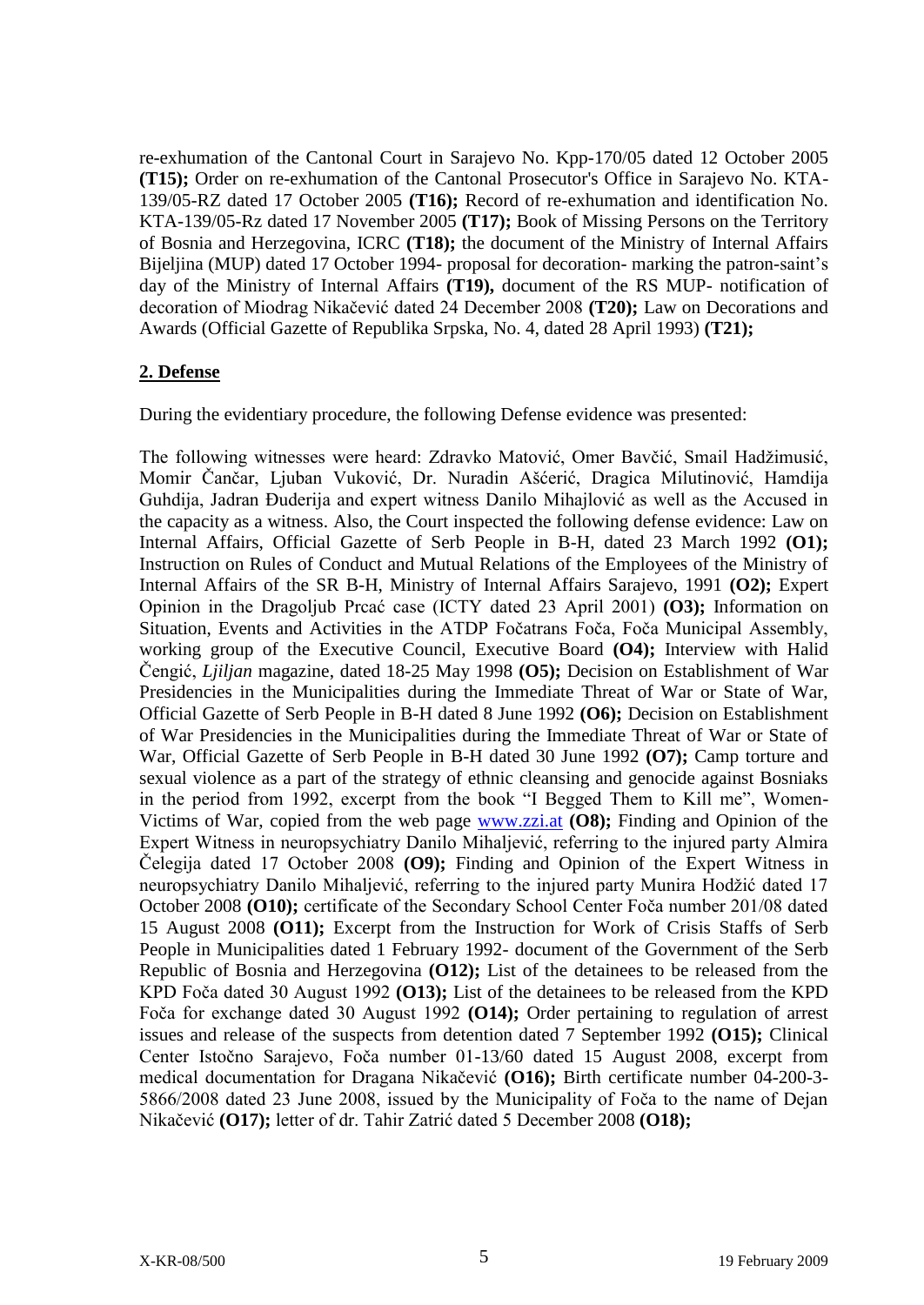## **C. Closing Arguments**

## **1. Prosecutor's Office of BiH**

In his closing argument, the Prosecutor stated that, based on the evidence adduced during the main trial, it can be concluded with certainty that the Accused Miodrag Nikačević has committed the criminal offense he is indicted for, that is, the Crimes against Humanity. The Prosecutor stresses that the Decision on the established facts clearly shows that in the period from the beginning of April 1992 up until at least February 1993, which is the time relevant to the Indictment, in territory of the Foča Municipality, there existed a widespread and systematic attack which was exclusively directed against non-Serb civilians of the Foča Municipality. In the opinion of the Prosecutor's Office, this conclusion also ensues from the statements of the Prosecution witnesses who were examined in the course of the evidentiary procedure as well as from the statements of some of the Defense witnesses. Their statements clearly indicate that the armed attack in the very town of Foča commenced on 8 April 1992, and that a couple of days later the town of Foča fell under the control of the Serb forces, after which men of Bosniak ethnicity who had not managed to escape by that time were expelled, killed, or simply went missing, while women of Bosniak ethnicity were raped, killed, incarcerated in various detention camps or were detained in their apartments without any right to move freely.

Further, the Prosecutor notes that the Accused had knowledge of such an attack which stems from his status, that is, from the fact that he was a member of the then armed forces of the Serb Republic of B-H, later Republika Srpska. As noted by the Prosecutor, the presented evidence results in the fact that the Accused was a police officer employed with the Ministry of Internal Affairs of Republika Srpska before the war in B-H but also during the war. He performed that duty at the relevant time period as well. Further, the Prosecutor states that police forces of Republika Srpska were a part of the armed forces of Republika Srpska, and given that the forces took part in a widespread and systematic attack directed against non-Serb civilians of the Foča Municipality, it can be clearly concluded that the Accused was aware of the existence of such an attack. The Prosecutor stresses that the acts committed by the Accused, as charged by the Indictment, concerned exclusively the attack directed against the non-Serb civilians.

Furthermore, the Prosecutor stated that the acts of the Accused described in the Indictment stem from all of the evidence adduced by the Prosecution and in relation to Count 2 of the Indictment, partially from the evidence presented by the Defense, as well.

In relation to Count 1 (a and b) of the Indictment, the Prosecutor notes that both witnessesinjured parties clearly and precisely indicated the facts and described the events identical to those that the Accused is charged with and that their statements are corroborated by the statements of other witnesses regarding the facts that they could have known about. In the opinion of the Prosecutor, the statements of the witnesses-injured parties indicate clearly that they were raped by the Accused at the time, in the manner and under the circumstances as stated in the factual description of the acts listed under subparagraphs 1.a) and 1.b) of the operative part of the Indictment and that all the essential elements of the criminal offense of rape have been fully met.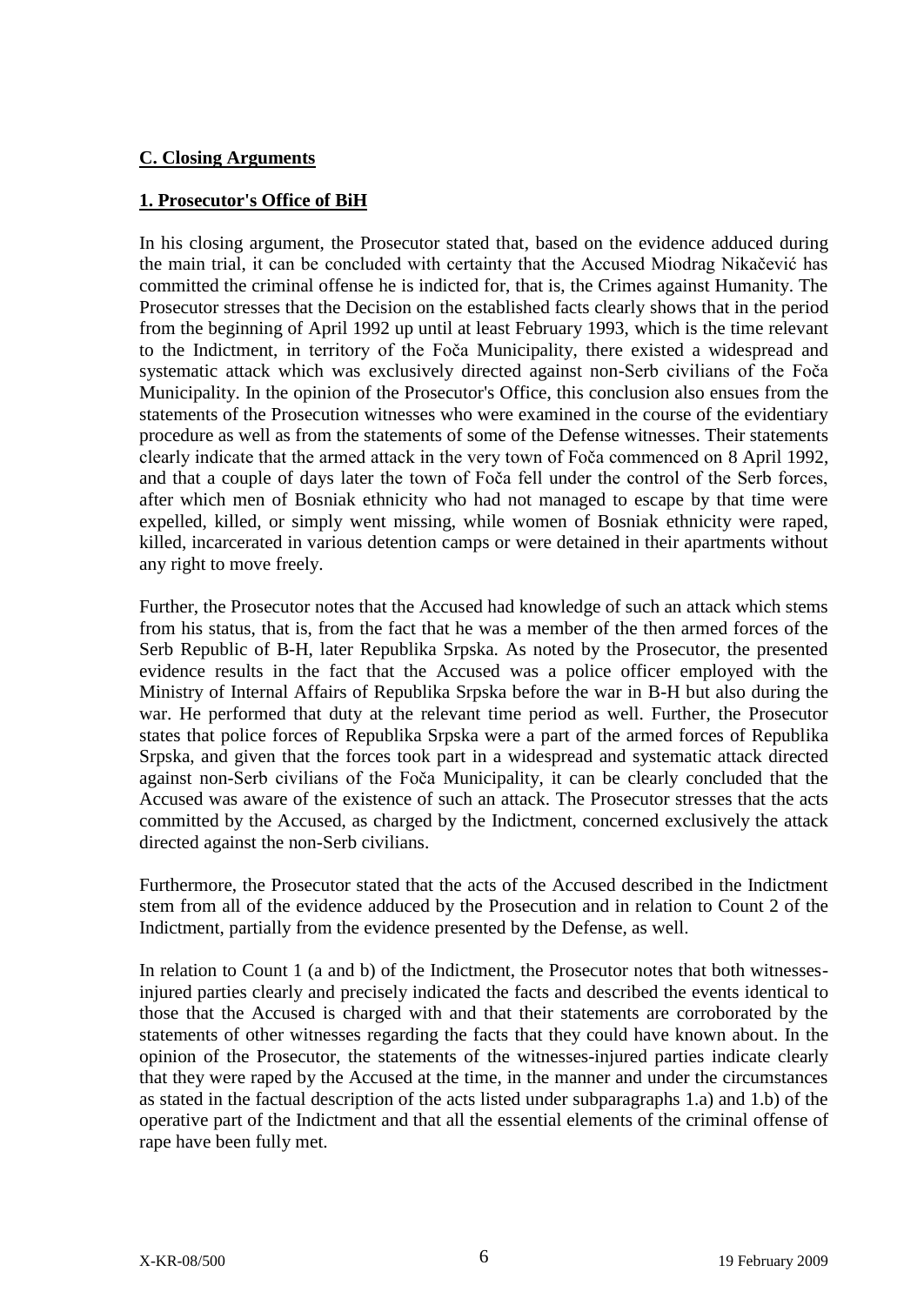As deemed by the Prosecutor, based on the statements of the witnesses-injured parties it can be clearly and definitely concluded that the intention of the Accused was to achieve sexual penetration, and that he was fully aware of the fact that the referenced act was going on without the consent of the injured parties, whereby the willingness as a subjective element of the committed criminal offense was fully satisfied. The Prosecutor stated that the evidence adduced by the Prosecution entirely corroborates the credibility of the statements of these witnesses.

As stated by the Prosecutor, these facts are also corroborated by the fact that both witnessesinjured parties gave their statements in the course of the investigation that are fully consistent with their testimony given in the course of the main trial and are therefore credible. Also, the witnesses Fatima Dervišević, Emira Smajkan and Jasmina Fazlić in their statements fully corroborated the facts they had been aware of and which referred to the taking away of Munira by the Accused into her apartment, the taking away of Almira by the Accused into his apartment, and subsequent conduct of both injured parties. The Prosecutor pointed out that the act of rape as a criminal offense occurs in huge percentages exclusively in the presence of the perpetrator and his victim, so it is clear that the statements of the injured parties must be considered with due attention, as must the other evidence pointing to the credibility of such statements. Furthermore, the Prosecutor refers to the conclusion and opinion of Dr. Senadin Ljubović, expert witness in psychiatry, who in his opinion and findings concluded that the statements of both witnesses are absolutely authentic and convincing.

The only fact, which in the opinion of the Prosecutor's Office, could challenge the credibility of their statements, was relative to the termination of pregnancy of the injured party Almira. The Prosecutor stated that considering a lapse of time and deteriorated mental state of both witnesses they could be undecided during testimony at the main trial which was eliminated when the aforementioned witnesses testified again.

The Prosecutor states that based on the testimony of Munira Hodžić it can be clearly concluded that it was Dr. Tahir Zatrić, who recommended Dr. Nuradin Aerie, who had a private polyclinic in Novi Pazar, and it can be clearly concluded that Almira did not have any information whatsoever as to where she was going to have the abortion, nor did she know which doctor was going to do that, apart from hearing Munira's mention of Dr. Zatrić. It is also evident that Munira Hodžić in her statement mentioned Dr. Tahir Zatrić, but in relation to the termination of Almira's pregnancy she was speaking of a completely different person who terminated Almira's pregnancy. She mentioned a gynecologist that she saw on TV right after the war and she saw that he opened his gynecology practice in Sarajevo which clearly results in the fact that it is not Dr. Tahir Zatrić. Further, the Prosecutor notes that the witness Munira Hodžić subsequently remembered and found out about the name of that doctor working in Sarajevo and confirmed that it was Dr. Nuradin Ašćerić and that the termination of Almira Čelegija's pregnancy was performed on the premises of his clinic. Moreover, the Prosecutor stated that Dr. Nuradin Ašćerić confirmed that he owned a private polyclinic during the war in Novi Pazar and that many women from the territory of Eastern Bosnia came to the polyclinic where various types of medical treatments were offered, including abortions. As regards the termination of Almira Čelegija's pregnancy, he was unable to say anything as he did not possess any valid documents. All these facts, as stated by the Prosecutor, have no impact on the credibility of their statements.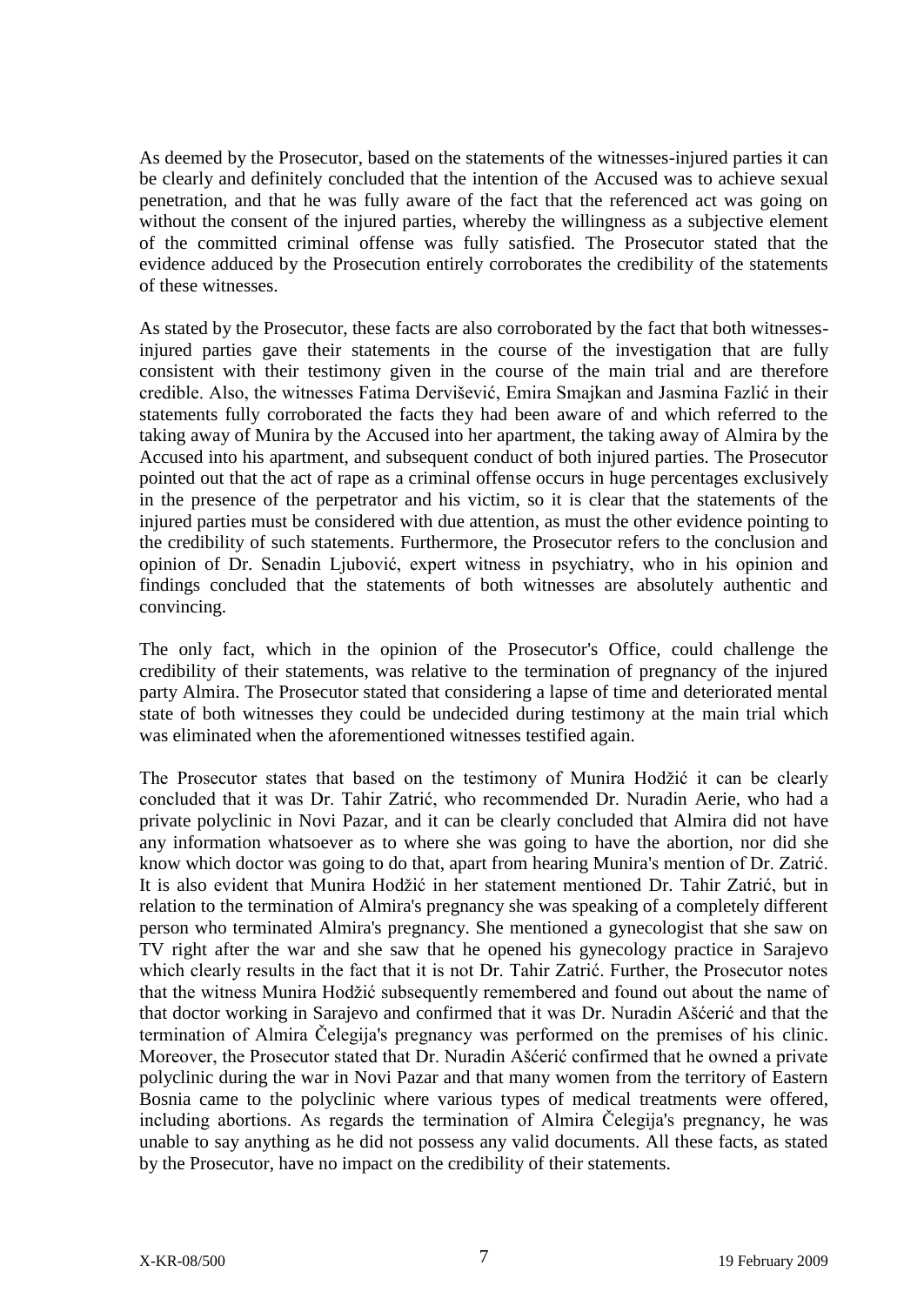The Prosecutor also states that the fact that the rape was reported late, which was pointed to by the Defense during the evidentiary procedure, that is, that both witnesses did not talk about the rape up until the end of 2006, that is, 2007, when they confided in and gave their statements to the *Women-Victims of War* Association, cannot affect the credibility of their statements, particularly considering the circumstances which existed in the territory of the municipality and town of Foča in the period concerned. That is, the witnesses as citizens of the town of Foča of Bosniak ethnicity were deprived of fundamental human rights, thus they were left to their own fate fearing for their lives on a daily basis and under these circumstances they could not ask for any protection because it would not be given to them. Keeping silent about rape, as stated by the Prosecutor, is not a rare case, which was also confirmed by the Defense witness Dr. Danilo Mihajlović stating that many women do not tell anybody that they have been raped, and they have reasons for remaining silent for many years following the rape.

The Prosecutor is of the opinion that based on the aforementioned the Court may give credence to the statements of witnesses Munira Hodžić and Almira Čelegija whose statements are entirely corroborated by the statements of the witnesses Fatima Dervišević, Emira Smajkan and Jasmina Fazlić, and by findings of Dr. Danilo Mihajlović, Defense expert witness. In order to accept the credibility of the statements of witnesses-injured parties Munira Hodžić and Almira Čelegija, the Prosecutor notes that it is very important to take into consideration the sincerity they demonstrated when giving evidence stating that the Accused did not undertake any acts of ill-treatment or torture against them except for the threats made. Furthermore, they noted that after the incriminating incident they kept seeing and contacting the Accused to the extent they had to and that the relatives of the Accused, in particular his mother-in-law and brother-in-law, had helped them in hiding*.* The Prosecutor also notes that both witnesses were on good neighborly terms with the Accused, which also corroborates the sincerity of the witnesses. In addition, the Prosecutor refers to the opinion and findings made by Dr. Senadin Ljubović, who in the findings speaks about psychological consequences for both witnesses and in particular for the witness Almira Čelegija, who due to severe psychological traumas cannot conceive a child in her current marriage. The Prosecutor also notes that the Defense evidence stating that Almira Dervišević was not a well behaved pupil in the secondary school has nothing to do with the relevant event, nor does the statement of the witness Dragica Milutinović who presented her assumptions and did not know anything about the event itself. As the Prosecutor stated, the Defense tried to challenge the credibility of the findings and opinion of expert witness Dr. Senadin Ljubović by the statement of Dr. Danilo Mihajlović, who finally stated that nobody but Dr. Senadin Ljubović could provide better medical history, that is, his conclusion and opinion pertaining to the mental condition of both witnesses-injured parties given that they were his patients. Moreover, the Prosecutor notes that there are no grounds for the claims by the Defense that Dr. Senadin Ljubović is a person whose professional judgment became affected by his long standing work with patients which resulted in subjective and biased findings directed to sympathize with the victims.

Finally, the Prosecutor states that it can be clearly concluded that the Accused undertook all those actions under Count 1.a) and 1.b) of the Indictment. The Prosecutor also states that at the relevant period the Accused was a police officer of the Foča police station, and while performing his duties he was fully aware of the situation in the municipality and town of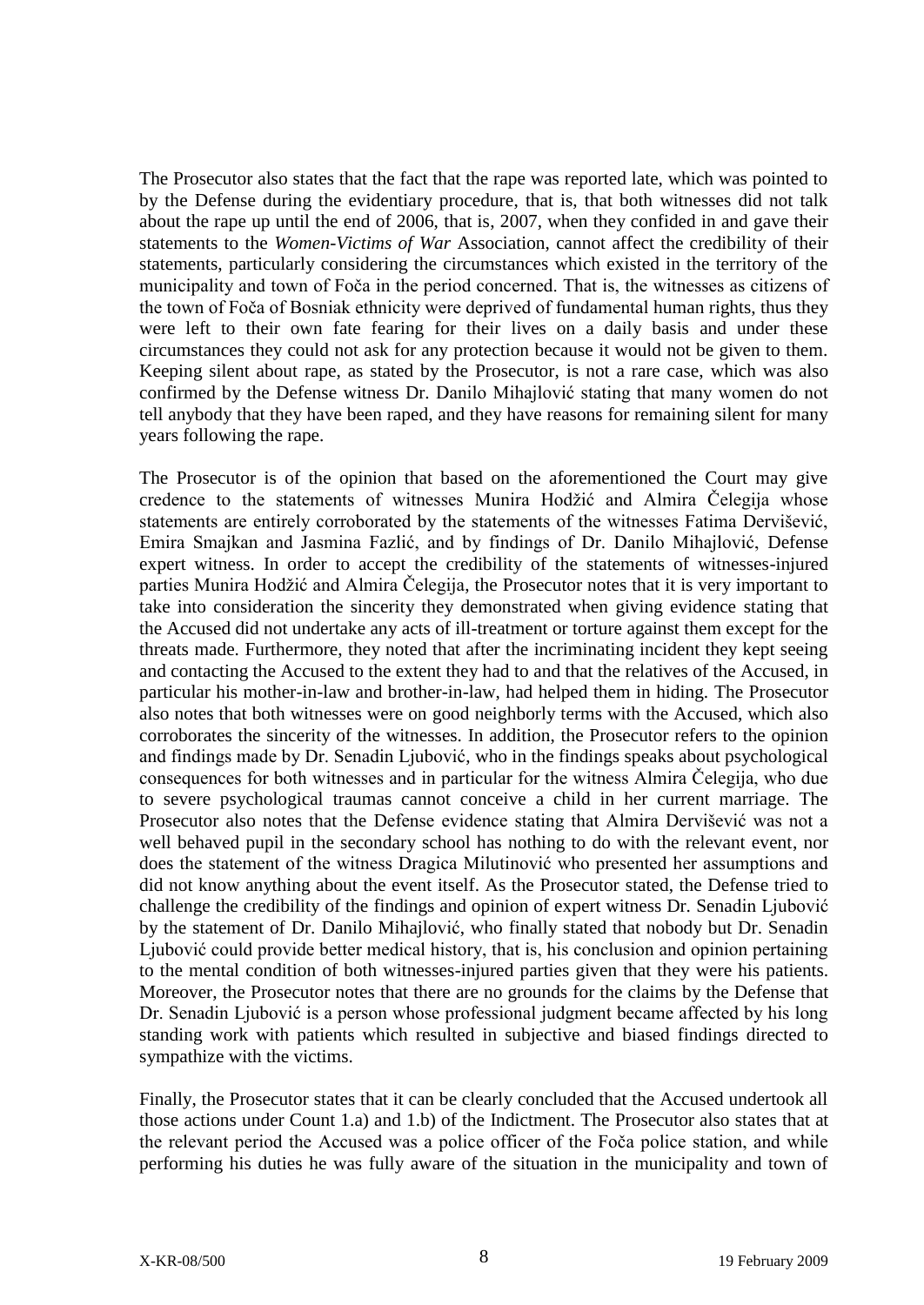Foča, he knew that Bosniak families, and in particular women, lived in abnormal conditions, deprived of fundamental human rights and in particular right to free movement, right to mutual communication and right to free access to the organizations or institutions which could provide protection to them. The Defense witness Danilo Mihajlović corroborated this fact as well and he clearly noted that at the relevant period the Bosniak women who remained living in Foča lived in constant fear, being detained in their apartments and exposed to daily ill-treatments.

As stated by the Prosecutor, the Accused was completely aware of those circumstances and fully used this kind of situation and he was also aware that the injured parties remained unprotected since they lived in their apartments without any support by men. In such circumstances the Accused was aware that he could rape the injured parties and not be held responsible for those acts. The Prosecutor referred to the Accused's conduct towards other female persons of Bosniak ethnicity at the relevant time, such as his conduct toward Vasvija Grbo, whom he forced to leave Emira Smajkan's apartment, threatening that he would take her to the camp so that Emira Smajkan could remain alone and completely unprotected in the apartment. Then, his conduct toward Fikreta Maslo whom he kept locked with himself in a room one night and thereafter let her go back home. In the opinion of the Prosecutor, such conduct of the Accused towards female persons of Bosniak ethnicity clearly indicates that he committed the acts of rape as a part of the widespread and systematic attack launched by the armed forces of the Serb Republic of B-H against the non-Serb population of the municipality and town of Foča, and that he was absolutely aware of the fact that his acts of rape constituted and were part of the attack.

As regards the acts stated under Count 2 of the Indictment that the Accused is charged with and which relate to the unlawful incarceration or depriving of liberty of the injured party Rasim Klapuh, which was conducted in contravention of the fundamental rules of international law, the Prosecutor notes that evaluating all the presented evidence it follows clearly and undoubtedly that the Accused, together with a group of other persons, took part in depriving the injured party Rasim Klapuh of his liberty, taking him away from the place where he lived and handing him over to the military police which escorted him later to the Foča KPD.

As deemed by the Prosecutor, it is necessary to consider the facts relative to the role the Accused had on the occasion when Rasim Klapuh was taken away, including the lawfulness of apprehension and handing over the injured party to the military police, and awareness on the part of the Accused of the future fate of the injured party after his handover. Furthermore, the Prosecutor points out that when testifying the Accused himself noted and admitted that he came on the relevant day with a group of police officers in Humsko in order to find Rasim Klapuh whom they were supposed to apprehend for interrogation*.* The Accused himself, states the Prosecutor, clearly noted that he was the leader of the group and that other members of the group had to obey his orders. The Prosecutor points out that there are inconsistencies between the statement of the Accused and statements of the examined Defense witnesses Zdravko Matović and Momir Čančar concerning the reasons and motives for the apprehension of Rasim Klapuh and the facts pertaining to the manner in which Rasim Klapuh was apprehended and handed over to the military police. The Prosecutor notes that pursuant to the statement of the Accused it follows that he, through the chief of the police station, received an order, following a previously made operational plan, to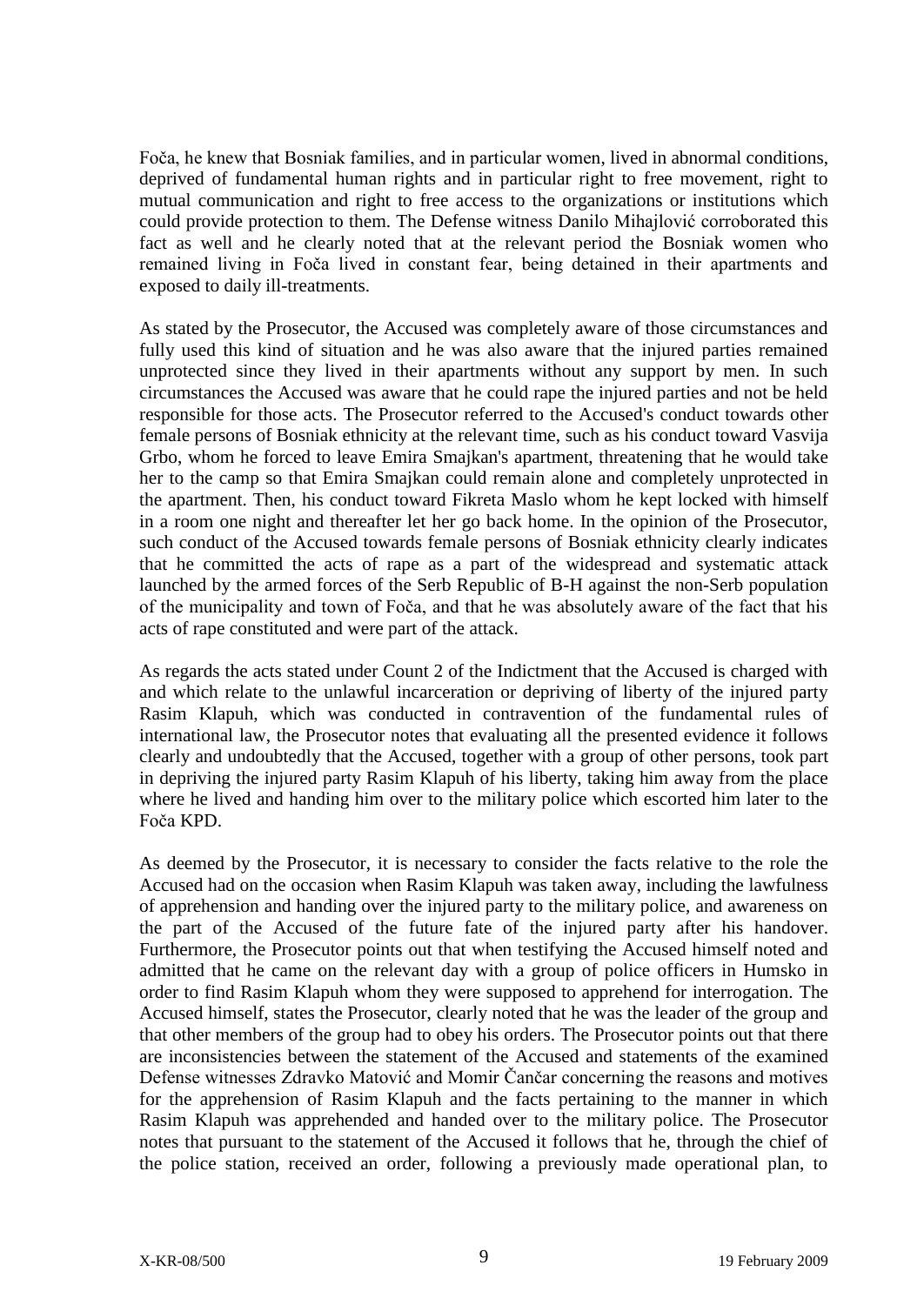apprehend Rasim Klapuh and Safet Klinac on the relevant day for the purpose of an alleged investigation in relation to planting mines and setting ambushes on the road used by the Serb army. However, as the Prosecutor states, witness Zdravko Matović does not remember the apprehension of Safet Klinac at all, but he remembers the apprehension of Rasim Klapuh and in a manner that he had visited certain web sites on the Internet before he came to testify before the Court.

The Prosecutor also mentions that there are discrepancies between the statement of the Accused and witness Zdravko Čančar pertaining to the number of persons who were on the patrol, the fact who was in the vehicle with Rasim Klapuh and who was the leader of the patrol. The Prosecutor states that pursuant to the adduced evidence it is obvious that on the occasion of the apprehension of Rasim Klapuh no document on his apprehension was given to him nor was he given the reasons for his apprehension. There was no written order for his apprehension but he was apprehended based on the elaborated operational plan. Then, the Prosecutor states that witness Momir Čančar was the only one who stated the real reason for the arrest of Rasim Klapuh and it was revenge for an alleged crime committed against the Serb civilian population. Pursuant to the presented evidence, as noted by the Prosecutor, it evidently ensues that the Accused was aware of the situation and knew that apprehended Rasim Klapuh would be handed over to the Foča KPD which was a detention camp for civilians of Bosniak ethnicity from the town and municipality of Foča. That is, being the police officer, the Accused knew well that the KPD was the most notorious place in the wider area of the Eastern Bosnia, that hundreds of civilians of Bosniak ethnicity were detained in there, that they were tortured and physically abused, and that they were killed while many individuals were taken from the KPD and subsequently killed. Also, his awareness of the situation in the Foča KPD was also corroborated by the statement of witness Omer Bavčić as well as by the statement of the Accused who testified in relation to the assistance that he provided to Bavčić.

The Prosecutor states that it can be concluded with certainty that by his acts the Accused aided in unlawful deprivation of liberty and incarceration of the injured party Rasim Klapuh, which is in full contravention of the rules of international law. Further, the Prosecutor, stresses that the acts of the Accused can be entirely qualified as providing assistance to other persons in unlawful deprivation of liberty of Rasim Klapuh. The Accused was entirely aware that his actions were part of a widespread and systematic attack and he entirely accepted that his act become a part of that attack. Therefore, argues the Prosecutor, pursuant to the aforementioned, it can be evidently and undoubtedly concluded that the Accused is entirely responsible for the commission of the acts stated under Count 2 of the operative part of the Indictment which entirely constitute essential elements of the criminal offense of Crimes against Humanity in violation of Article 172(1) e) of the CC B-H, in conjunction with the provision under Article 31 of the CC B-H*.*

The Prosecutor notes that during the evidentiary procedure the Defense focused on defining the personality of the Accused as an exemplary policeman who aided many people of Bosniak ethnicity. The Prosecutor also indicates that to that end the Defense hired expert witness Dr. Danilo Mihajlović, who stated that any person, even the most normal one, may rape another person depending on the circumstances under which that act of rape is undertaken. Then, he points out that, on the other hand, aiding Omer Bavčić, who was detained in the Foča KPD for a certain period of time, speaks of the dual character of the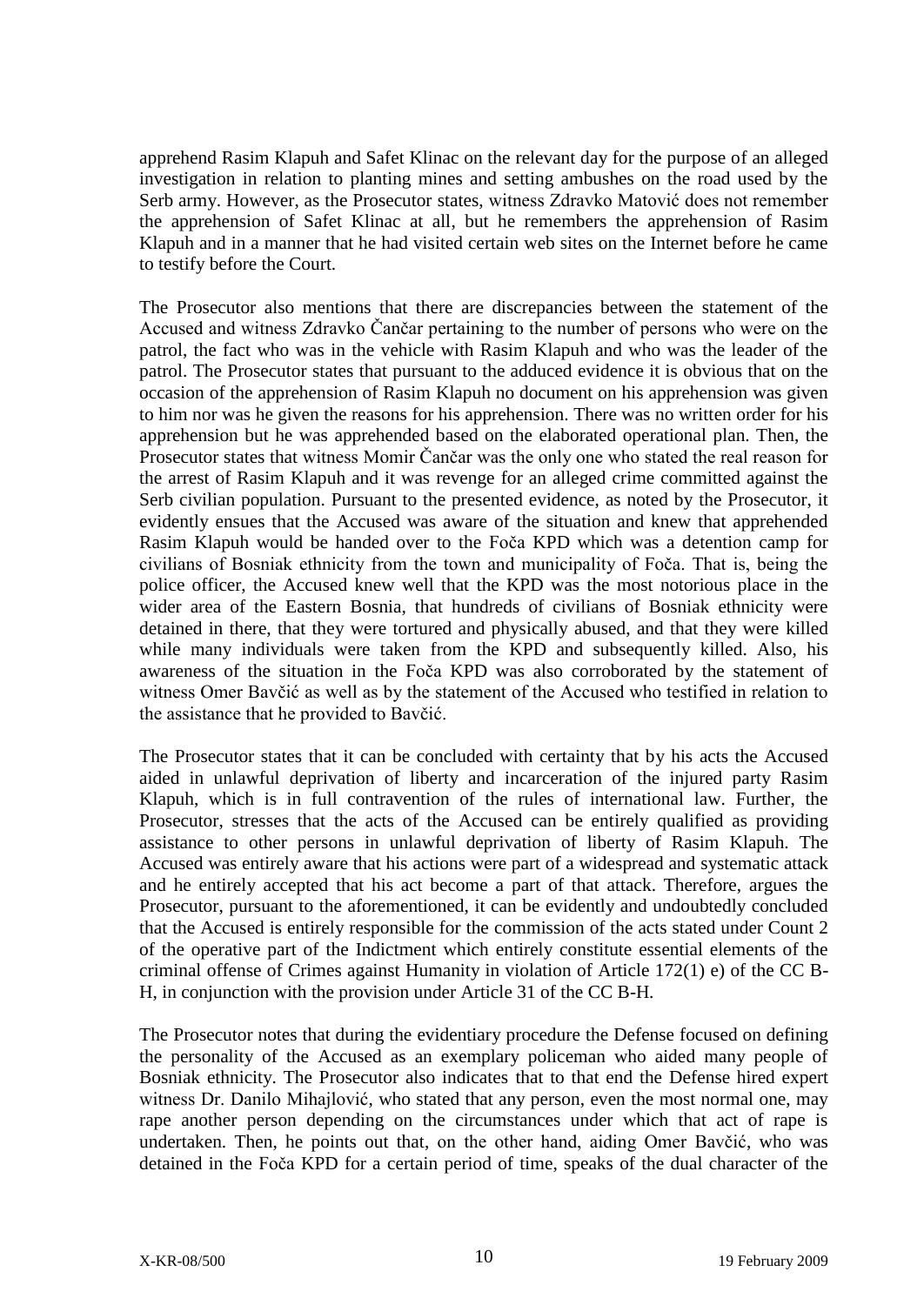Accused. Further, the Prosecutor states that the Accused was awarded with the Medal for Services to the Nation. This medal is awarded for meritorious service in the fight against the enemy for the liberation of the country and for the contribution to the development of Republika Srpska*.* Finally, the Prosecutor states that from the presented evidence it arises that the Accused committed the acts he is indicted for and moves the Trial Panel to find the accused guilty and punish him accordingly under the law.

As to the decision on a type and duration of the penalty the Prosecutor referred to the aggravating circumstances such as making Almira Čelegija pregnant, causing serious mental consequences to both witnesses-injured parties as well as the death of Rasim Klapuh, adding that a sentence of long term imprisonment can be just and adequate to the gravity of the committed criminal offenses.

## **2. Defense**

In the closing argument the Defense of the Accused Miodrag Nikačević notes that the Prosecutor's Office failed to prove beyond reasonable doubt the criminal responsibility of Miodrag Nikačević for the offense that he was charged with pursuant to the amended Indictment.

In the opinion of the Defense, all the witnesses, both the Defense and the Prosecution witnesses, identified the Accused as the police officer who stayed in Foča after the beginning of the war who, under the impossible conditions, did his best to assist civilians regardless of their ethnicity. Also, the Defense notes that the witnesses, both for the Defense and for the Prosecution, agreed on certain facts which mainly refer to the situation in Foča in the period relevant to the Indictment. The Defense does not challenge the existence of the widespread and systematic attack against civilians in the municipality of Foča and, as stated by the Defense, the Accused himself confessed to the fact concerned during this testimony. Also, the Defense does not contest the degree of suffering inflicted on non-Serb population of Foča.

In its closing argument, the Defense stresses the arguments which deny the criminal responsibility of the Accused Miodrag Nikačević. In the first place, the Defense referred to the application of substantive law being of the opinion that it is necessary to apply the criminal code applicable at the time of perpetration of the criminal offense, and it is the Criminal Code of the SFRY, which was adopted and applicable in the Republic of B-H as well, following its recognition as an independent state. Further, the Defense refers to the decision of the Constitutional Court in the *Maktouf* case, stressing that it is the decision referring to a single case and cannot be applied to all the cases. Also, the Defense states that the Constitutional Court, upon the appeal filed in the *Maktouf* case, has not yet resolved the issue of mandatory application of a more lenient law. The Defense is of the opinion that during the presentation of evidence the Prosecution failed to demonstrate, in any single case, the existence of the intention of the Accused Miodrag Nikačević to discriminate, by any means, against anybody or that he has any negative feelings for any ethnic group in B-H.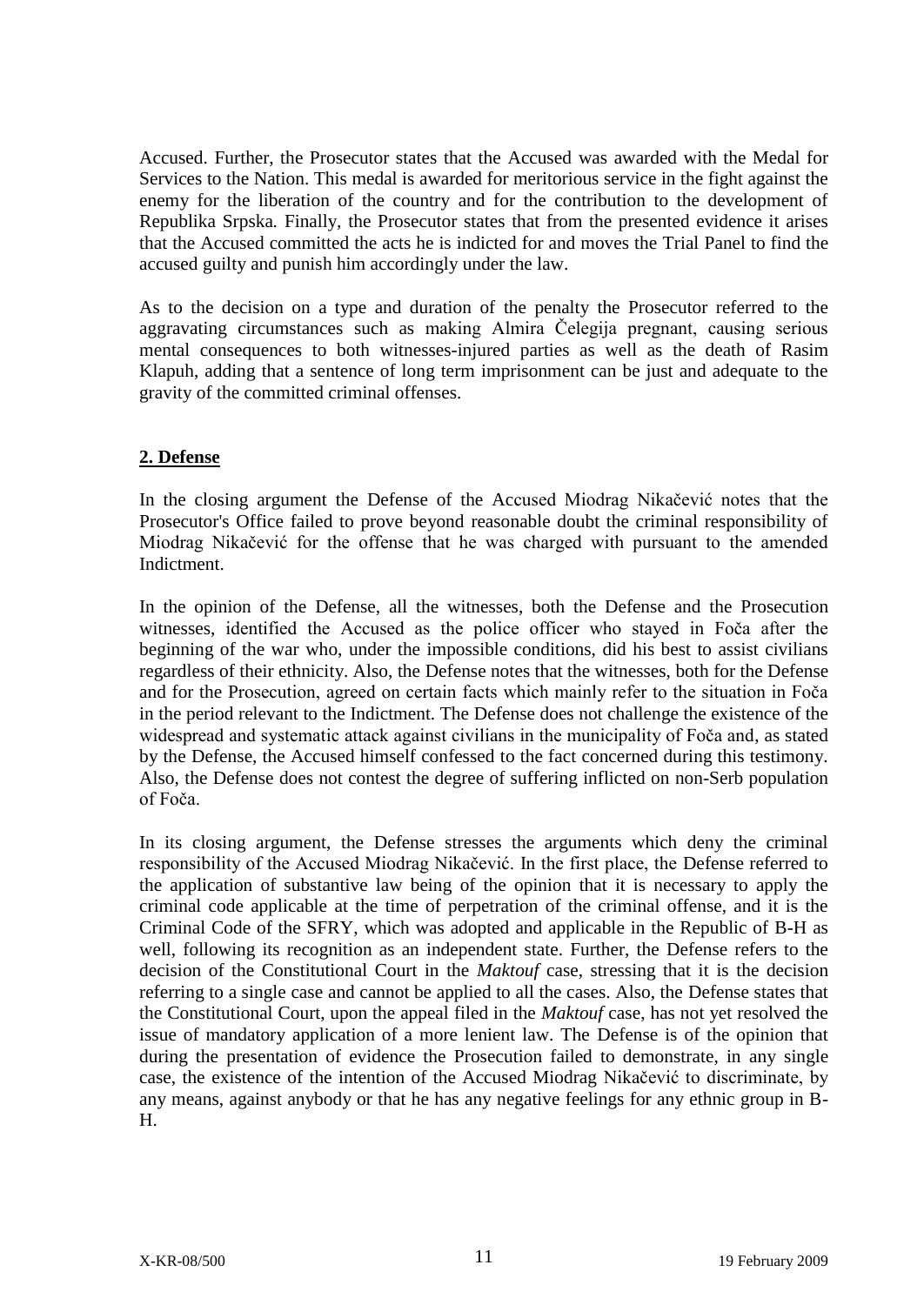Considering Count 1 of the Indictment, the Defense states that the rape of Munira Hodžić could not constitute a part of the attack against civilians of the municipality of Foča but it does not dispute the attack. Moreover, it points out that the Prosecutor's Office failed to prove that the Accused had knowledge of the attack against Bosniak civilians because he was merely a common traffic policeman with no authorities. The Defense also notes that it stems from the testimony of Munira Hodžić that she was not in the same position as the majority of the Muslim population in the territory of Foča municipality and that there are certain contradictions between her statement given during the investigation and at the main trial. These contradictions reflect in the description of the way Miodrag Nikačević was dressed the relevant day as well as what kind of weapons he had. The fact that Munira Hodžić was privileged, as stated by the Defense, is also corroborated by her unhindered going out and coming back to B-H. The Defense states that Miodrag Nikačević took her out of Foča and that at her own request she returned to Foča with Dragan Gagović, the then Chief of Police. Also, this witness was not positive about the identity of a doctor that she went to see together with Almira. Moreover, the Defense stresses that Munira Hodžić, as late as 2006, gave a statement to the *Women-Victims of War* Association, and that before that she had never told anyone that she had been raped. The Defense is of the opinion that her explanation is not credible and that the only reasonable explanation is the adoption of the Law on Civil Victims of the War in that period.

The testimony of Milica Dragutinović, in the opinion of the Defense, challenges the statement of witness Munira Hodžić who described their relations which results in the fact that they were close friends. The Defense deems that it remains unclear why Munira did not tell Dragica about the alleged rape and to Dragan Gagović with whom she was on good terms and who was superior to Miodrag Nikačević. With regard to Count 1 b, the Defense is of the opinion that this witness too reported the rape after an extremely long period of time. The Defense holds that the statement of the witness-injured party Almira Čelegija also lacks credibility because this witness, before she was allegedly raped by Miodrag Nikačević, had also been raped by another person and she did not report that rape to the competent authorities, either. The Defense notes that after the rape this witness went to the Accused's apartment and gave bath to his child which, as stated by the Defense, is not reasonable. Then the Defense states that it is symptomatic that she told a neighbor about the rape but not her mother or best friend. Also, the Defense indicates that the other witnesses who testified pertaining to the circumstances under Court 1 of the Indictment did not offer any reliable information, because they did not have any knowledge about the relevant event. Moreover, the Defense indicates that witness Almira, during her testimony at the main trial, was not sure which doctor she went to see to have the abortion or in which institution and that the first time she told about the rape was to the *Women-Victims of War* Association after which she started receiving compensation. The position of the Defense is that a true rape victim has nothing to be ashamed of.

Finally, the Defense concludes that after the war none of the witnesses-injured parties reported the alleged rape to the police or a competent prosecutor, but they did it as late as in 2007 to a non-governmental organization. Both of them said that they were raped by the same person, that after that they stayed in his apartment, that they told nobody what had happened to them and that they were testifying for each other in order to regulate the status. Also, the Defense points out that both injured parties, after they testified at the Court, went to see Dr. Ašćerić and requested medical documentation, which they did not get due to its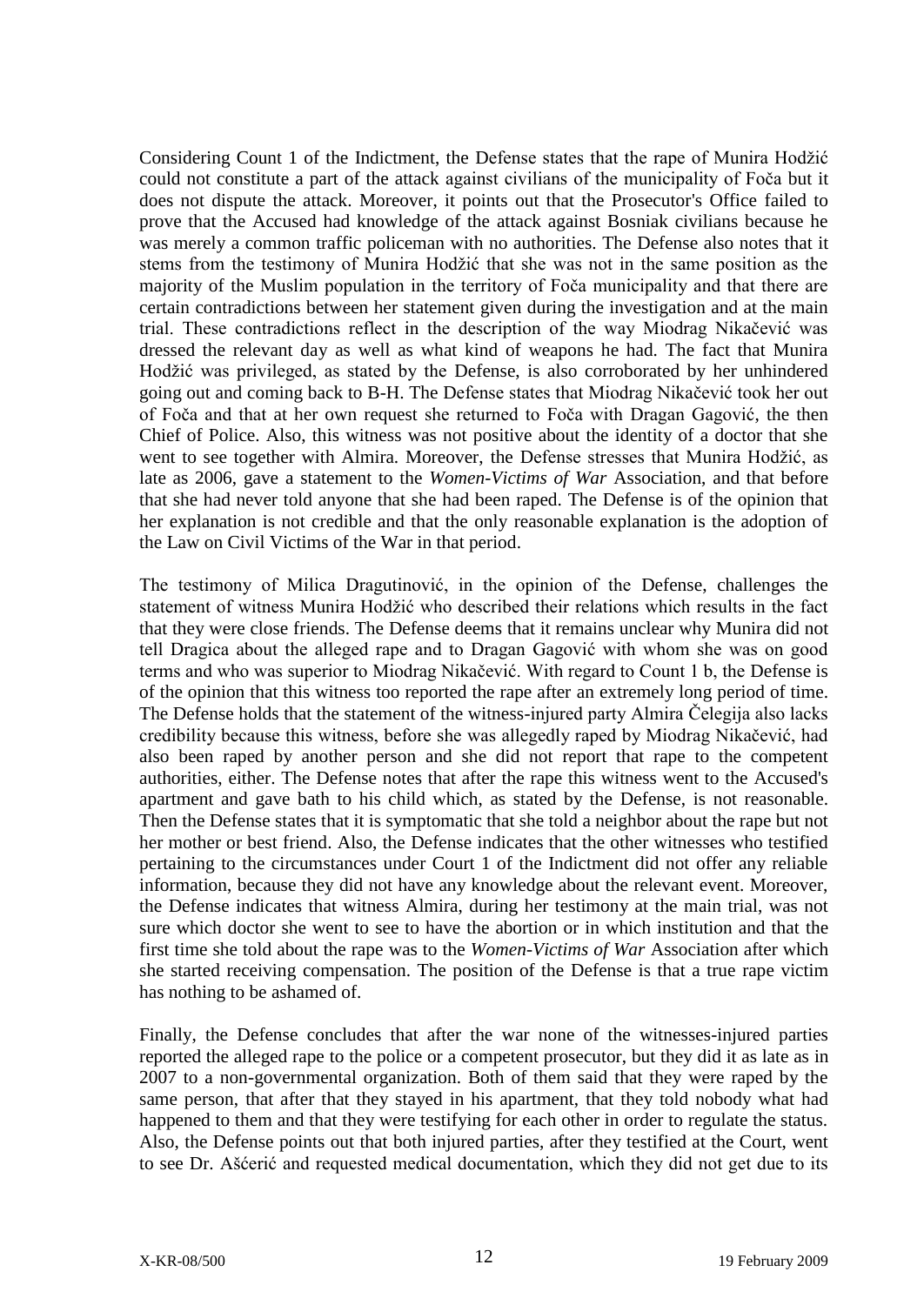absence. Moreover, it is noted that there are contradictions in respect to the time of reporting the rape by both witnesses-injured parties, as well as about the doctor who did the abortion of the injured party Almira. That is, both witnesses, in their different statements, gave different information about the year of reporting the rape as well as the name of the doctor who did the abortion. The Defense points out that there are no grounds for the Prosecution arguments that assisting certain Bosniaks is a proof of his power.

With regard to Count 2 of the Indictment, the Defense stresses that the Accused testified at the main trial in order to explain certain facts. On that occasion, he stated that that the Chief of Police gave him the task to apprehend Rasim Klapuh and Safet Klinac, and the Accused was the leader of the patrol group. Rasim Klapuh was apprehended and subsequently handed over to the military police at Velečevo, and the Accused states that he personally saw when a military policeman took over Rasim Klapuh and drove him in a car. The Defense also states that the Defense witness Zdravko Matović said that the police structures could not refuse military requests and that Rasim Klapuh was taken to the KPD because the premises of the Foča Police Station were not adequate and that Miodrag Nikačević was ordered over radio to surrender Rasim Klapuh to the military police at Velečevo. As deemed by the Defense, the Prosecutor's Office did not offer a single piece of evidence that the Accused Miodrag Nikačević is responsible for taking away Rasim Klapuh.

The Defense states that it stems from the statement of witness Šefik Divjan that the orders pertaining to the entire event were issued by a person addressed as the commander which, as claimed by the Defense, results in the fact that it was a person who was a member of military structures. Further, the Defense reminds that Miroslav Pjano came to take Rasim Klapuh and that the Accused cannot be linked with the moment when they went to take him. Also, the Defense states that all Prosecution witnesses who testified about the circumstances indicated under this Count of the Indictment said that there was a certain list of names of the persons who were to be apprehended for interview in the Foča KPD. In the closing argument the Defense Counsel for the Accused referred to the role of the Crisis Staffs and particularly to their role at the beginning of the war activities, since, being the SDS branch, they represented a mechanism used by the Bosnian Serb leadership to take over and keep control over the territory. The Defense states that apprehensions to the Foča KPD were carried out by different units but that the Crisis Staff or the Military Command had the overall control in that moment. Furthermore, the Defense notes that all the exchanges or releases from the KPD were approved by the military command, which is apparent from the adduced Defense evidence and which results in the fact that the army had the exclusive power and authority over the detainees in the Foča KPD. Then, it points out that Accused, as a common policeman, had no authority to carry out any activities exceeding what was written in his patrol orders.

In the closing argument, the Defense referred to Article 33 of the ICC Rome Statute stipulating the requirements which have to be met so as to consider an order lawful. The Defense states that orders require certain conduct and that acts themselves without encouragement by the authorities are excluded from application of Article 33 of the Statute. The only possibility to exonerate a perpetrator exists if the person was under a legal obligation to obey orders.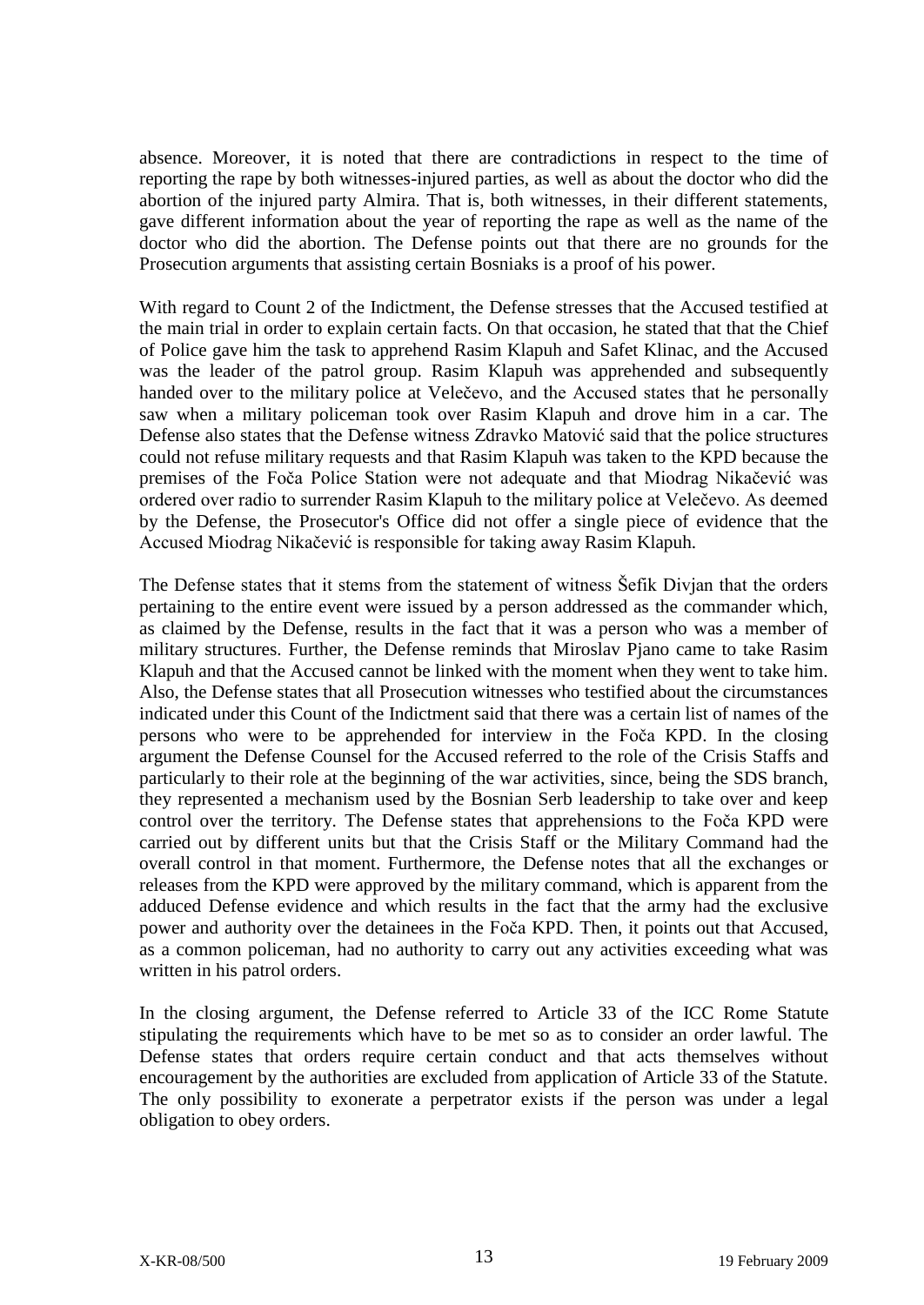Pursuant to the foregoing, the Defense is of the opinion that the elements required to prove the responsibility of Miodrag Nikačević have not been proven.

Finally, the Defense holds that the Prosecution failed to prove beyond reasonable doubt the criminal responsibility of Miodrag Nikačević and that verdict acquitting the Accused under both Counts of the Indictment is the only realistic decision pursuant to Article 284 c) of the CPC B-H

## **D. Procedural Decisions of the Court**

### **1. Decision on protection of witnesses**

On 13 May 2008, 10 June 2008 and 17 June 2008, upon the Motion of the Prosecutor's Office, pertaining to the witnesses who testified on the aforementioned dates, the Panel ordered the measure of prohibition of distribution of the particulars of the witnesses and of their photographs to media. The trial was open for the public. Article 235 of the CPC B-H sets forth that the Panel may exclude the public for the entire main trial or a part of it if that is in the interest of protecting the personal and intimate life of the injured party. When rendering this decision the Court was careful not to apply a stricter measure if the same purpose could be achieved with a more lenient measure, and, given that the aforementioned measure completely satisfied the interests of the witnesses with respect to not jeopardizing their and their families' safety, the Court decided to order this particular measure of securing the anonymity of the witnesses.

## **2. Decision on Exclusion of the Public**

From the opening to the end of the main trial, the Panel excluded the public for a portion of some hearings in order to fully hear oral argument, consider and question the parties regarding the various motions of the Prosecutor's Office requesting protection measures for the witnesses. Keeping in mind the fundamental principles of proportionality and necessity the Trial Panel kept these periods short in order to resolve procedural issues as to protection or to hear from the witness and ensure his/her consent. Following the completion of the closed session, the Panel would, in general, inform the public about the subject of consideration and decision rendered.

### **3. Decision on Assignment of an Advisor to the Witness**

The witness Dr. Nuradin Ašćerić made an oral motion requesting the Panel to appoint an attorney to him. After it heard the arguments of the witness Nuradin Ašćerić and parties to the proceedings, the Panel, in the case concerned, concluded that the witness needed an advisor-lawyer, given that it was obvious that the witness himself was not able to exercise his rights during the hearing and that his interests could not be protected in some other manner, therefore, pursuant to Article 84(5) of the CPC B-H, the Court assigned an advisor -lawyer to this witness during the hearing. At all times during his testimony the Doctor had a counsel available to him to answer questions regarding patient-doctor privilege, his responsibilities as a witness and any legal matter that arose from his testimony.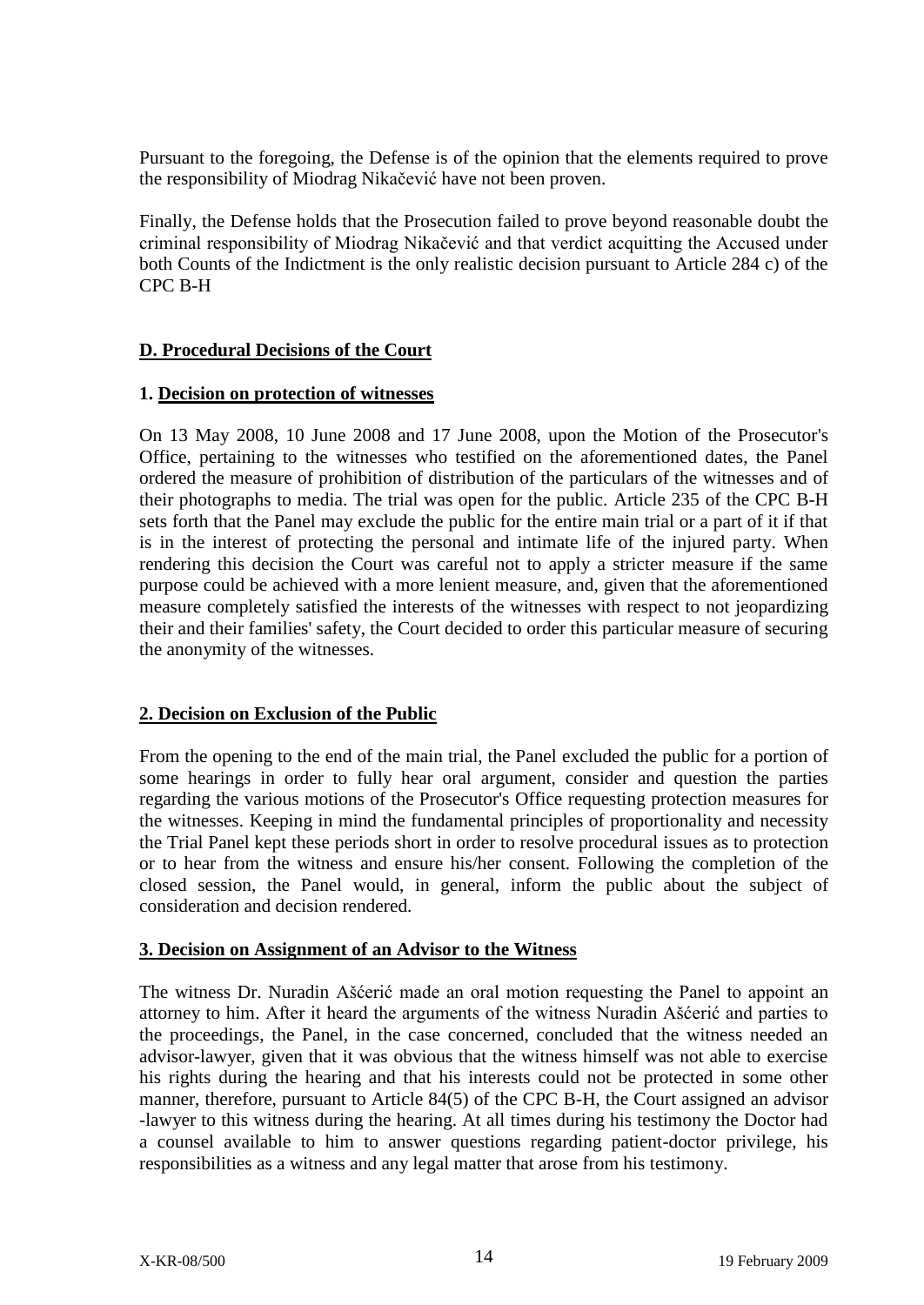## **4. Decision to Accept as Proven the Facts Established by the ICTY**

On 7 October 2008, the Court partially granted the Motion of the Prosecutor's Office of B-H No. KT-RZ-192/07 dated 30 April 2008 which was based on Article 4 of the Law on the Transfer of the Cases from the ICTY referring to the acceptance as proven of facts established by the ICTY. As deemed by the Court, the fundamental purpose of Article 4 of the Law is efficiency and economy of the proceedings. Irrespective of the aforementioned, the Court also took into consideration that one should apply this provision with caution, that is, that those facts do not challenge fairness of the proceedings and incriminate the Accused either directly or indirectly. If any of these requirements is not met, the established facts cannot be accepted as proven. That is, Article 4 of the Law stipulates that: "At the request of a party or *proprio motu*, the courts, after hearing the parties, may decide to accept as proven those facts that are established by legally binding decisions in any other proceedings by the ICTY…." The Law on the Transfer does not stipulate the criteria which must be satisfied in order for a certain fact to be considered "adjudicated". However, having reviewed the relevant facts and taking into account the right of the Accused to a fair trial, the Panel applied the criteria established by the ICTY.<sup>1</sup>

Given that neither the Law on the Transfer nor the CPC sets forth criteria to be fulfilled for certain facts adjudicated by the ICTY to be accepted as proven, the Court, bearing in mind the duty to respect the right to a fair trial guaranteed by the ECHR and the CPC B-H, applied the criteria that the ICTY established in the *Prosecutor v. Momčilo Krajišnik* case (Case No. IT-00-39-T). In order to meet the established criteria, an adjudicated fact must be: 1) distinct, concrete and identifiable; 2) be restricted to factual findings and should not include legal characterizations; 3) be contested at trial and forms part of judgment which has either not been appealed or has been finally settled on appeal; or 4) be contested at trial and now forms part of judgment which is under appeal, but falls within the issues which are not in dispute during the appeal; 5) not attest to criminal responsibility of the accused; 6) not be a subject of reasonable dispute between the parties in the present case; 7) not be based on plea agreements in previous cases; and 8) not impact the right of the accused to a fair trial. $<sup>2</sup>$ </sup>

All the facts proposed by the Prosecutor's Office and accepted by the Court meet these criteria.

Therefore, the Panel, upon the Motion of the Prosecutor's Office, accepted as proven the facts established in **the ICTY Judgment against Dragoljub Kunarac et al., number IT-96-23-T and IT-96-23/1-T dated 22 February 2001:** 

- 1. On 8 April 1992, an armed conflict between the Serb and Muslim forces broke out in Foča. (para. 567) (**F1**)
- 2. It took about a week for the Serb forces to secure Foča town and about ten more days for them to be in complete control of Foča municipality. (para. 567) (**F2**)

<sup>1</sup> *Prosecutor v. Momčilo Krajišnik,* IT-00-39-T, Decision on Adjudicated Facts, 28 February 2003.

 $<sup>2</sup>$  Ibid.</sup>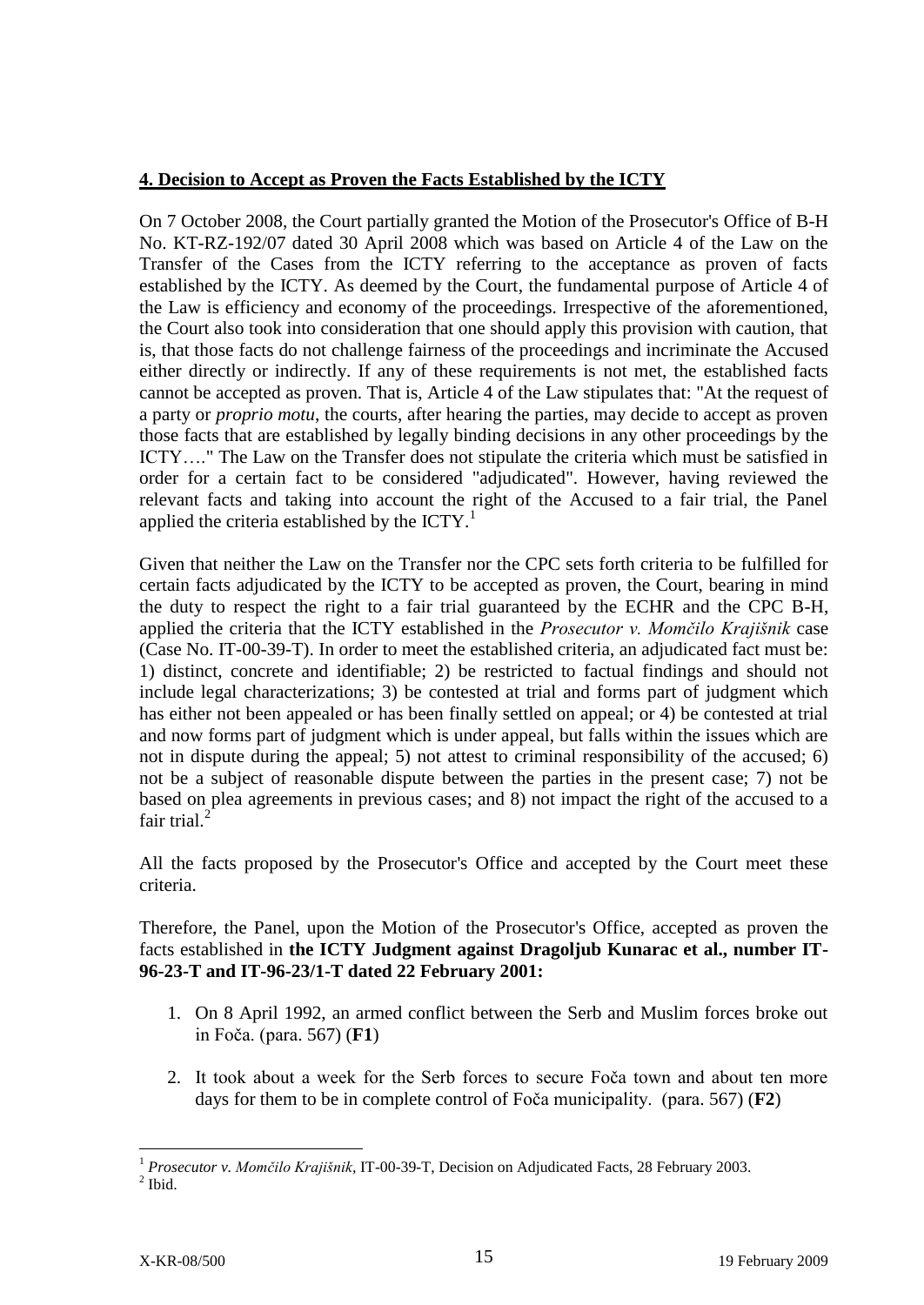- 3. Before the armed conflict had started, Muslim civilians were removed from their social and professional lives, their salaries remained unpaid or they were told that their services were no longer needed. (para. 571) (**F3**)
- 4. Most Muslim men were disarmed. (para. 571) (**F4**)
- 5. Complete ostracism of Muslims soon followed with their freedom to move about and to gather critically curtailed. (para. 571) (**F5**)
- 6. The SDS political propaganda grew more aggressive, and the outbursts of violence and house-burning more frequent. (para. 572) (**F6**)
- 7. Once towns and villages were securely in their hands, the Serb forces the military, the police, the paramilitaries and, sometimes, even Serb villagers – applied the same pattern: Muslim houses and apartments were systematically ransacked or burnt down, Muslim villagers were rounded up or captured, and sometimes beaten or killed in the process. (para. 573) (**F7**)
- 8. The women were kept in various detention centers where they had to live in intolerably unhygienic conditions, where they were mistreated in many ways including, for many of them, being raped repeatedly. (para. 574) (**F8**)
- 9. Some of these women were taken out of these detention centers to privately owned apartments and houses where they had to cook, clean and serve the residents, who were Serb soldiers. They were also subjected to sexual assaults. (para. 574) (**F9**)
- 10. All this was done in full view, in complete knowledge and sometimes with the direct involvement of the local authorities, particularly the police forces. (para. 576) (**F10**)
- 11. All traces of Muslim presence and culture were wiped out of the area of Foča. (para. 577) (**F11**)
- 12. All the mosques of Foča were destroyed. (para. 577) (**F12**)
- 13. In January 1994, the Serb authorities crowned their complete victory their "gaining supremacy" over the Muslims - by renaming Foča "Srbinje", literally "the town of the Serbs". (para. 577) (**F13**)

Upon the Motion of the Prosecutor's Office, the Panel also accepted as proven the following facts **established in the ICTY Judgment against Milorad Krnojelac number IT-97-25-T dated 15 March 2002:**

1. According to the 1991 census, the population of Foča consisting of 40,513 persons was 51,6% Muslim, 43,3% Serb and 3,1% others. (para. 13) (**F14**)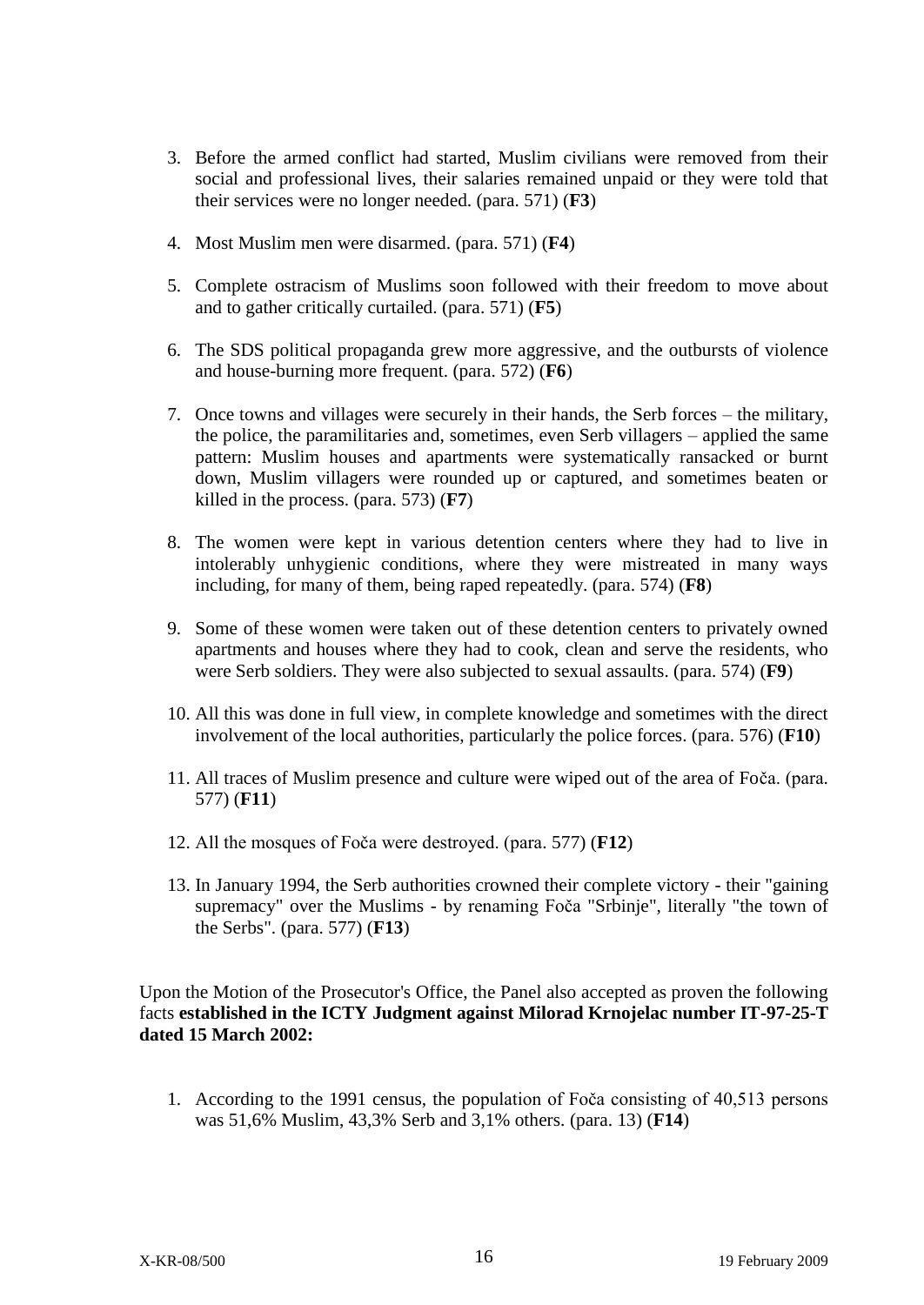- 2. Although ethnically mixed, individual neighborhoods in Foča town or villages in the municipality could be identified as predominantly Muslim or Serb areas. (para. 13) (**F15**)
- 3. The Serbs formed a separate local political structure, the Serbian Municipal Assembly of Foča, and both groups established Crisis Staffs along ethnic lines. (para.17)(**F16**)
- 4. On 7 April 1992, following pressure from the SDS leadership, the local police were divided along ethnic lines and stopped functioning as a neutral force. (para. 17) (**F17**)
- 5. Immediately prior to the outbreak of the conflict, Serbs began evacuating their families and children from Foca, generally to Serbia or to Montenegro. (para. 18) (**F18**)
- 6. Although many Muslims had Serb friends, neighbors and relatives, few were warned about the coming attack. Even for those who did get away, leaving Foča was not easy, with frequent military checkpoints en route to different destinations. (para. 18) (**F19**)
- 7. On 8 April 1992, an armed conflict broke out in Foča town, mirroring events unfolding in other municipalities. (para. 20) (**F20**)
- 8. On 8 April 1992, roadblocks were set up throughout the town. (para. 20) (**F21**)
- 9. Sometime between 8.30 and 10.00 am, the main Serb attack on Foča town began, with a combination of infantry fire and shelling from artillery weapons in nearby Kalinovik and Miljevina. Serb forces included local soldiers as well as soldiers from Montenegro and Yugoslavia, and in particular a paramilitary formation known as the White Eagles. (para. 20) (**F22**)
- 10. During the conflict, many civilians hid in their houses, apartments, basements of their apartment buildings, or with relatives in other areas of town; others left Foča altogether, thinking they would be safer. (para. 21) (**F23**)
- 11. The attack continued for six or seven days, although the worst shelling and damage took place in the first few days. (para. 21) (**F24**)
- 12. Foča town fell to the Serbs somewhere between 15 and 18 April 1992, with many of the Muslims who had remained during the fighting fleeing at that time. (para. 21) (**F25**)
- 13. Following the successful military take-over of Foča town, the attack against the non-Serb civilian population continued. (para. 22) (**F26**)
- 14. Outside the town, Serb forces carried on their military campaign to take over or destroy Muslim villages in the Foča municipality. (para. 22) (**F27**)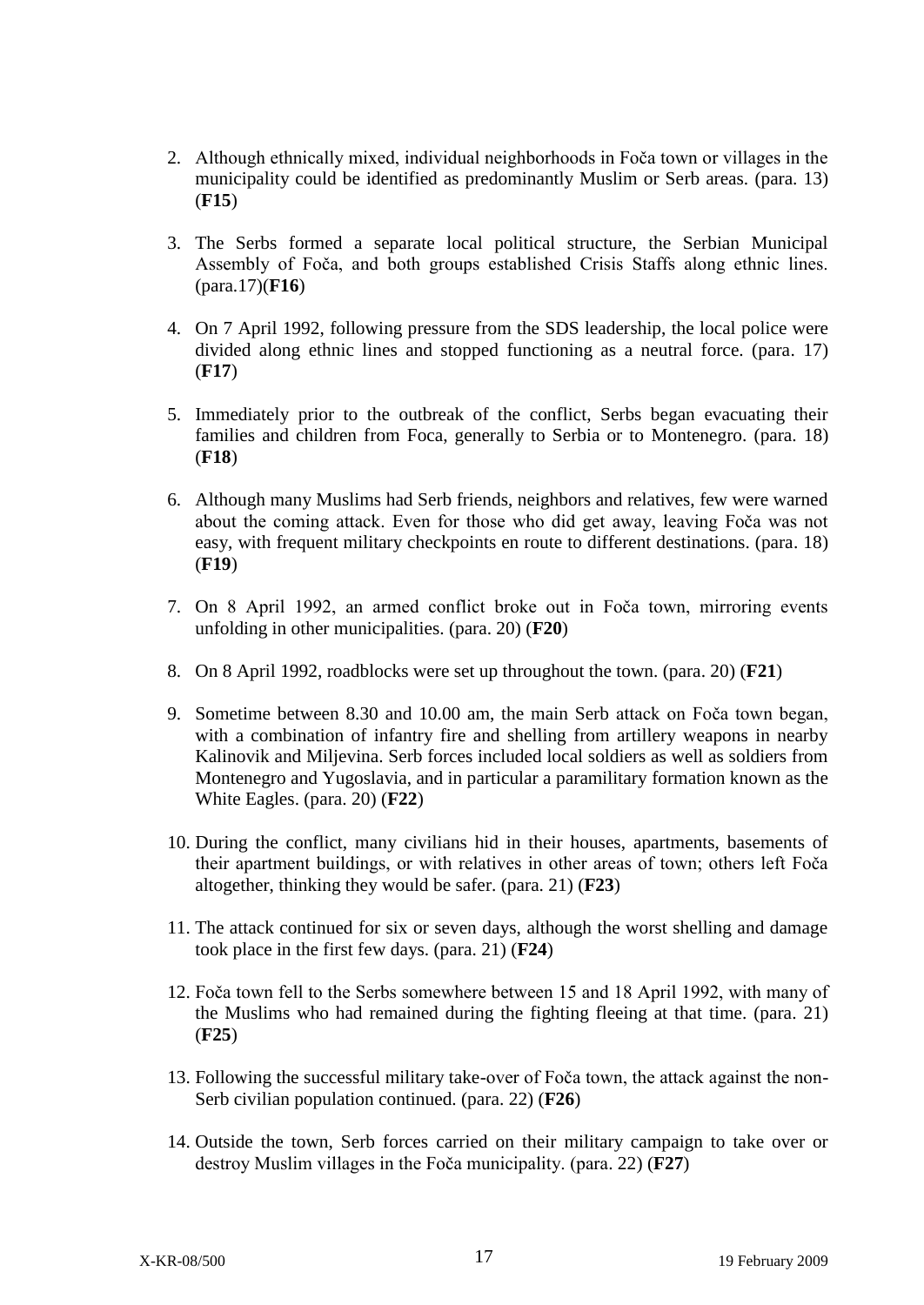- 15. Villages in Foča municipality sustained attacks until some time in early June. (para. 23) (**F28**)
- 16. After the Serb take-over in and around Foča, there was a noticeable presence of Serb soldiers and Serb paramilitary formations. (para. 27) (**F29**)
- 17. Immediately after the Serb take-over, restrictions were imposed on the non-Serb inhabitants. Muslims were referred to by Serb soldiers by the derogatory term "balija", and cursed when being arrested. (para. 27) (**F30**)
- 18. The movements of Non-Serb population were limited. A police vehicle with a loud speaker was patrolling the town announcing that Muslims were forbidden to move around the town. A similar announcement was also made on radio. (para. 29) (**F31**)
- 19. In April and May 1992, Muslims stayed in apartments in Foča under virtual house arrest, either in hiding or at the order of Serb soldiers.(para. 29) (**F32**)
- 20. People wishing to leave Foča were required to get papers from the SUP (Secretariat of the Interior) permitting them to go. (para. 29) (**F33**)
- 21. Military checkpoints were established, controlling access in and out of Foča and its surrounding villages.(para. 29) (**F34**)
- 22. In April and May 1992, Muslim households were searched by the Serb military police or soldiers for weapons, money and other items. (para. 30) (**F35**)
- 23. Muslims were ordered to surrender their weapons while Serbs were allowed to keep theirs.(para. 30) (**F36**)
- 24. Muslim private businesses were looted or burned, or had equipment confiscated. (para. 30) (**F37**)
- 25. During the attack, neighborhoods were destroyed systematically. Muslim houses were set ablaze by Serb soldiers during the battle for control of the town as well as after the town had been secured. (para. 31) (**F38**)
- 26. Non-Serbs were arrested throughout the municipality of Foča. Muslim men were rounded up in the streets, separated from the women and children and from the Serb population. (para. 36) (**F39**)
- 27. The illegal arrest and imprisonment of non-Serb civilian males was carried out on a massive scale and systematic way. Hundreds of Muslim men, as well as a few other non-Serb civilians, were detained at the KP Dom without being charged with any crime. (para. 41) (**F40**)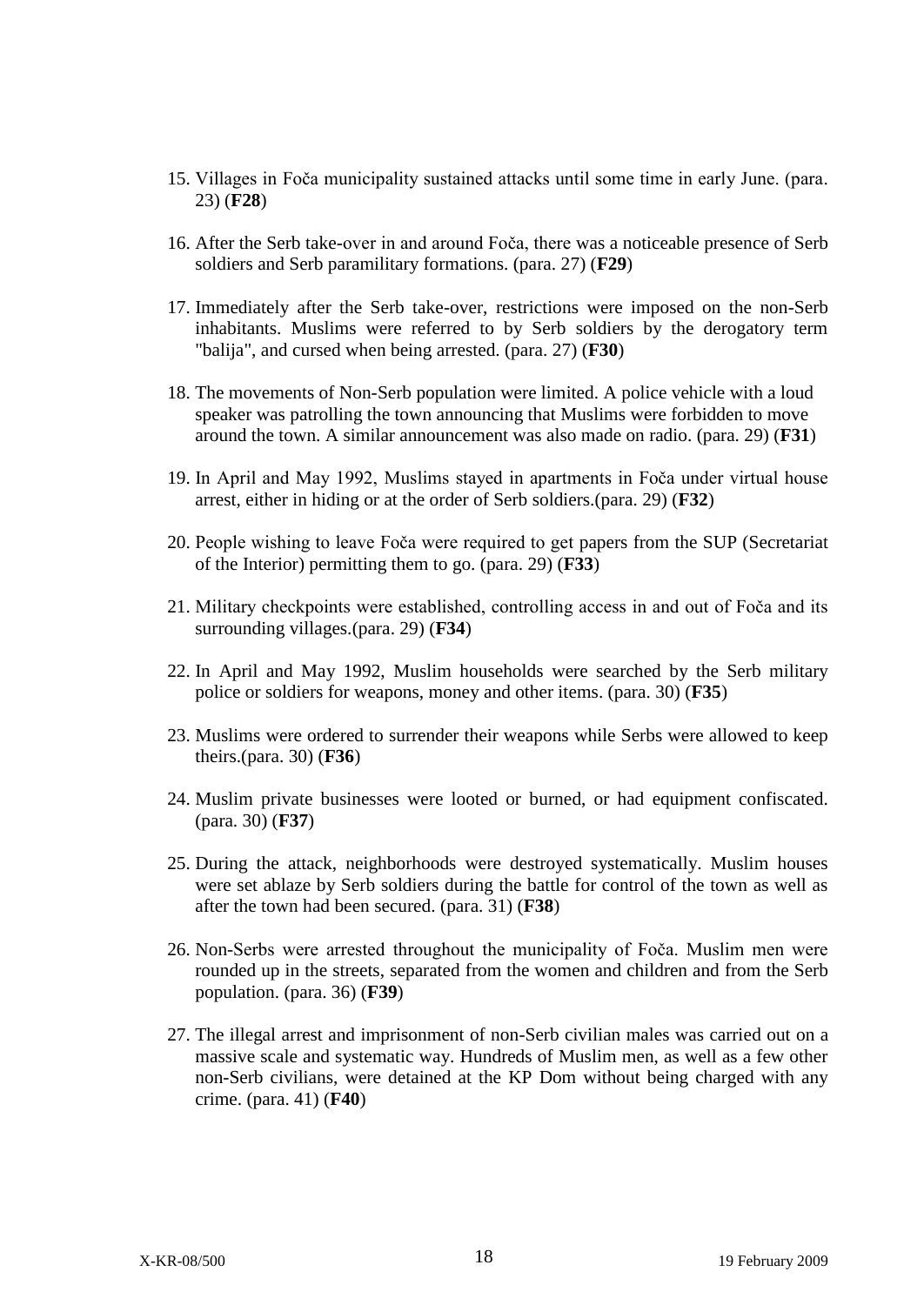- 28. Initially, there was a military order preventing citizens from leaving Foča. However, most of the non-Serb civilian population was eventually forced to leave Foča. (para. 49) (**F41**)
- 29. In May 1992, buses were organized to take civilians out of town, and around 13 August 1992 the remaining Muslims in Foča, mostly women and children, were taken away to Rožaje, Montenegro. (para. 49) (**F42**)

Therefore, the Motion of the Prosecutor's Office was granted and the facts accepted as proven. Further, these facts accepted as proven are taken by the Court as *presumptio juris et de jure* and they could be rebutted during the criminal proceedings if there is a strong reason and justified ground.

## **E. Applicable law**

As regards the applicable substantive law, it is necessary to point out why the provisions of the Criminal Code of the Socialist Federal Republic of Yugoslavia (CC SFRY), applicable at the time of the events concerned, are not applied.

Crimes against Humanity were not regulated in the CC SFRY, which, pursuant to the Decree Law dated 22 May 1992, was adopted as the Law of the Republic of B-H and entered into force on the day of publishing. However, the Criminal Code of Bosnia and Herzegovina (CC B-H), which entered into force on 1 March 2003, in Article 172, regulates Crimes against Humanity as a crime punishable by imprisonment for a term not less than ten years or a long-term imprisonment.

Taking into consideration the time of the alleged perpetration of the criminal offenses (April-August 1992) and the then applicable substantive law, the Court is of the opinion that it is important to pay attention to the principle of legality (to both sides: *nullum crimen sine lege* and *nulla poena sine lege*) and the principle of time constraints regarding applicability.

In other words, Article 3 of the CC B-H stipulates the principle of legality, that is, that criminal offenses and criminal sanctions shall be prescribed only by law and that no punishment or other criminal sanction may be imposed on any person for an act which, prior to being perpetrated, has not been defined as a criminal offense by law or international law, and for which a punishment has not been prescribed by law. Furthermore, Article 4 of the CC BiH stipulates that the law that was in effect at the time when the criminal offense was perpetrated shall apply to the perpetrator of the criminal offense, and if the law has been amended on one or more occasions after the criminal offense was perpetrated, the law that is more lenient to the perpetrator shall be applied.

The principle of legality is also laid down in Article 7(1) of the ECHR. The ECHR supersedes all national legislation of B-H pursuant to Article 2(2) of the B-H Constitution. This provision of the ECHR contains the general principle prohibiting imposition of a heavier penalty than the one that was applicable at the time when the criminal offense was committed, but does not prescribe the imposition of the most lenient law.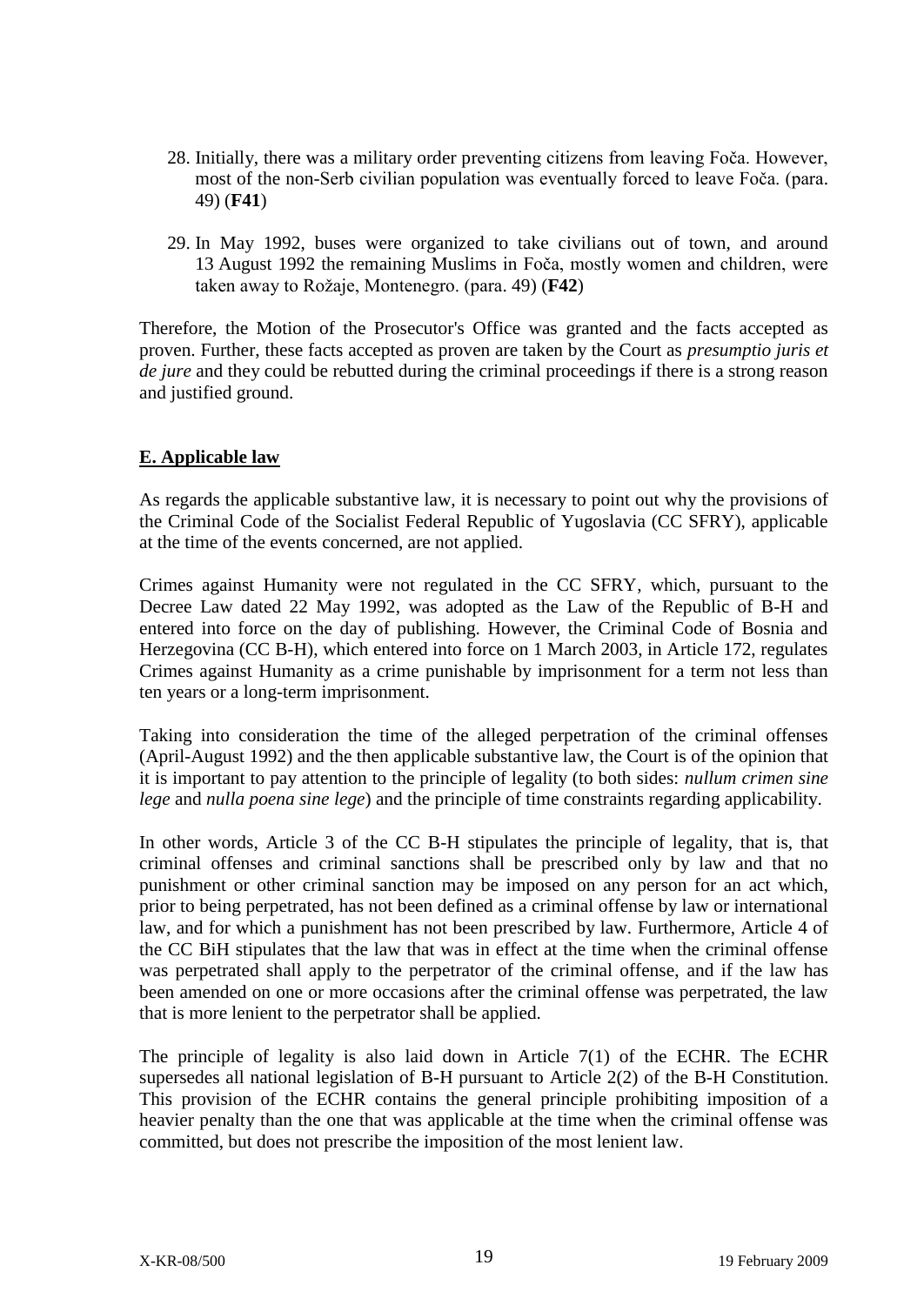However, Article 4a) of the CC B-H stipulates that Articles 3 and 4 of the CC B-H shall not prejudice the trial and punishment of any person for any act or omission, which at the time when it was committed, *"was criminal according to the general principles of international law".*

Also, Article 7(2) of the ECHR gives the same exemption, providing that paragraph 1 of the Article *"…shall not prejudice the trial and punishment of any person of any act or omission which, at the time when it was committed, was criminal according to the general principles of law recognized by civilized nations"*. (See also, Article 15(1) and (2) of the International Covenant on Civil and Political Rights which contains similar provisions. The State of Bosnia and Herzegovina, as a successor of Yugoslavia, ratified this Covenant).

Therefore, these treaties are binding on the state of Bosnia and Herzegovina and the authorities of Bosnia and Herzegovina have to apply them. Article 4a) of the CC B-H codifies this principle and is not a prerequisite for their application.

This provides the possibility to depart, under specific circumstances, from the principles laid down in Articles 3 and 4 of the CC B-H and Article 7(1) of the ECHR and thus apply the current law in proceedings conducted for acts constituting criminal offenses under international law.

As stated above, the CC B-H regulates Crimes against Humanity in Article 172 that are punishable by imprisonment for a term not less than ten years or a long-term imprisonment. However, crimes against humanity were not recognized by the CC SFRY. Pursuant to the aforementioned, it has to be concluded that, at the time when the criminal offenses were allegedly committed, Bosnia and Herzegovina as the successor state of the SFRY, was the signatory party to all the relevant conventions on human rights and international humanitarian law.<sup>3</sup>

Also, customary status of criminal responsibility for war crimes (against civilians or against humanity), and individual criminal responsibility for these criminal offenses committed in 1992, was recognized by the UN Secretary-General<sup>4</sup>, International Law Commission<sup>5</sup>, as well as jurisprudence of the ICTY and the International Criminal Tribunal for Rwanda  $(ICTR)<sup>6</sup>$ . These institutions have established that criminal responsibility for war crimes constitutes a peremptory norm of international law or *jus cogens*. 7 That is why it appears

<sup>&</sup>lt;sup>3</sup> This includes in particular: Convention on Genocide (1948); Geneva Conventions (1949) and Additional Protocols (1977); Convention on Slavery, amended in 1956; Convention on Racial Discrimination (1966); International Covenant on Civil and Political Rights (1966); Convention on the Non-Applicability of Statutory Limitations to War Crimes and Crimes Against Humanity (1968); Convention on Apartheid (1973); Convention on the Elimination of All Forms of Discrimination against Women (1979); UN Convention against Torture (1984).

<sup>&</sup>lt;sup>4</sup> Report of the Secretary General pursuant to paragraph 2 of the Security Council Resolution 808 dated 30 May 1993, parts 34-35 and 47-48.

<sup>&</sup>lt;sup>5</sup> International Law Commission, Comment on the Draft Law on Crimes against the Peace and Security of Mankind (1996), Article 8.

<sup>6</sup> *Prosecutor v. Duško Tadić*, IT-94-1, Decision on the Defense Motion for Interlocutory Appeal on Jurisdiction, 2 October 1995, para. 151; *Prosecutor v. Dusko Tadić,* IT-94-1, Judgment, 7 May 1997, paras. 618-623.

<sup>&</sup>lt;sup>7</sup> International Law Commission, Comment on the Draft Law on State Responsibility under International Law (2001), Article 26.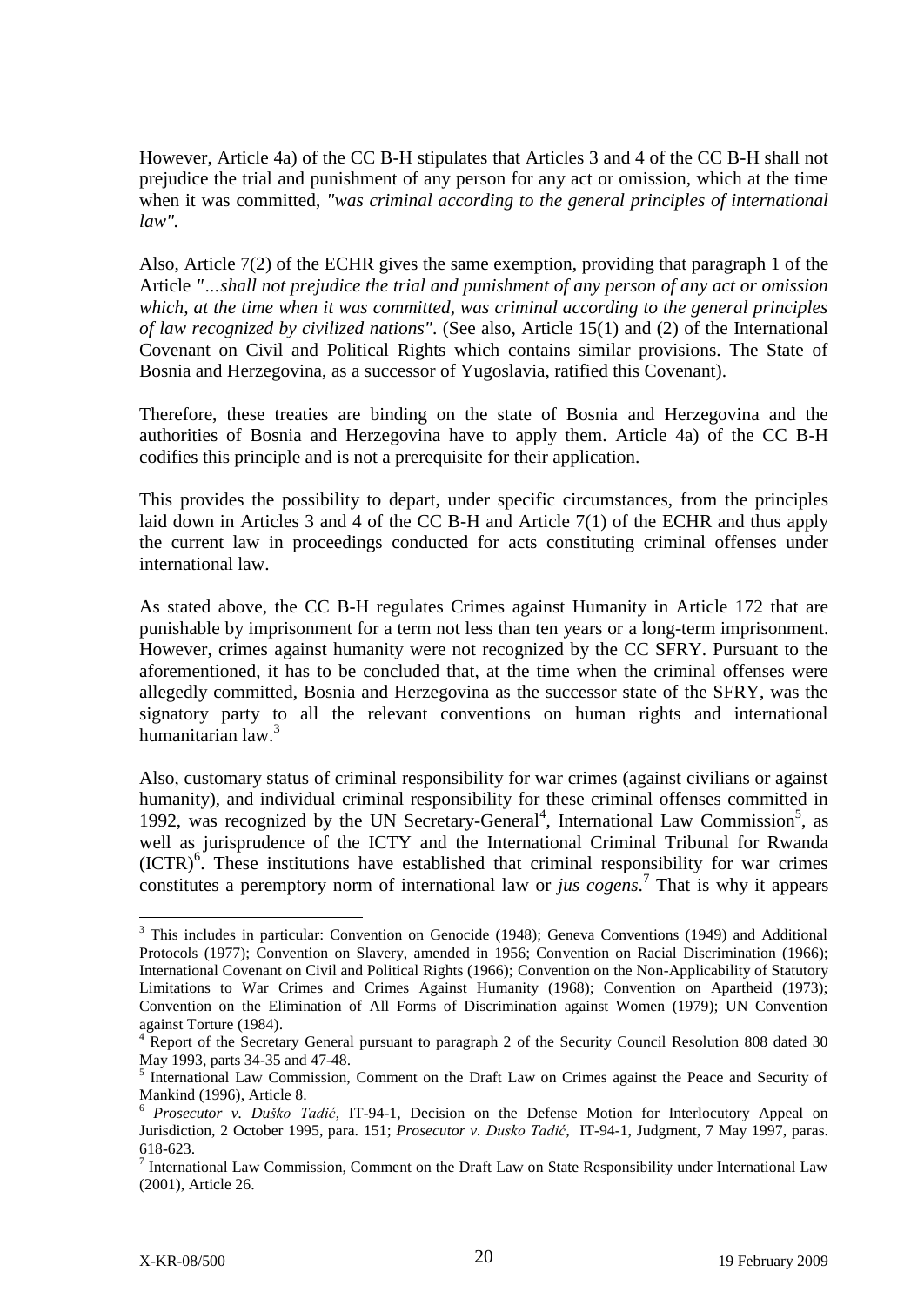undisputable that the criminal offenses committed in 1992 constituted part of customary international law.

This conclusion was also confirmed by the Study on Customary International Humanitarian Law<sup>8</sup> conducted by the International Committee of the Red Cross. The Study concluded that "serious violations of international humanitarian law constitute war crimes" (Rule 156), "individuals are criminally responsible for war crimes they commit" (Rule 151) and "States must investigate war crimes allegedly committed by their nationals or armed forces, or on their territory, and, if appropriate, prosecute the suspects. They must also investigate other war crimes over which they have jurisdiction and, if appropriate, prosecute the suspects" (Rule 158).

According to the universal jurisdiction principle, customary international humanitarian law is binding for each state throughout the world, regardless of whether it has ratified the appropriate international legal instruments. Therefore, each state is bound to prosecute or extradite (*aut dedere aut judicare*) all persons suspected of having violated customary international humanitarian law. Any restriction imposed by a State in relation to the extradition, without prosecution, of the persons suspected of having violated international humanitarian law constitutes a violation of the international obligations of that State.

Principles of international law recognized in the UN General Assembly Resolution 95 (I) (1946) as well as in the International Law Commission (1950) refer to "the Charter of the Nuremberg Tribunal and the Judgment of the Tribunal", hence to war crimes in general. "Principles of International Law Recognized in the Charter of the Nuremberg Tribunal and in the Judgment of the Tribunal" were adopted by the International Law Commission in 1950 and submitted to the General Assembly.

Principle 1 prescribes: "Any person who commits an act which constitutes a crime under international law is responsible therefore and liable to punishment". Principle II also prescribes: "The fact that internal law does not impose a penalty for an act which constitutes a crime under international law does not relieve the person who committed the act from responsibility under international law".

As said above, crimes against humanity were not foreseen in the CC SFRY, but they are included in Article 172 of the CC B-H. However, the criminal offense of Crimes against Humanity should in any case be placed under "general principles of international law" referred to in Article 3 and Article 4(a) of the CC B-H. That is why, regardless of whether viewed from the aspect of customary international law, international treaty law or "the principles of international law", it is indisputable that war crimes, including crimes against humanity, constituted a criminal offense at the relevant time. In other words, the principle of legality is complied with, in the sense of both *nullum crimen sine lege* and *nulla poena sine lege*.

Article 4a) of the CPC B-H refers to "general principles of international law". Article 7(2) of the ECHR refers to "the general principles of law recognized by civilized nations" and Article 15(2) of the ICCPR refers to "the general principles of law recognized by the

<sup>8</sup> Jean-Marie Henchaerts and Louise Doswald-Becks; *Customary International Humanitarian Law*, ICRC, Cambridge University Press, 2005, p. 568 onwards.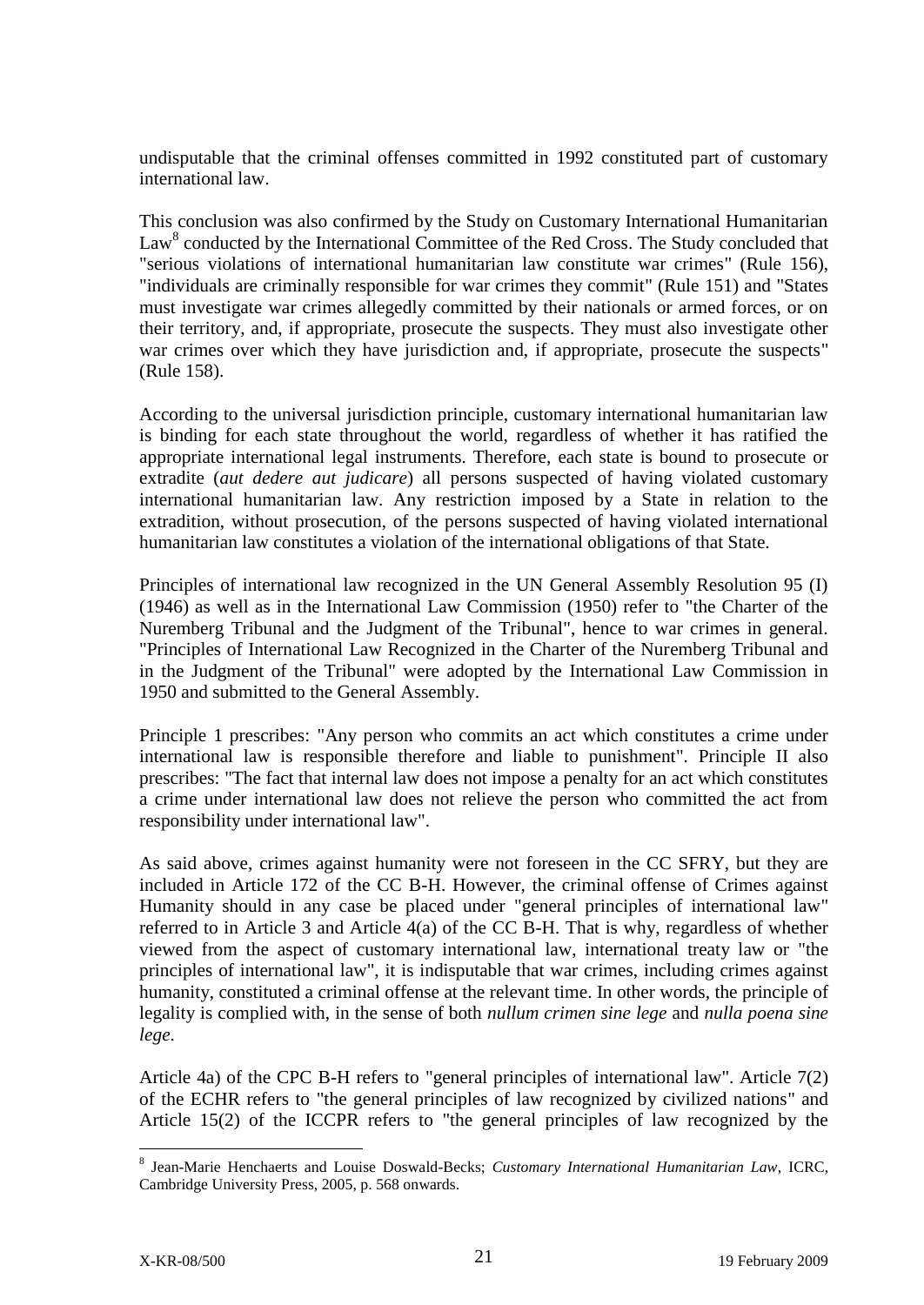community of nations". Neither the ECHR nor the ICCPR recognizes the identical term to the one used in Article 4a) of the CPC B-H. In fact, the term "general principles of international law" constitutes a combination of "the principles of international law" as recognized by the UN General Assembly and the International Law Commission, on the one hand, and "general principles of law recognized by the community of nations", recognized by the Statute of the International Court of Justice, Article 7(2) of the ECHR and Article 15(2) of the ICCPR, on the other hand.

Furthermore, the jurisprudence of the European Court of Human Rights stresses the application of Article 7(2) in comparison to the application of Article 7(1) of the ECHR in several similar cases<sup>9</sup> where the subject matter was the existence and punishment of Crimes against Humanity as a crime. Moreover, in *Kolk and Kislyiy v. Estonia*, the European Court "recalls that the interpretation and application of domestic law falls in principle within the jurisdiction of the national courts".<sup>10</sup> This also applies when the domestic law pertains to the rules of the general international law or international treaties.

Therefore, as part of customary international law applicable in B-H in the relevant period, prosecution for Crimes against Humanity does not constitute a retroactive application of the Criminal Code, but, on the contrary, the rules of customary international law are applied in B-H automatically, even without being explicitly incorporated into the domestic law by means of specific amendments to the Code. Article 172 of the CC B-H sets forth, as contained in customary international law, that Crimes against Humanity consist of perpetration of a certain number of different criminal acts as part of a widespread or systematic attack directed against civilian population, with knowledge of such an attack, and the individual criminal acts listed in this Article can also be found in the 1976 CC SFRY, that is, its Articles 134, 141, 142, 143, 144, 145, 146, 147, 154, 155 and 186. Therefore, Article 172 of the CC B-H only codifies the existing laws and principles and does not deviate from the existing definition of Crimes against Humanity.

Finally, the Court concludes that application of Article 172 of the CC B-H does not constitute a violation of the right of prohibition of a retroactive application of the Criminal Code.

Therefore, the criminal offense of Crimes against Humanity in any case is subsumed under "the general principles of international law" referred to in Article 4a) of the CC B-H and the principle *nullum crimen sine lege* is met.

 9 *See* the judgment of the ECHR in the *Naletilić v Croatia* case, 51891/99.

*<sup>10</sup> See Papon v. France* No*.* 54210/00, ECtHR 2001-XII, and *Touvier v. France,* No. 29420/95, Decision of the Commission of 13 January 1997.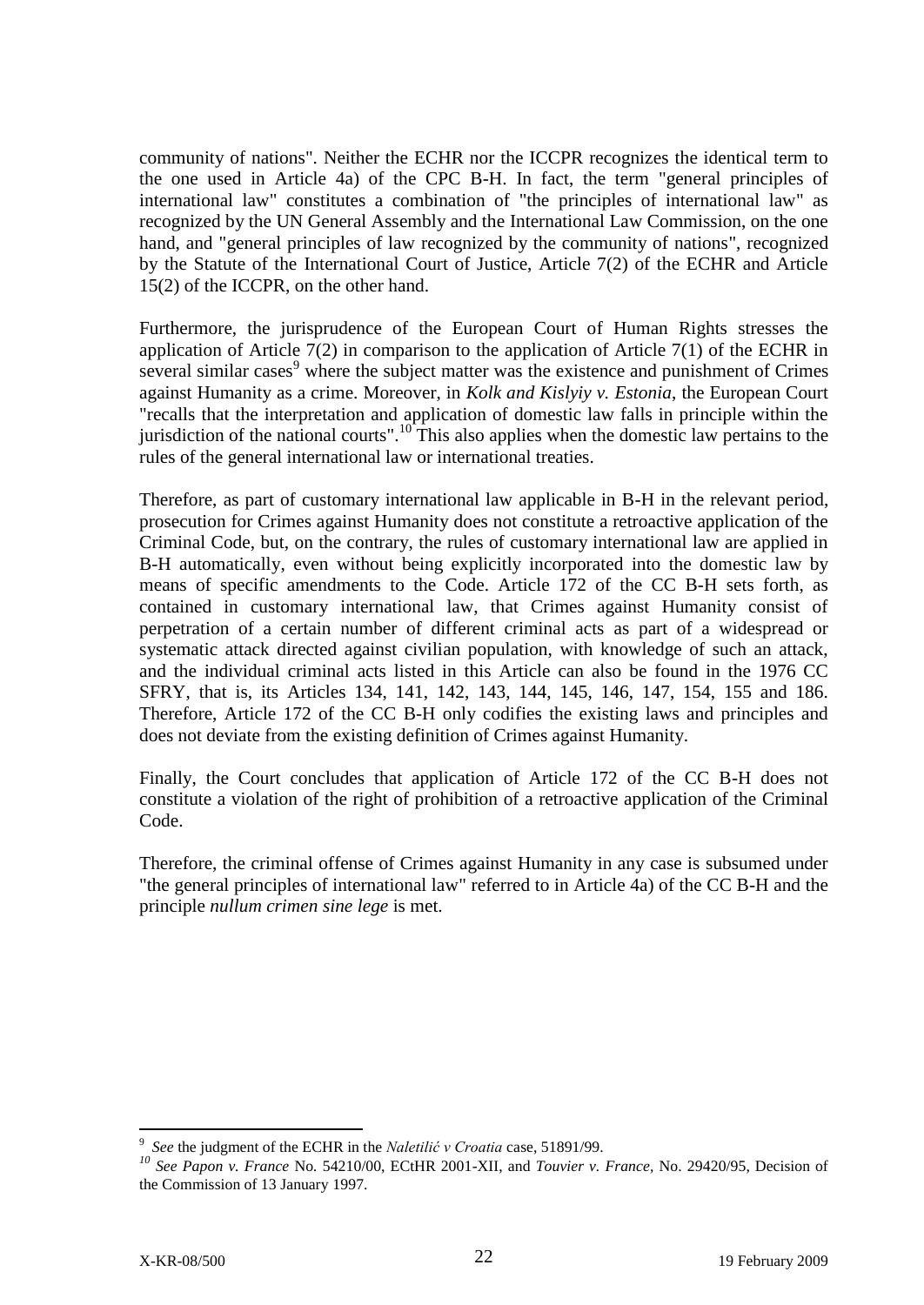# **II. FINDINGS AND REASONING OF THE COURT**

## **A. General Considerations**

The Court evaluated the evidence in this case in accordance with the Criminal Procedure Code of Bosnia and Herzegovina (CPC B-H) applying primarily the presumption of innocence, referred to in Article 3 of the CPC B-H, which embodies the general principle of the law according to which the burden of proving the liability of an Accused lies with the Prosecution which must do so beyond reasonable doubt.

Testifying in this case was extremely difficult for most witnesses. In addition, assessment of the credibility of the witnesses and the facts to which they testified was a major challenge for the Panel. However, this is the challenge that always faces the trier of fact. The Panel observed first hand the witnesses, their demeanor, their tone of voice, their attitude, their physical and emotional reactions to the questions, their nonverbal conduct in relation to the parties and counsel, and the atmosphere within which they gave their testimony. The Panel was always mindful that this case presented factors which made credibility decisions more difficult and was always aware that because of the seriousness of the charges, those assessments had to be made with diligence.

The Panel heard eight witnesses called by the Prosecution and nine witnesses called by the Defense. Many of these witnesses testified about the same incidents or facts, which each saw or heard from a differing physical, mental and sometimes chronological perspective. Rarely did two witnesses to the same event perceive that event identically, or relate it verbally in the same way. The Panel evaluated the credibility of the testimony of each witness, first by presuming that each witness intended to tell the truth. Where it was possible to reconcile the testimony of various witnesses, the Panel attempted to do so. Where such reconciliation was deemed impossible, the Panel assessed the testimony of each, first in terms of the likelihood that the differences were the result of honest mistakes in recollection or perception and then in terms of the likelihood that the witness was consciously attempting to mislead the Panel.

Some witnesses the Panel found to be both honest and reliable, often at some personal cost to the witness. The Panel found that some witnesses, though honest, were nonetheless unreliable regarding certain portions of their testimony because of limitations in their perceptions and memories, or because of biases that affected their conclusions about the meaning of what they saw or heard. However, those same witnesses were also found by the Panel to have accurately perceived, remembered and reported other facts. The Panel found that other witnesses were not honest regarding certain portions of their testimony, either for reasons having to do with their own self interest, because of friendship or loyalty to the Accused, or because they wanted to affect the outcome of the proceedings. However, those same witnesses were also found by the Panel to be honest and accurate in reporting other facts, sometimes because they were unaware of the significance of the fact or because they were unable to successfully maintain the fabrication. In reaching these findings, the Panel observed the manner and demeanor of the witnesses when testifying, tested the internal consistency of their evidence as given on the stand and in prior statements. Ultimately, the Panel found that even witnesses who were not reliable or truthful about some portions of their testimony were reliable and truthful about other facts about which they testified.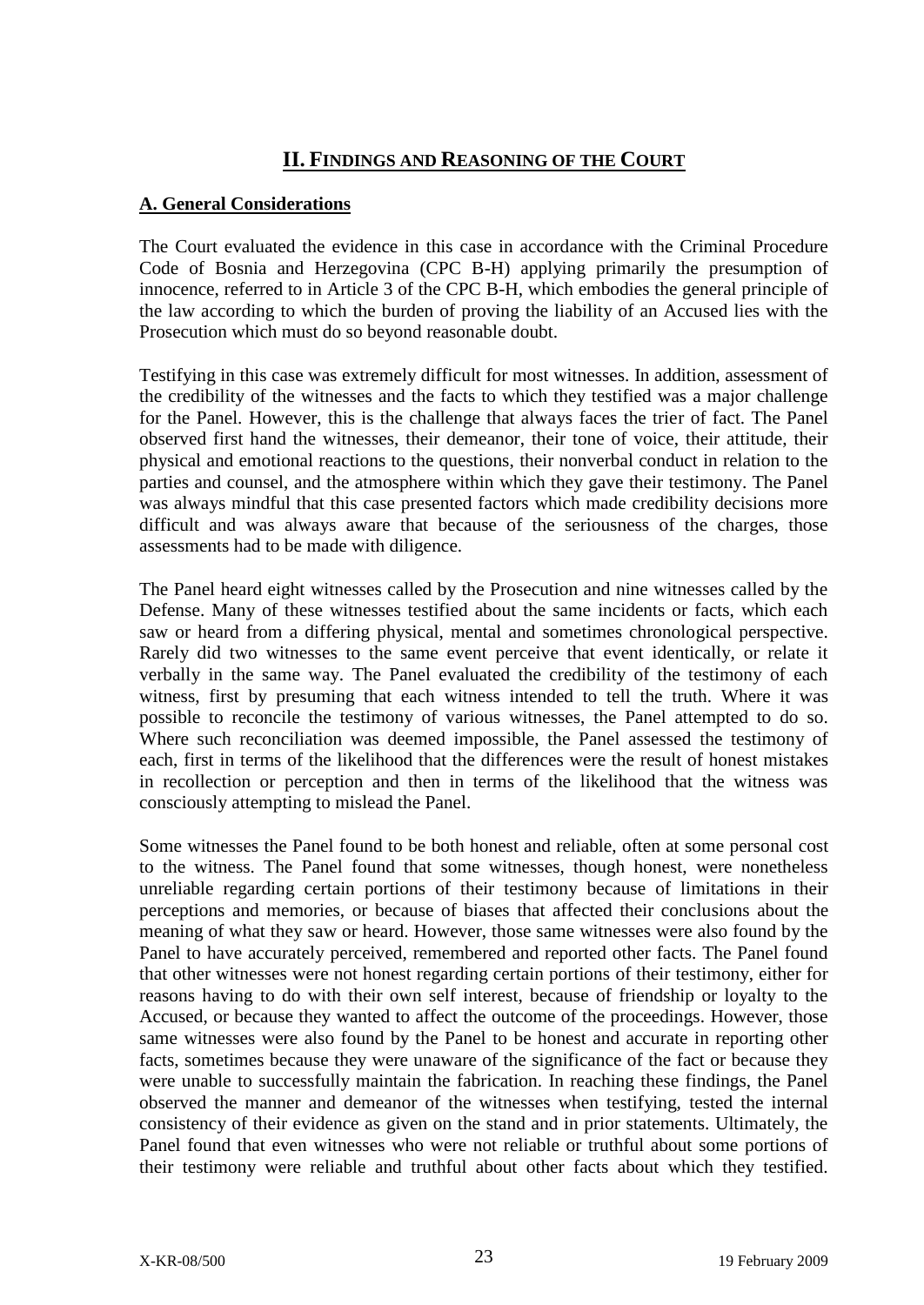Therefore the Panel concluded that it would neither serve the interests of justice nor meet the obligation to freely evaluate evidence and find the truth, if it disregarded all of the evidence given by witnesses who gave some unreliable testimony. Rather, unreliability of the witness as to some of the testimony was a factor to be considered when determining the accuracy of the remaining testimony. The Panel, therefore, assessed the reliability and honesty of each witness and, in that context, calculated the reliability and truthfulness of each fact that witness reported. In short, for several witnesses, the Panel believed some of the witness' testimony without necessarily believing it all.

With respect to all the witnesses, the Court also considered the established facts and other evidence and circumstances concerning this case.

When considering Counts 1(a) and 1(b) of the Indictment, the Court had in mind the fact that only the witnesses who were the injured parties testified about the event that the Accused is charged with, given the fact that each was alone in the room with the Accused at the time the relevant event happened. Having this fact in mind, the Panel reviewed these witnesses' respective testimonies particularly carefully and considered their correspondence with the other evidence. The lack of contemporary forensic evidence of a crime is a reality of the state of armed conflict at the time. This puts an additional burden on the determination of credibility as it becomes the central issue. The Panel was of the view that minor inconsistencies among the respective testimonies of different witnesses or in one witness' testimony at the main trial in comparison with statements given in the investigation stage do not discredit a witness if the witness described the event referred to in the Indictment sufficiently. The Panel took into account the distance in time between the relevant event and the time of giving evidence. The Panel also concluded that certain inconsistencies in the testimonies with respect to peripheral issues would not tarnish witnesses' credibility.

In addition to this, pursuant to Article 15 of the CPC B-H, the Court is entitled to freely evaluate all presented evidence. The Court considered it necessary to be satisfied that such evidence was reliable in the sense that it was given voluntarily, that it was authentic and credible. Also, the probative value of the hearsay evidence depends on the context and the character of the particular piece of evidence, that is, on whether or not that piece of evidence is corroborated by other evidence and whether there is some other motive behind that piece of evidence.

The Court reviewed every document in this case in order to decide on its reliability and probative value and concluded that the Prosecutor's Office proved their credibility beyond reasonable doubt. However, it needs to be stressed here that the Court shall not deal equally with every piece of evidence from the case file, which is a matter of a Trial Panel's discretion, but shall explain only those conclusions on the facts that are important for establishing the guilt of the Accused.

In order to evaluate the credibility of the documents, the Court evaluated their correspondence with the other evidence. In addition to this, even when the Court concluded that a certain document was credible, it did not automatically accept that the statements contained therein constituted an accurate description of facts, but evaluated it in correspondence with all the other available evidence.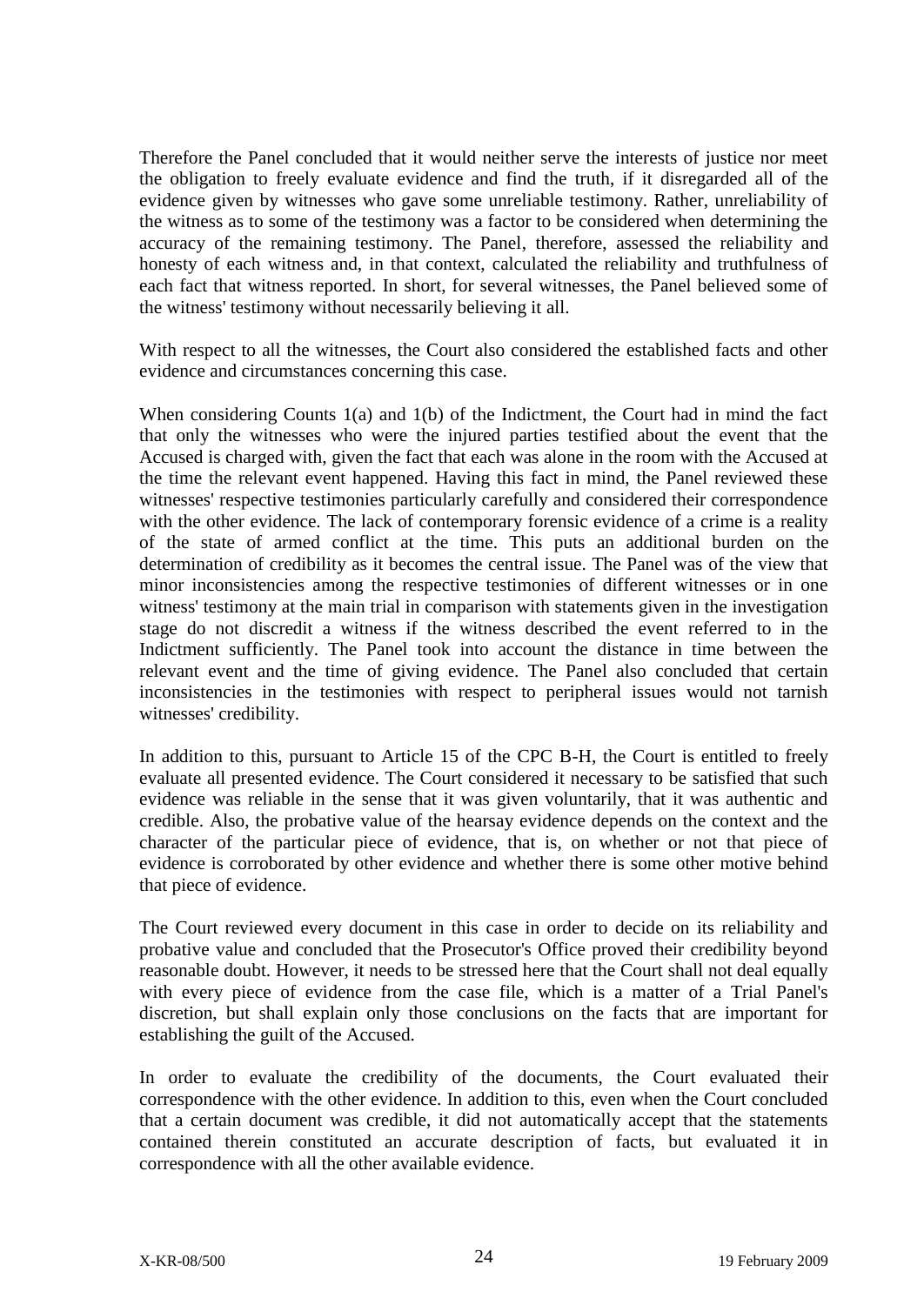## **B. Evaluation of Evidence**

After the presentation of evidence, the Panel evaluated every piece of evidence individually and its correspondence with all the other evidence and rendered the decision referred to in the operative part, for the reasons that follow.

By evaluating every presented piece of evidence individually and its correspondence with all the other evidence, the Court concluded beyond any doubt that the Accused was in the Foča municipality in the relevant period and that, as a member of the police force, he committed the criminal acts described in detail in Counts 1(a) and 1(b) and 2 of the Indictment, within a widespread and systematic attack of the Army of the Serb Republic of Bosnia and Herzegovina, members of the police and paramilitary formations against the non-Serb civilian population in the Foča municipality.

As the Indictment reads, the Accused Miodrag Nikačević is charged with having committed the criminal offense of Crimes against Humanity, in violation of Article 172(1)(g) and (e) of the CC B-H.

The burden to prove all essential elements of the relevant criminal offense was on the Prosecutor's Office of B-H.

## **C.** *Chapeau* **Elements of Crimes against Humanity**

Essential elements of the criminal offense in the case at hand are the existence of widespread or systematic attack directed against any civilian population, the knowledge of the perpetrator of such an attack, and that the act of the perpetrator is part of the attack, in other words, that there exists the *nexus* between the act of the Accused and the attack.

According to the definition of a widespread attack, a crime may be widespread or committed on a large scale by the "cumulative effect of a series of inhumane acts or the singular effect of an inhumane act of extraordinary magnitude".<sup>11</sup>

A systematic attack is defined as patterns of crimes, that is, the non-accidental repetition of similar criminal conduct and the improbability of their random occurrence".<sup>12</sup>

The Court concluded beyond doubt that there was a widespread and systematic attack of the Army of the Serb Republic of B-H, members of the police and paramilitary formations against the non-Serb civilian population in the Foča municipality at the time of the relevant events and, in the context of crimes against humanity under customary international law, such attack is not limited exclusively to the existence of an "armed conflict".

The Prosecutor stressed in the closing argument that it followed from the established facts that the widespread and systematic attack lasted from early April 1992 until February 1993 at least. The Panel established beyond reasonable doubt that the attack started in early April

<sup>11</sup> *Prosecutor v. Dario Kordić and Mario Čerkez,* IT-95-14/2, Judgment, 26 February 2001, para. 179.

<sup>12</sup> *Prosecutor v. Dragoljub Kunarac, Radomir Kovač and Zoran Vuković* ,IT-96-23 & 23/1, Appeal Judgment, 12 June 2002, para.94.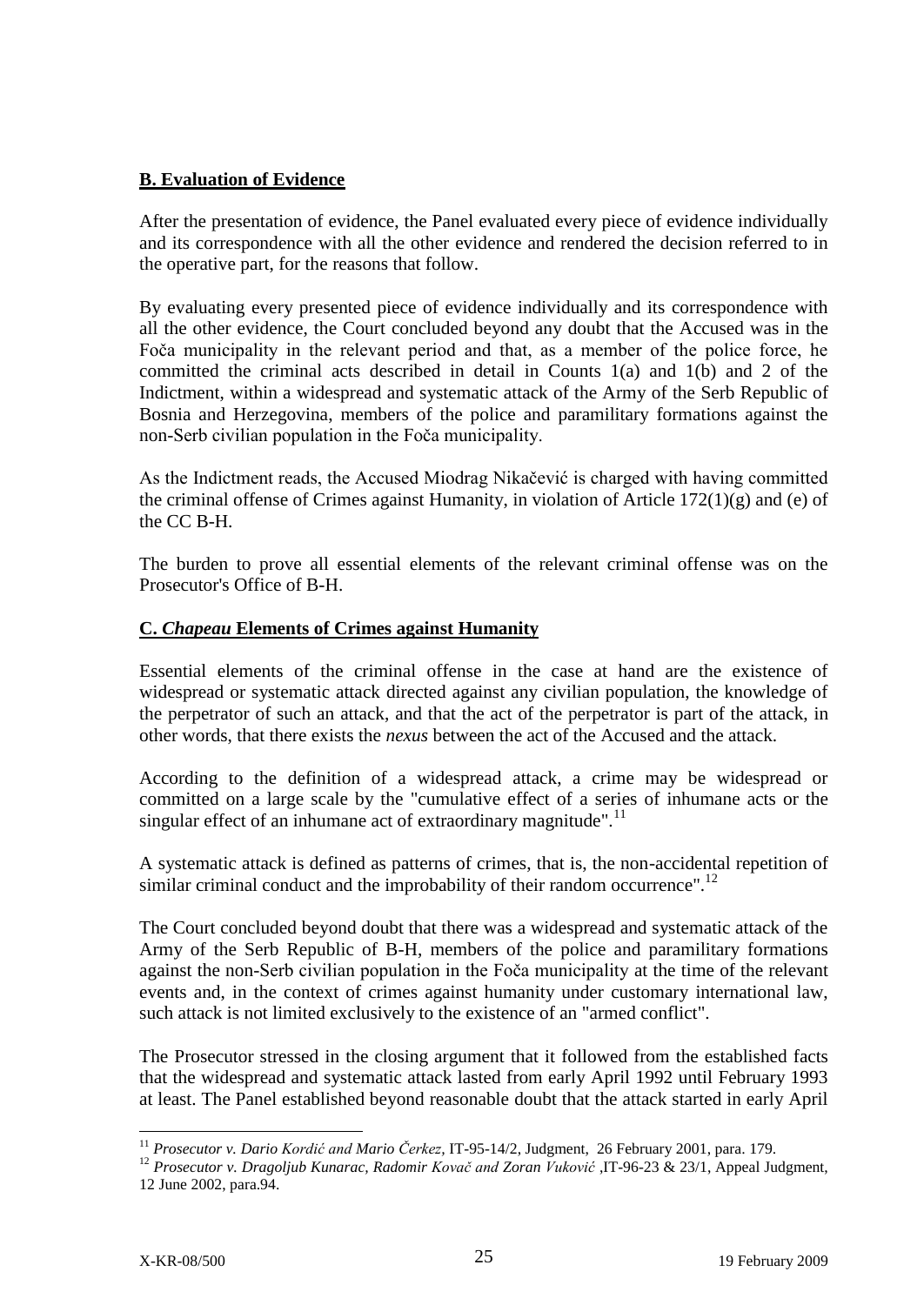1992 and that it was underway at the relevant time, which the Defense made indisputable. The Defense and the Prosecution witnesses alike testified about the situation in the Foča municipality in early April 1992. Prosecution witnesses Munira Hodžić, Fatima Dervišević, Almira Čelegija, Emira Smajkan and Šefik Divjan stated that the shelling of Foča started around 7 April. Defense witnesses Smajil Hadžimusić and Zdravko Matović stated that the Police force was divided into the respective Muslim and Serb components in early April 1992. It also ensues from the Court's Decision to Accept Established Facts that there was a widespread and systematic attack in the Foča municipality, which follows from the following facts: On 8 April 1992, an armed conflict broke out in Foča town, mirroring events unfolding in other municipalities, and on the same day, roadblocks were set up, the town and villages in Foča municipality sustained attacks, and sometime between 8.30 and 10.00 am, the main Serb attack on Foča town began. Before the armed conflict had started, Muslim civilians were removed from their social and professional lives, their freedom to move about was critically curtailed and most Muslim men were disarmed. All the mosques of Foča were destroyed.

The SDS political propaganda grew more aggressive. Once towns and villages were securely in their hands, the Serb forces - the military, the police, the paramilitaries – applied the same pattern: Muslim houses and apartments were systematically ransacked or burnt down, Muslim villagers were rounded up or captured, and sometimes beaten or killed in the process. The women were kept in various detention centers and they were also subjected to sexual assaults. All this was done in complete knowledge and sometimes with the direct involvement of the local authorities, particularly the police forces.

It follows beyond doubt from the foregoing that there was a widespread and systematic attack against the non-Serb civilian population at the relevant time.

With respect to the elements of the criminal offense of Crimes against Humanity, it is also necessary to establish the civilian status of the persons against whom the Accused committed the relevant criminal offense.

Article 3(1) of the Geneva Convention Relative to the Protection of Civilian Persons in Time of War defines civilians as "persons taking no active part in the hostilities, including members of armed forces who have laid down their arms and those placed *hors de combat* by sickness, wounds, detention, or any other cause".

This Article stipulates that these persons shall in all circumstances be treated humanely, without any adverse distinction founded on race, color, religion or faith, sex, birth or wealth, or any other similar criteria.

It is obvious in the case at hand that both witnesses who were injured parties were civilians. They were women living at home and not militarily engaged. The Court concluded beyond doubt that Rasim Klapuh was also a civilian. In other words, he was found by the police at a meadow working in a field close to his family house, wherefrom he was arrested, and he wore civilian clothes, all of which indicates that Rasim Klapuh was a civilian. The fact that Rasim Klapuh had on him a hand-made rifle, which the Accused stated in his evidence and which was also partially confirmed by witness Momir Čančar, does not rule out his status as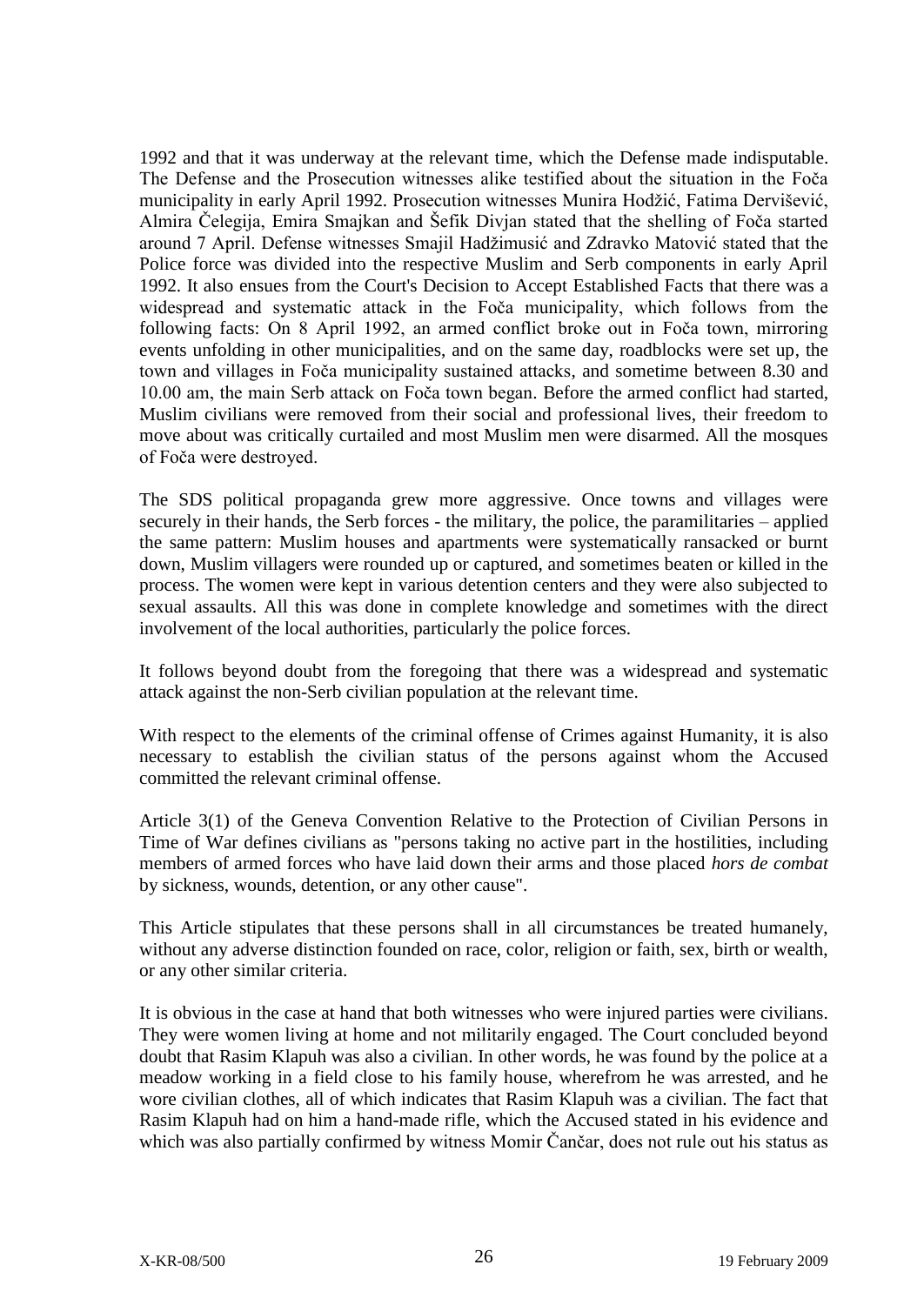a civilian pursuant to Article 3 of the Convention, given that Rasim Klapuh did not take any active part in the hostilities.

With respect to the other essential elements of the relevant criminal offense, the Court found beyond doubt that the Accused knew of the attack and that there was a *nexus* between his acts and the attack. That is to say, the Accused was a member of the police force and was present in the Foča municipality in the relevant time. In other words, during the entire proceedings the Accused did not deny having been a member of the police force and he stated in his evidence that in 1991 he was an active policeman in the Police Station in Foča in charge of traffic control and safety. He was present and testified to being there on 6 April 1992, on the eve of the armed conflict, aware of the division within the Police force.

The Court did not believe the Accused that in the period from 6 April 1992 to 25 April 1992 he left the Police and was hiding with his wife outside Foča. The Accused contests the date of reporting to the Police, stating that he reported to the Police on 25 April 1992 upon the Police Chief's summons. However, it follows clearly from the Prosecution evidence T11 (Letter of the CJB Head of 25 February 2008) that the Accused was registered as a participant in the war as a member of the MUP (Ministry of the Internal Affairs) from 4 August 1991 to 1 May 1995. Furthermore, Prosecution witnesses Munira Hodžić, Almira Čelegija and Fatima Dervišević stated in their respective evidence that in the first days of April, they used to see the Accused in the building, armed and in uniform, and that he used to come to Fatima Dervišević's apartment and tell them about his activities as a policeman. He also told them that women were being raped, taken to camps, he was aware of the dangers that the Muslim civilians in Foča were exposed to, since he actually helped some persons knowing they were in danger during the relevant period.

It also follows clearly from the Established Fact F7 that the Police made a component part of the Serb forces that systematically ransacked or burnt down Muslim houses and apartments and rounded up or captured Muslim villagers. That is why the argument of the Defense that the Accused had no knowledge of the attack and that his acts could not be made a part of the attack is unfounded. All the acts that the Accused was charged with and that the Panel concluded he was guilty of happened at the time of the widespread and systematic attack of which the police force was a part, as indicated above.

The Defense stated in the closing argument that the Accused did not have the intent to discriminate against anyone in any way or that he did not have any negative sentiment against any ethnic group in Bosnia and Herzegovina.

The Panel notes that discriminatory intent as an essential element in the context of crimes against humanity is necessary only in case of persecution, in accordance with the Criminal Code of B-H and the ICTY jurisprudence. For example, it was determined in the Judgment against *Kordić and Čerkez* that discriminatory intent is an indispensable legal ingredient of the offense only with regard to those crimes for which this is expressly required, that is, for various types of persecution.<sup>13</sup>

<sup>13</sup> *Kordić and Čerkez* Trial Judgment, para. 186.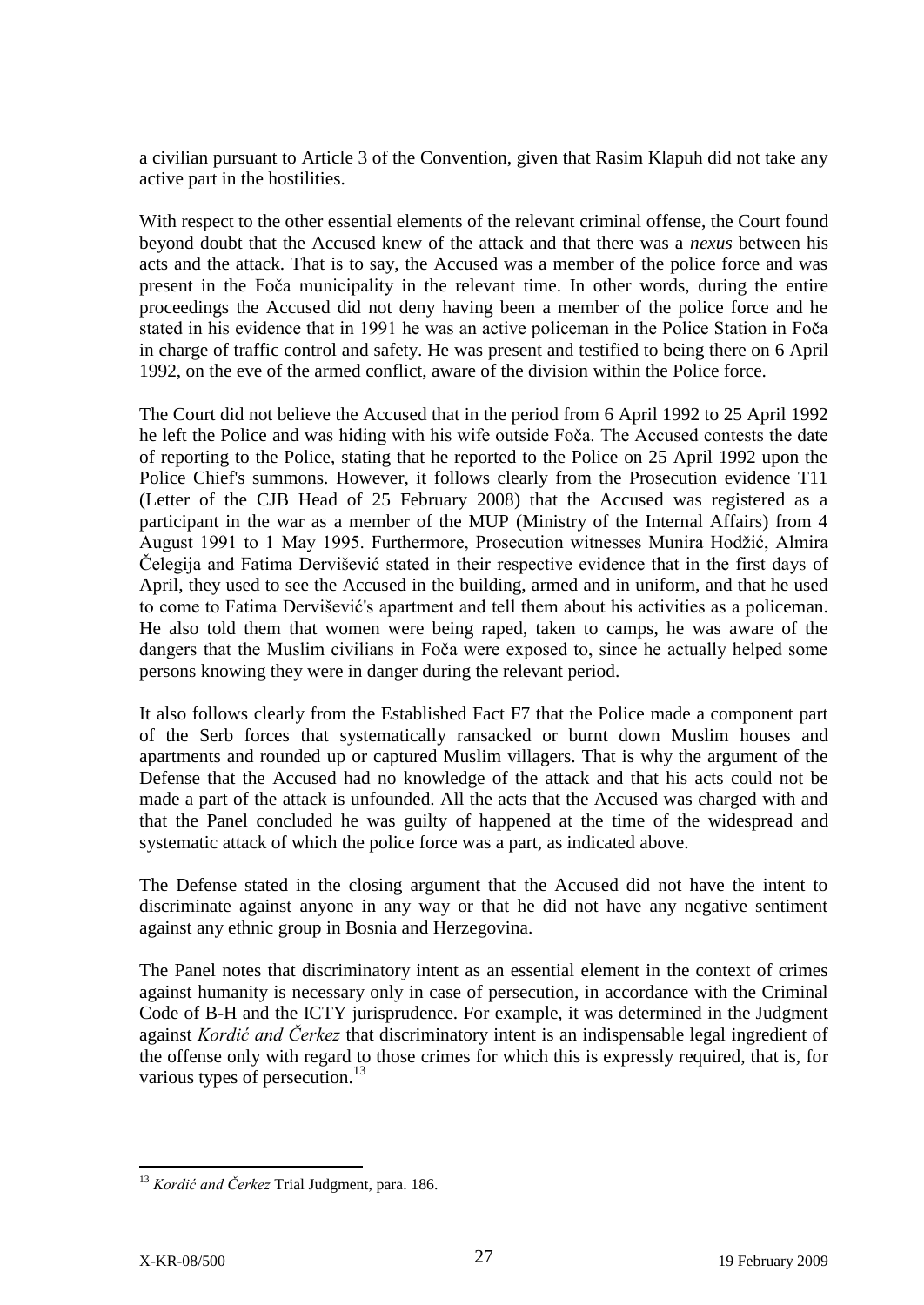Based on the foregoing, the Court determined that the Accused knew of the widespread and systematic attack against the non-Serb civilian population and his acts were a part of that attack, whereby all essential elements of the Crimes against Humanity have been met.

### **D. Underlying Criminal Offenses**

Finally, it is necessary to determine whether the Accused committed the criminal acts he is charged with in the Indictment, that is, the individual offenses as part of Crimes against Humanity, defined in Count  $1(a)$  and  $1(b)$  – rape, and Count 2 – imprisonment or other severe deprivation of liberty in violation of fundamental rules of international humanitarian law.

### **1. Elements of Crimes**

### **a. Sexual Violence ("Rape")**

Sexual violence, as a crime against humanity criminalized by Article  $172(1)(g)$  of the CC B-H, requires proof of the following elements:

- 1) sexual intercourse or an equivalent sexual act ("rape"), sexual slavery, enforced prostitution, forced pregnancy, enforced sterilization, or any other form of sexual violence of comparable gravity;
- 2) coerced by force or by threat of immediate attack upon the life or limb of the victim, or the life or limb of a person close to the victim.

As Article 172(1)(g) makes clear, "sexual intercourse or an equivalent sexual act" is a more accurate description of criminal acts referred to by the more commonly-used term "rape".<sup>14</sup>

Sexual intercourse or an equivalent sexual act consists of the invasion of the body of a person by conduct resulting in penetration, however slight, of any part of the body of the victim with a sexual organ, or any part of the body of the perpetrator with a sexual organ, or the anal or genital opening of the victim with any object or any other part of the body.<sup>15</sup>

"Coercion" as the second element of the crime of sexual violence is understood as the absence of voluntary consent.<sup>16</sup> "Coercion" is considered to be proven when it is shown

 $\overline{a}$ <sup>14</sup> Although the jurisprudence of both national and international criminal justice systems makes clear that the crime of "rape" applies more broadly than to sexual intercourse alone, the phrase "sexual intercourse or an equivalent sexual act" explicitly confirms this broader understanding of rape and more accurately describes the criminal act. Similarly, the formulation of the crime of "sexual violence" in the CC B-H, reflecting the definition of the crime in the Rome Statute, explicitly confirms that all serious acts of sexual violence constitute crimes against humanity.

<sup>&</sup>lt;sup>15</sup> Elements of Crimes to the Rome Statute, Article 7(1)(g)-1(1). The definition of "rape" provided in the jurisprudence of the *ad hoc* Tribunals is a more restrictive and less accurate description of the *actus reus* of the crime. *See, e.g.*, *Prosecutor v. Dragoljub Kunarac, Radomir Kovač, and Zoran Vuković*, IT-96-23-T and IT-96-23/1-T, Judgment, 22 February 2001, para. 460; *Prosecutor v. Dragoljub Kunarac, Radomir Kovač, and Zoran Vuković*, IT-96-23-A and IT-96-23/1-A, Judgment, 12 June 2002, paras. 127-128.

<sup>&</sup>lt;sup>16</sup> See Kunarac Trial Judgment, para. 460 (defining the element of coercion as when "sexual penetration occurs without the consent of the victim. Consent for this purpose must be consent given voluntarily, as a result of the victim's free will, assessed in the context of the surrounding circumstances."). *See also Kunarac*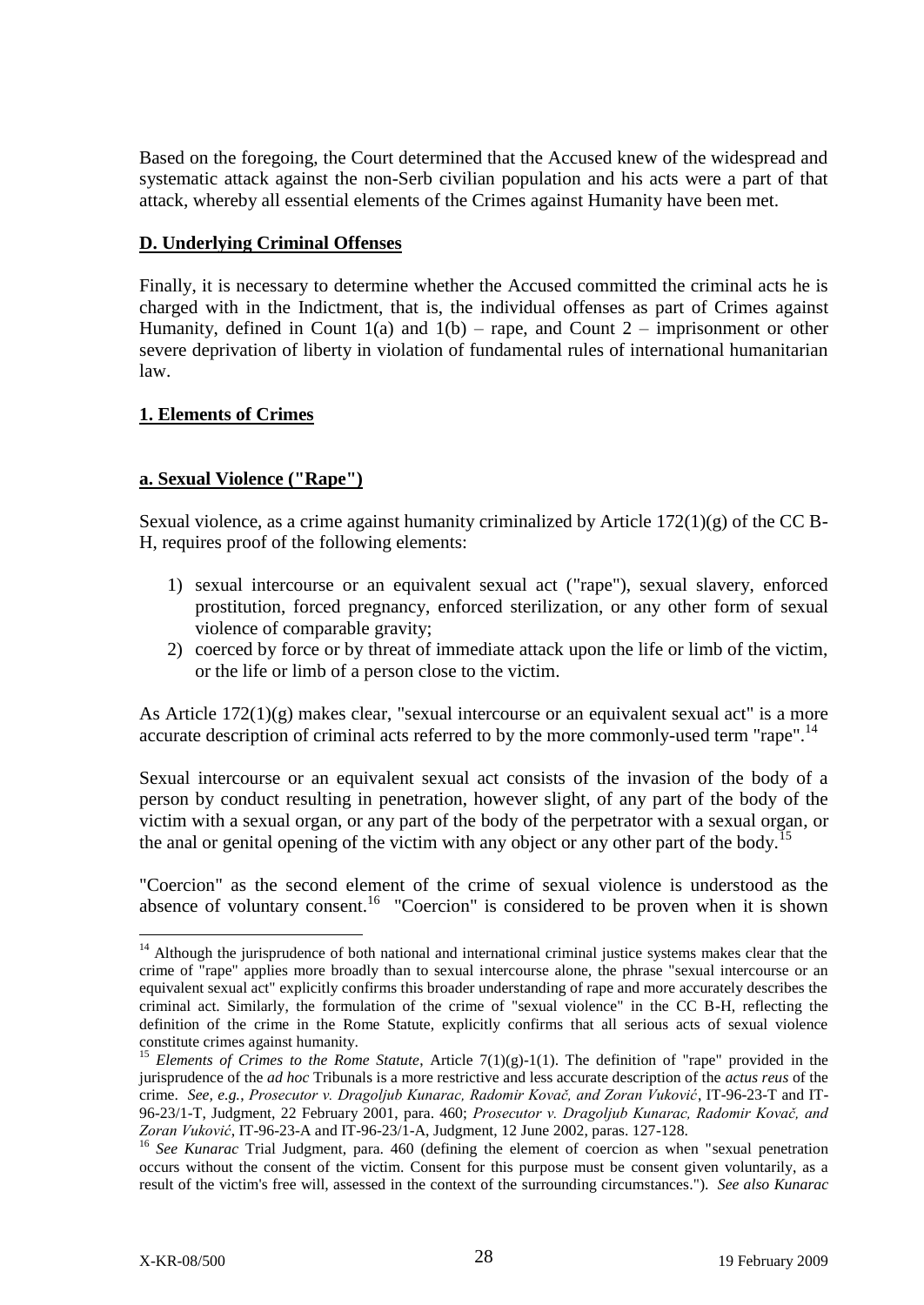that "[t]he invasion was committed by force, or by threat of force or coercion, such as that caused by fear of violence, duress, detention, psychological oppression or abuse of power, against such person or another person, or by taking advantage of a coercive environment, or the invasion was committed against a person incapable of giving genuine consent." 17

The required *mens rea* for the crime of sexual violence is the intent to commit the act of sexual violence with the knowledge that the act occurs without the consent of the victim.

### **b. Imprisonment**

Article 172(1)(e) of the CC B-H criminalizes "imprisonment or other severe deprivation of physical liberty in violation of fundamental rules of international law" as a crime against humanity. Accordingly, the elements of the crime of imprisonment in violation of Article  $172(1)(e)$  of the CC B-H are:

- 1) imprisonment or other severe deprivation of physical liberty; and
- 2) in violation of fundamental rules of international law.<sup>18</sup>

The *mens rea* necessary for this crime is the intent to deprive the victim arbitrarily of physical liberty or in the reasonable knowledge that the act is likely to cause arbitrary deprivation of physical liberty.<sup>19</sup>

Imprisonment or internment is the most severe form of deprivation of physical liberty.<sup>20</sup>

The fundamental rules of international law to which the second element refers are the international legal norms established in customary and conventional humanitarian and human rights law, including: Articles 42 and 43 of the Fourth Geneva Convention, Article 9 of the Universal Declaration of Human Rights (UDHR) and Article 9 of the International Covenant on Civil and Political Rights (ICCPR). Those norms are violated when a person, regardless of the existence of a state of conflict, is arbitrarily deprived of his or her liberty. Arbitrary deprivation depends on a case by case analysis, but includes imprisonment without a basis established by law.

International humanitarian law, as expressed in the Fourth Geneva Convention, recognizes that the detention of civilians may be necessary during time of war, but places strict substantive and procedural limitations on such confinement of civilians.<sup>21</sup> Article 42

Appeal Judgment, paras. 127-133 (upholding the conclusion that coercion equals the absence of voluntary consent and commenting, "A narrow focus on force or threat of force could permit perpetrators to evade liability for sexual activity to which the other party had not consented by taking advantage of coercive circumstances without relying on physical force.").

<sup>17</sup> *Elements of Crimes to the Rome Statute*, Article 7(1)(g)-1(2); *Commentaries on the Criminal Codes in Bosnia and Herzegovina*, p. 555.

<sup>18</sup> *See Mitar Rašević and Savo Todović*, X-KR/06/275 (Court of B-H), First Instance Verdict, 28 February 2008, p. 66.

<sup>19</sup> *See Rašević and Todović* First Instance Verdict, p. 66; *Prosecutor v. Milorad Krnojelac*, IT-97-25-T, Judgment, 15 March 2002, para. 115.

<sup>20</sup> *See, e.g.,* ICRC Commentary to Fourth Geneva Convention, Art. 31.

<sup>&</sup>lt;sup>21</sup> The following analysis should not be read as implying that the Fourth Geneva Convention is directly applicable to crimes against humanity. Indeed, as the *Krnojelac* Trial Chamber concluded, "as a crime against humanity, the definition of imprisonment is not restricted by the grave breaches provisions of the Geneva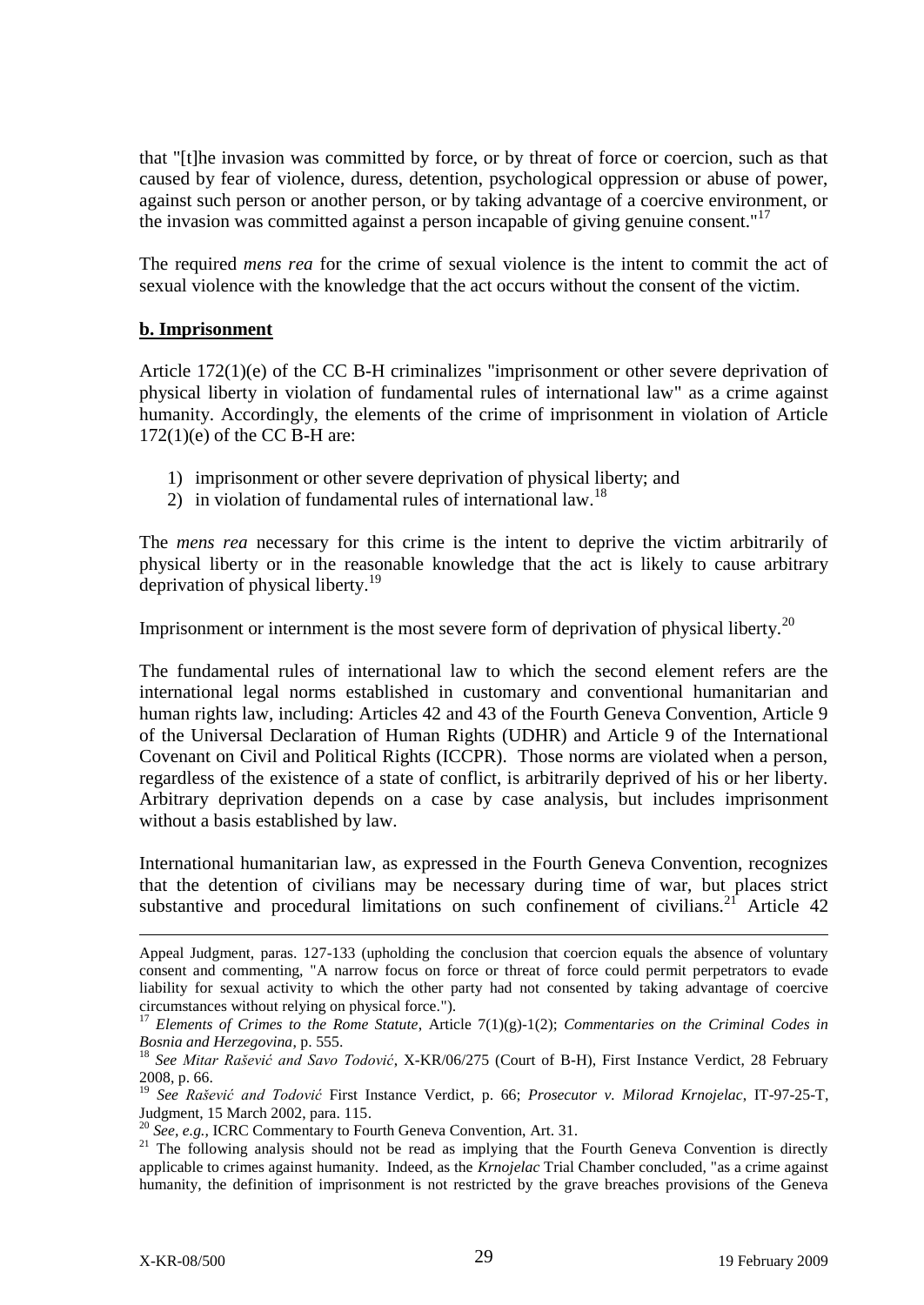provides that protected persons may only be detained or interned where "the security of the Detaining Power makes it *absolutely necessary*." (emphasis added). Article 43 details the minimum procedural guarantees such protected persons are entitled to if detained: "Any protected person who has been interned or placed in assigned residence shall be entitled to have such action reconsidered as soon as possible by an appropriate court or administrative board designated by the Detaining Power for that purpose. If the internment or placing in assigned residence is maintained, the court or administrative board shall periodically, and at least twice yearly, give consideration to his or her case, with a view to the favorable amendment of the initial decision, if circumstances permit." The conditions specified by the Fourth Geneva Convention cannot be satisfied by simply showing that the protected person is a national of or aligned with the enemy party.<sup>22</sup> To the contrary, "It is perfectly clear from the provisions of Geneva Convention IV… that there is no such blanket power to detain the entire civilian population of a party to the conflict in such circumstances, but that there must be an assessment that each civilian taken into detention poses a *particular risk* to the security of the State."<sup>23</sup> Similarly, that an individual is a male of military age is not sufficient, alone, to justify detention. $^{24}$ 

As to international human rights law, Article 9 of the UDHR states: "No one shall be subjected to arbitrary arrest, detention or exile." Article 9 of the ICCPR similarly states: "Everyone has the right to liberty and security of person. No one shall be subjected to arbitrary arrest or detention. No one shall be deprived of his liberty except on such grounds and in accordance with such procedure as are established by law." In addition, subparagraphs 2 and 4 detail important procedural aspects of this guarantee: "Anyone who is arrested shall be informed, at the time of arrest, of the reasons for his arrest and shall be promptly informed of any charges against him. …Anyone who is deprived of his liberty by arrest or detention shall be entitled to take proceedings before a court, in order that court may decide without delay on the lawfulness of his detention and order his release if the detention is not lawful." Article 5 of the ECHR similarly prohibits the deprivation of liberty except in specifically detailed circumstances "in accordance with a procedure prescribed by law," and enumerates a number of critical procedural guarantees.

On the basis of these provisions, the Trial Chamber in *Kordić* concluded that imprisonment as a crime against humanity should be defined as "*arbitrary imprisonment*, that is to say, the deprivation of liberty of the individual without due process of law." <sup>25</sup> Considering the requirements of due process of law, the Trial Chamber in *Krnojelac* concluded that "a deprivation of an individual's liberty is arbitrary, and therefore unlawful, if no legal basis can be called upon to justify the initial deprivation of liberty."<sup>26</sup>

Conventions." Rather, the Geneva Conventions and other instruments of international humanitarian and international human rights law are used to elucidate the concept of "fundamental rules of international law" referred to in the definition of the crime of imprisonment. For a similar analysis, see *Krnojelac* Trial Judgment, paras. 110-115.

<sup>22</sup> *Prosecutor v. Zejnil Delalić, et. al* ("*Čelebići"*), IT-96-21-T, Judgment, 16 November 1998, para. 577.

<sup>23</sup> *Prosecutor v. Zejnil Delalić, et. al* ("*Čelebići"*), IT-96-21-A, Judgment, 20 February 2001, para. 327. *See also* ICRC Commentary to the Fourth Geneva Convention, Art. 42 ("To justify recourse to such measures the State must have good reason to think that the person concerned, by his activities, knowledge or qualifications, represents a real threat to its present or future security.").

<sup>&</sup>lt;sup>24</sup> Čelebići Trial Judgment, para. 577.

<sup>25</sup> *Kordić and Čerkez* Trial Judgment, para. 302.

<sup>26</sup> *Krnojelac* Trial Judgment, para. 114.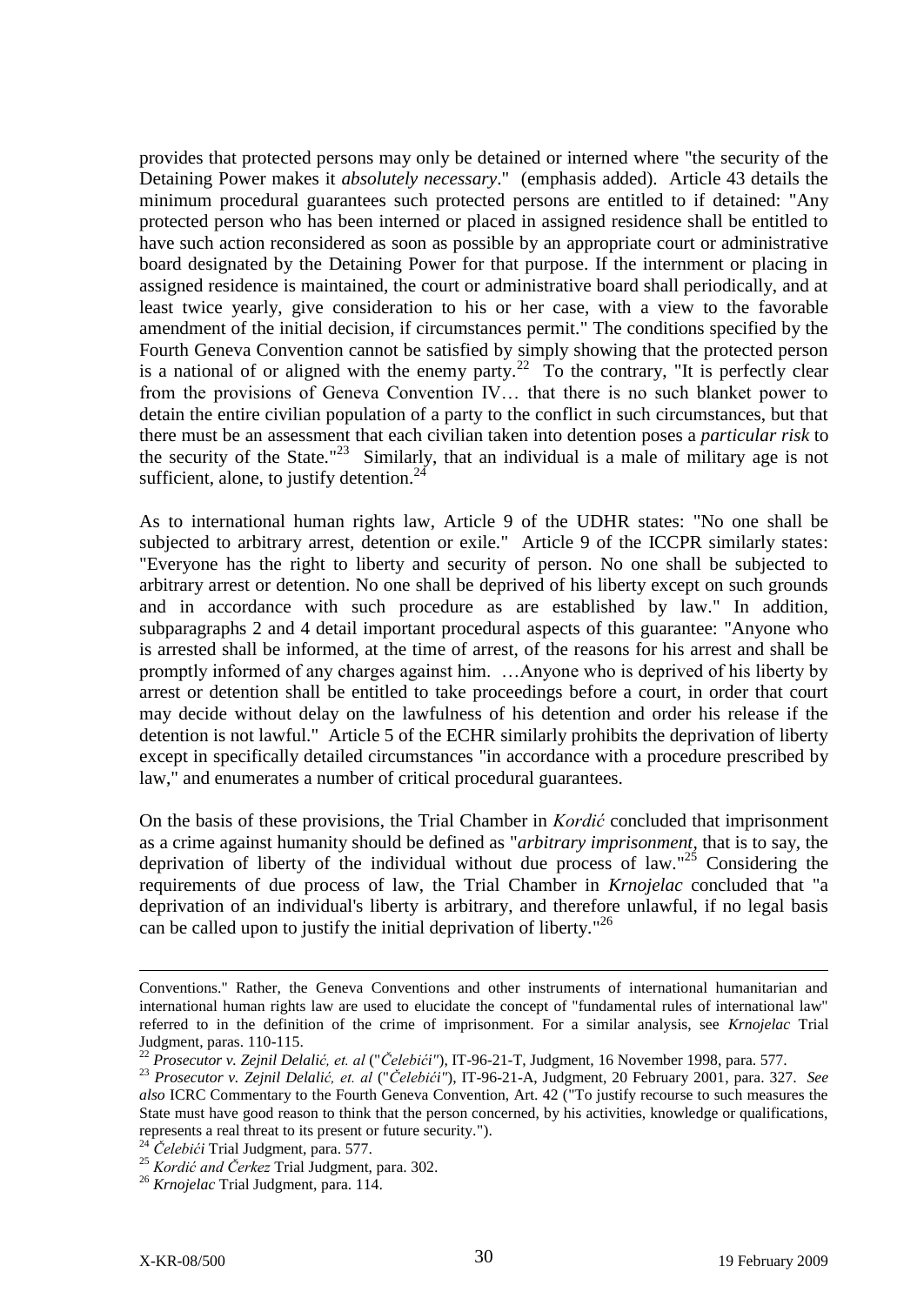The Panel agrees that imprisonment as a crime against humanity includes, at a minimum, imprisonment or other severe deprivation of liberty without legal justification. The rules of international humanitarian and human rights law detailed above are clear that imprisonment or deprivation of liberty may only be imposed upon grounds established by law. The absence of legal grounds to justify the imprisonment or severe deprivation of liberty may be established by the totality of the circumstances, including the indiscriminateness of a pattern of deprivation of liberty, the absence of indications of individualized reasons for the deprivation of liberty and consideration of the apparent grounds upon which the persons were in fact deprived of liberty.<sup>27</sup> The Panel also considers that the absence of legal grounds justifying the deprivation of liberty can be established through evidence that the procedural safeguards described above were violated. Evidence that persons deprived of liberty were not informed of the reasons for their detention or that the justification for detention was not considered in court proceedings can, in context, circumstantially demonstrate that the detention was not, in fact, instituted on legal grounds.

### **2. Findings and Conclusions**

### **a. Count 1(a) – the rape of witness Munira Hodžić**

Having reviewed all presented evidence, the Panel concludes that the Prosecutor proved beyond reasonable doubt that, as alleged in the Indictment, the Accused Miodrag Nikačević coerced Munira Hodžić to sexual intercourse, thereby perpetrating the crime of sexual violence and rape pursuant to Article  $172(1)(g)$  of the CC B-H. The Panel concludes that the Accused had sexual intercourse with the victim, thereby penetrating her body with a sexual organ. The Panel further concludes that the Accused used physical force, threat of violence, psychological oppression, and a coercive environment to coerce the victim to sexual intercourse, and that the victim did not freely and voluntarily consent to sexual intercourse. The Panel finally concludes that the Accused intended to have sexual intercourse with the victim and that he had sexual intercourse with the victim in full knowledge that the victim did not freely and voluntarily consent.

In reaching these conclusions, the Panel relied on the credible testimony of the victim as corroborated by the testimonies of other witnesses. In particular, as the victim was the only witness to the rape itself, the Panel carefully analyzed the testimonies of other witnesses regarding the circumstances before and after the incident. The Panel concludes that the testimonies of witnesses Fatima Dervišević, Almira Čelegija, Jasmina Fazlić, and Emira Smajkan credibly and consistently described the circumstances in which the Accused took the victim away and the serious behavioral changes the victim evidenced following her return and afterwards. The Panel also considered that the testimony of Dr. Senadin Ljubović strongly corroborated the victim's testimony. The Panel, while recognizing the variety of responses rape victims may have, $2^8$  concludes that this evidence established that

<sup>27</sup> *See, e.g., Kordić and Čerkez* Trial Judgment, para. 800; *Krnojelac* Trial Judgment, para. 118.

<sup>&</sup>lt;sup>28</sup> For an example of a different response to sexual violence, see generally De Fabrique, N. et al "Understanding Stockholm syndrome," (July 1, 2007) *The FBI Law Enforcement Bulletin*. The Panel refers to this article to show that there are different possible responses by sexual violence victims and does not make a correlation or conclude that the victims in this case had Stockholm syndrome.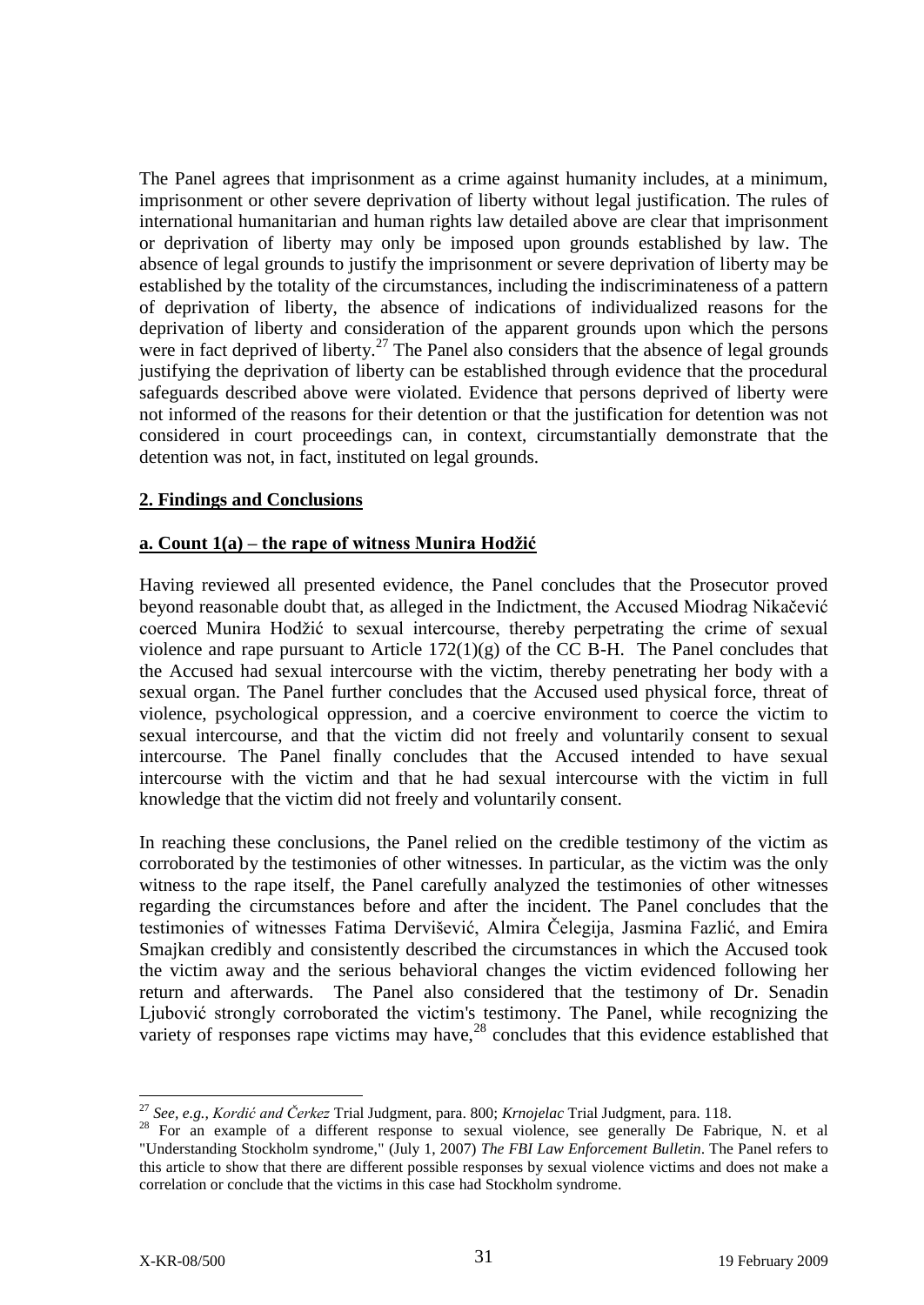the victim's testimony was credible, and that the evidence proved the allegation beyond reasonable doubt.

Furthermore, in assessing whether the victim could freely and voluntarily consent to sexual intercourse, the Panel considered all circumstances, including the Accused's acts prior to the incident, his behavior during the incident itself, and the general context of events in Foča at the time. While recognizing that certain facts, when viewed in isolation, are subject to multiple interpretations, the Panel concludes that it was proven beyond reasonable doubt that the victim could not and did not freely and voluntarily consent to sexual intercourse. In particular, the Panel concludes that the Accused, through his actions, created an atmosphere of extreme violence, fear, and psychological oppression, and further that he took advantage of a violent and coercive environment, to break the victim's will. The Panel further concludes that the Accused also used physical force during the rape itself. Accordingly, the Panel concludes that it was proven beyond doubt that the Accused coerced the victim to sexual intercourse and that the victim did not freely and voluntarily consent.

Finally, in determining the Accused's *mens rea*, the Panel relied primarily on the Accused's acts and behavior before and during the incident. In particular, the Panel considered that the Accused intentionally described to the victim the horrific rapes and violence occurring in Foča at the time, knowing that the victim would not consent to sexual intercourse, but using fear and psychological oppression to coerce the victim. The Panel further considered the Accused's use of physical force during the rape. Accordingly, the Panel concludes beyond reasonable doubt that the Accused intended to have sexual intercourse in the full knowledge that the victim did not freely and voluntarily consent.

In the case of sexual assault the Panel must evaluate the credible evidence initially from the perspective of the woman who was raped. In this case, Munira Hodžić stated in her evidence at the main trial that before the war and at the time the conflict in Foča broke out, she lived in her apartment with her daughter. When the conflict broke out she had one major concern -- the safety of her only child, her daughter. Munira was divorced and self supporting. Her father was a prominent member of the SDA political party. She had good friends, and like other Muslims at the time, she had many Serb friends. The Accused Miodrag Nikačević lived in the building where she lived, at the entrance number next to her entrance number. She had known the Accused before the war by sight, but had not had any contact with him. One of her last clear memories of him prior to the war was him listening loudly to Serb nationalistic music in his car parked in front of the bus station. On 8 April 1992, when the armed conflict broke out in Foča, the fear began.<sup>29</sup> Roadblocks were set up throughout the town.<sup>30</sup> The established facts tell the story. It took about a week for the Serb forces to secure Foča town and about ten more days for them to be in complete control of Foča municipality.<sup>31</sup> Of course, even before the armed conflict had started, Muslim civilians had been removed from their social and professional lives, their salaries remained unpaid or they were told that their services were no longer needed.<sup>32</sup> Following the outbreak of the

 $29$  Established Fact F1.

<sup>&</sup>lt;sup>30</sup> Established Fact F21.

 $31$  Established Fact F2.

<sup>&</sup>lt;sup>32</sup> Established Fact F3.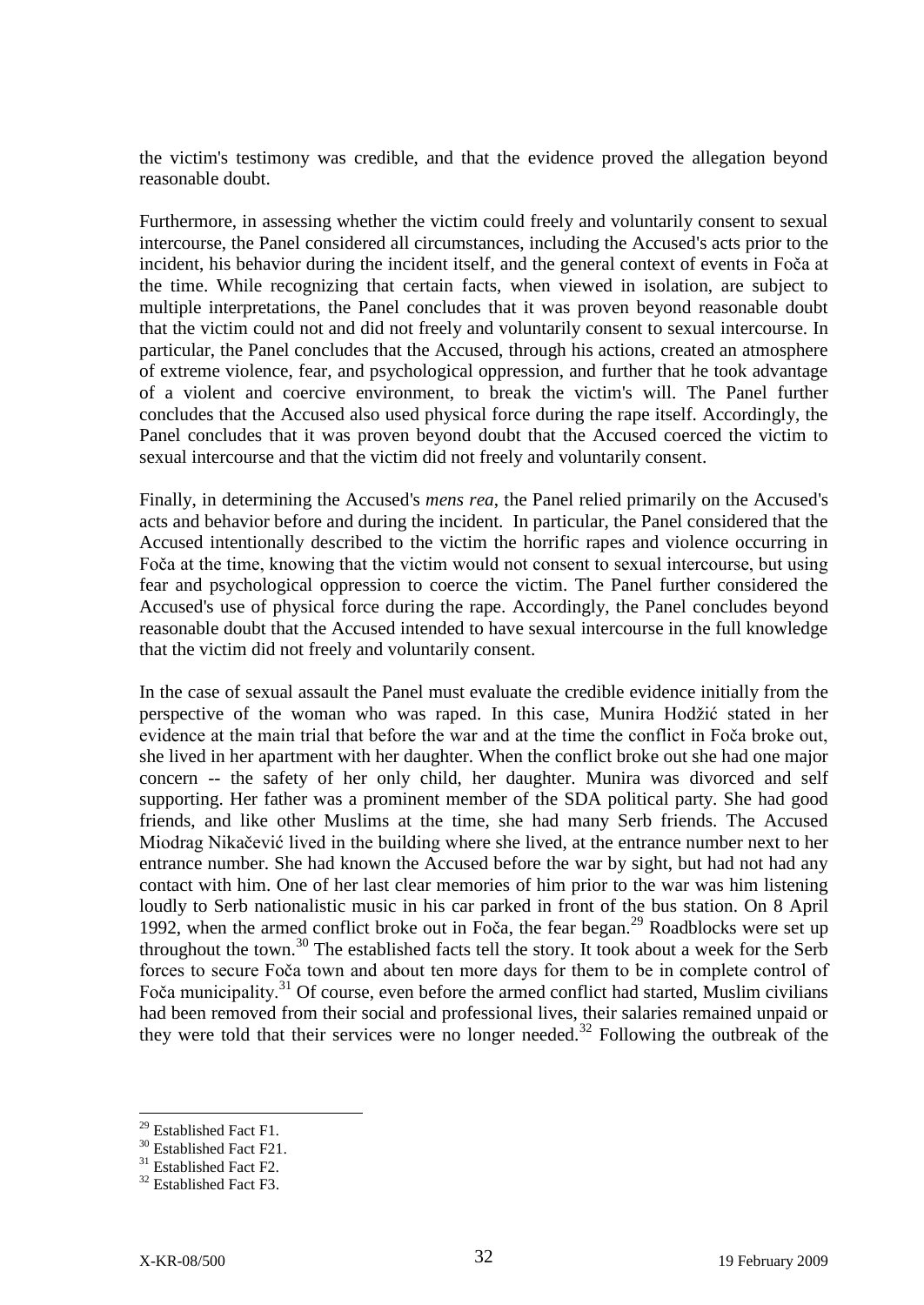armed conflict, complete ostracism of Muslims soon followed with their freedom to move about and to gather critically curtailed. $33$ 

The SDS political propaganda grew more aggressive, and the outbursts of violence and house-burning more frequent. $34$ 

All this was done in full view, in complete knowledge and sometimes with the direct involvement of the local authorities, particularly the police forces.<sup>35</sup> All traces of Muslim presence and culture were wiped out of the area of Foča.<sup>36</sup> Eventually, all the mosques of Foča were destroyed.<sup>37</sup> It was in this environment that the women living in the apartment building in front of the Foča Ministry of the Interior gathered together for safety and solace.

According to Munira Hodžić, some shells were initially fired on 7 April but nevertheless she went to her place of business. By the evening of 8 April, the shelling really began and she went with her neighbors to the basement of their apartment building. Many Serb families having earlier notice of the attack had already left. Some Serb families remained and she turned to them for help. By the fourth day she heard that Arkan's group, the White Eagles, had moved into town. Both military and paramilitary formations started searching the apartments looking for weapons, so out of fear, she moved together with her daughter to the apartment of her neighbor Fatima Dervišević. Fatima Dervišević lived on the same floor as the Accused Miodrag Nikačević, who was a subtenant in one of the apartments there. She was able to get to Fatima's apartment through a basement tunnel which connected the two parts of the building. Fatima lived in the apartment together with her daughter and a minor son. Her husband and older son (both being of military age) had already fled. Munira spent approximately 7-10 days there. The facts relative to the time and manner in which Munira Hodžić and her daughter moved to Fatima Dervišević's apartment were also confirmed in the statements of witnesses Fatima Dervišević and Almira Čelegija.

Although the Court noticed some inconsistencies in these witnesses' respective statements regarding the issue of who took Munira through the basement to Fatima's apartment, the Court considered these inconsistencies to be irrelevant for the case and that they did not undermine these witnesses' credibility.

Witness Munira Hodžić stated that the first night upon her arrival in Fatima Dervišević's apartment, the Accused, armed and in uniform, came. The witness stated that in that period she always saw the Accused in uniform and armed, which was also confirmed by witnesses Fatima Dervišević, Almira Čelegija and Emira Smajkan. According to Munira, on that occasion the Accused talked about the paramilitary units' activities in the Foča municipality. He told them some women had been raped. This is a comment indicating that the rapes were part of an organized attack on the women in that area.<sup>38</sup> In a further cruelty he told them he heard that two girls had been raped and that apartments were being searched and looted. The Accused characterized this as providing helpful information to the women. He

<sup>&</sup>lt;sup>33</sup> Established Fact F5.

<sup>&</sup>lt;sup>34</sup> Established Fact F6.

<sup>&</sup>lt;sup>35</sup> Established Fact F10.

<sup>&</sup>lt;sup>36</sup> Established Fact F11.

 $37$  Established Fact F12.

<sup>&</sup>lt;sup>38</sup> Established Fact F8 and F9.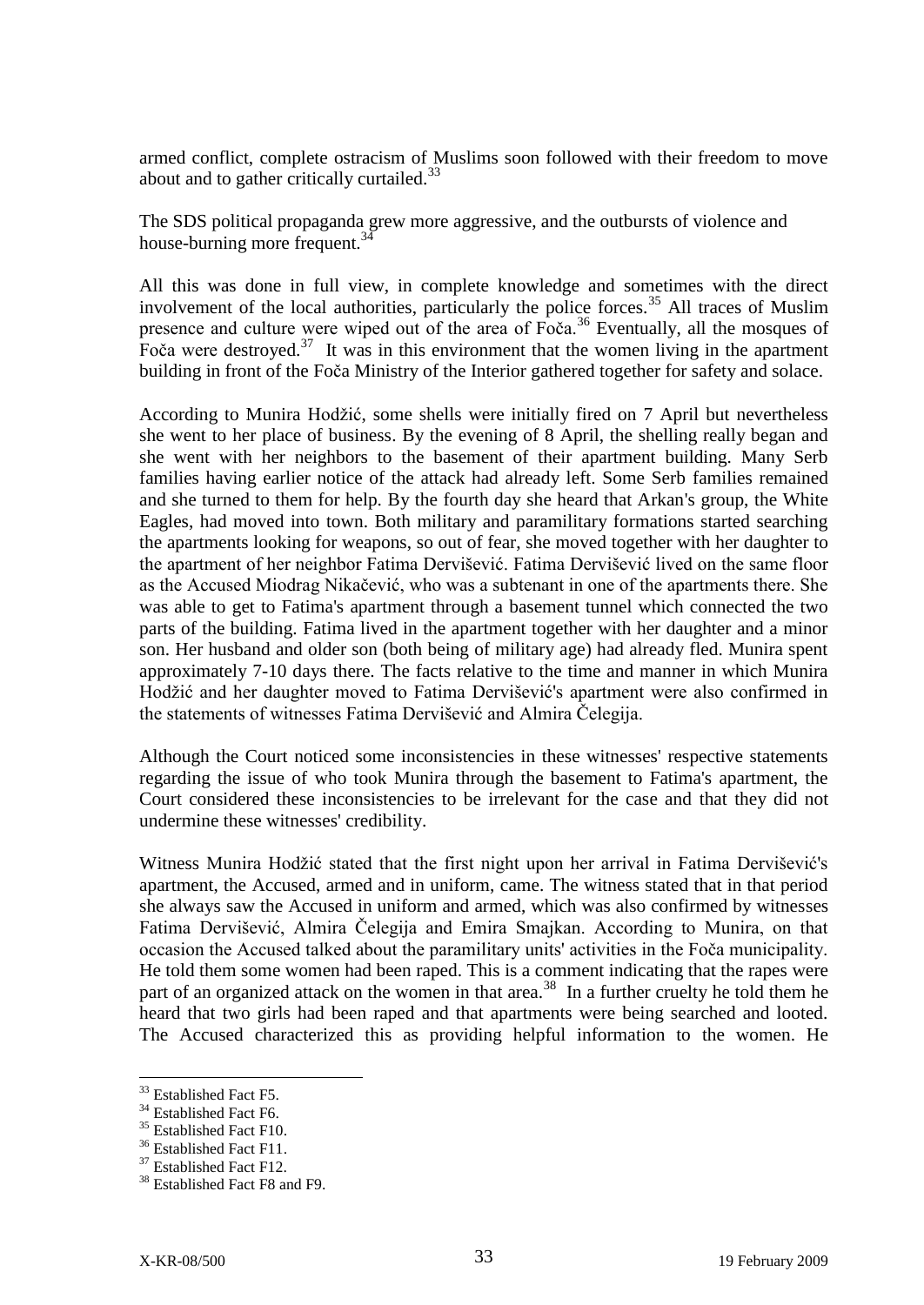indicated this was for their safety. The apartment is filled with women and children. They have little or no means to protect themselves. Their lives have been uprooted and destroyed overnight. They are responsible for young children. The armed conflict had quickly destroyed trust among neighbors. Their neighbor, the Accused, a police officer, who should represent trust and security, comes to the apartment. They are not in a position to turn him away and he informs them the rapes have started. All four of these witnesses tell the same story. The Accused used fear and intimidation cloaked as protection to control these women.<sup>39</sup> After this first interaction, he asked Munira to go with him to her apartment so that he could allegedly take her household appliances in order to save them from potential pillaging. She said that she did not want to go with him, especially after the story he had told them. She offered him the keys, but the Accused insisted she should go with him. Having no choice, she went with him to her apartment. The witness averred that they went to the apartment through the basement, that he did not physically harm her and that he only once pushed her slightly so that she would hurry. The witness described in detail in her evidence the very act of rape, which conforms to the description of facts in the Indictment, that is, all the circumstances related to the rape, from the use of force by the Accused to the penetration of the victims' body.

After that event the witness returned to Fatima's apartment, but did not tell anyone about the event, she only cried. She was afraid that if she specifically told anyone about what happened to her, Fatima Dervišević might throw her out of the apartment. Rape apparently at this time still carrying an undeserved stigma on the victim, Munira testified to her humiliation and she still feels a great shame. However, when she returned to the apartment there was also no real need to talk about it, because, as Munira explained, it was "known and sensed". Nothing more needed to be said.

The witness stated that she used to see the Accused after that event as he would come to Fatima's apartment, but he never mentioned it and they never again had an opportunity to be in the room alone. It is interesting to note that this particular crime of rape could have achieved another objective. Munira is a strong woman living and supporting herself independently. She was clearly seen at the time as a leader. Given that generally rape is a crime of power, the attack on Munira clearly establishes the Accused as the dominant figure in the building. Indeed he is the man in control. Other witnesses corroborate her story and emphasize her role as the protector although no one actually felt protected. Instead the women only felt fear.

Witness Almira Čelegija stated in her evidence that she remembered the Accused taking Munira Hodžić to her apartment one night so that she would give him her household appliances. This witness confirmed that on that occasion he was armed and in uniform and that Munira was pleading with him not to go with him, but to give him the apartment keys only. After he took Munira away, she was absent for about an hour. When she returned she was crying, screaming, was absent-minded and asking Fatima Dervišević to take care of her daughter in case something happened to her. Fatima Dervišević also confirmed all this in her evidence, adding that upon her return Munira said that they were finished and that there

<sup>&</sup>lt;sup>39</sup> In fact the Panel is aware that both witnesses testified to seeking protection assistance from the Accused when paramilitaries entered the building looking for women. This behavior is not inconsistent with them being assaulted by the Accused but instead they were choosing to survive by seeking the Accused's protection assistance from the paramilitaries.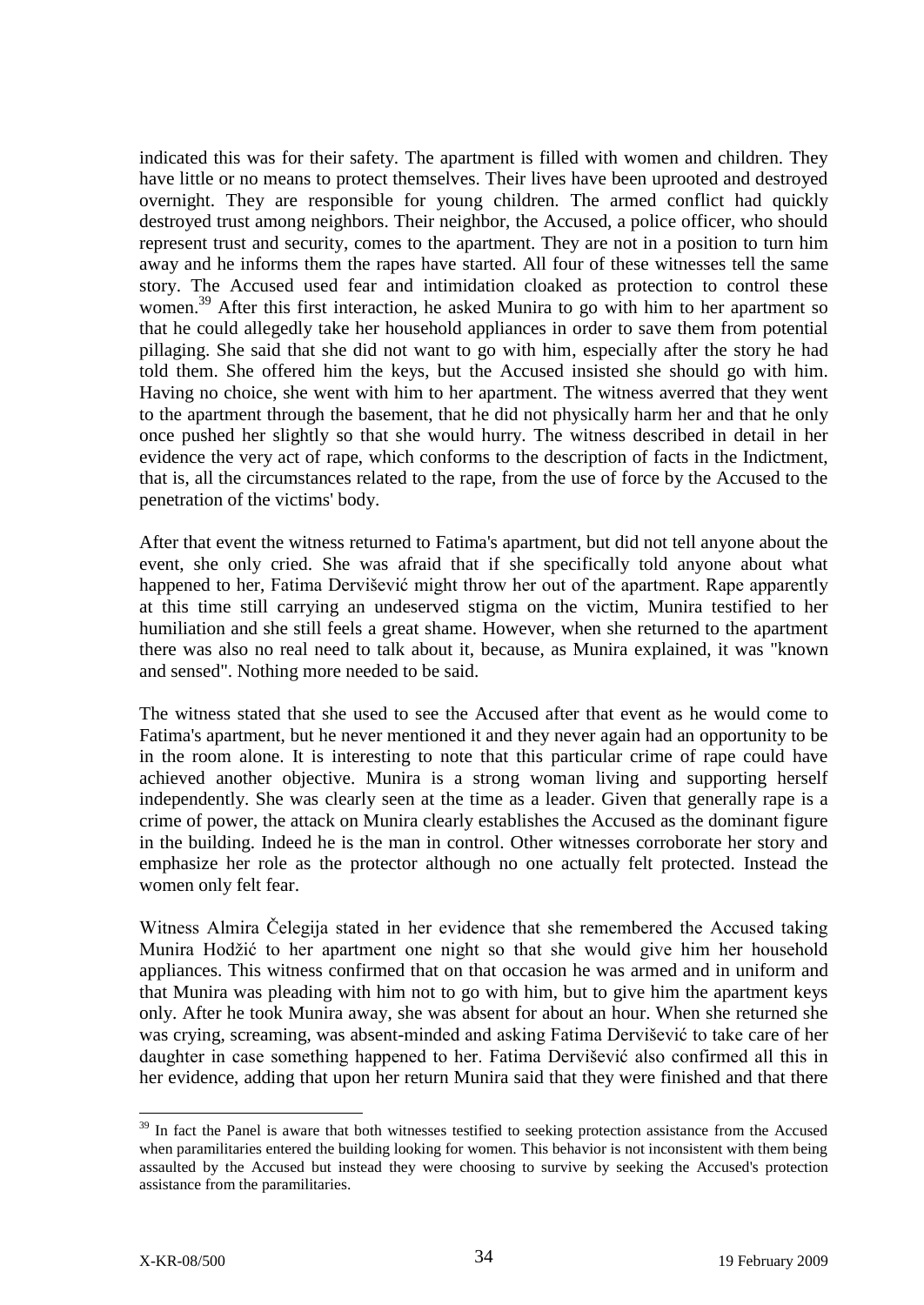was no room for them any longer. Indeed her life as she knew it was over. As Munira said, this killed everything in her.

Witness Emira Smajkan also said in her evidence that Munira Hodžić asked her not to leave her alone if the Accused or someone else would come. She said that Munira's behavior changed when the Accused would come and that she was disturbed. Munira would change colors, talk fast and indicate she wanted Emira to stay. Witness Jasmina Fazlić also stated in her evidence that whenever Miodrag Nikačević was mentioned Munira would make a grimace "as if she wanted to say something but could not".

With respect to the exact date of the relevant event, the witness-victim said that she went to Fatima's apartment a couple of days following the start of the shelling of Foča and that the Accused took her away the first night upon her arrival to Fatima's apartment. Witness Fatima Dervišević stated that Munira Hodžić came to her place around 10 April 1992 and stayed for 5-10 days and that Nikačević came to take Munira one night while Munira was staying in her apartment. Witness Almira Čelegija also stated in her evidence that the Accused took Munira away in April, a couple of days after the start of the shelling, on 9 or 10 or 11 April 1992.

The Court did not determine the exact date of Munira Hodžić's rape, but exact dates do not have to be determined beyond reasonable doubt given the context of the widespread and systematic attack occurring at the time of the offense. The Court notes that there are certain discrepancies between Munira Hodžić's testimony and the respective testimonies of Almira Čelegija and Fatima Dervišević concerning the manner in which Munira was taken to her apartment by the Accused and the weapon the Accused had. Witnesses Fatima Dervišević and Almira Čelegija stated that the Accused took Munira Hodžić by her shoulders and out of Fatima Dervišević's apartment. However, witness Munira Hodžić stated that the Accused did not use force to make her move, but insisted verbally that she went with him and that the story he had told previously instilled fear in her. The Panel considers these inconsistencies to be minor and not discrediting her or the substance of her testimony that the Accused Miodrag Nikačević raped her.

The Panel is satisfied that witness Munira Hodžić had to go with him since, as she stated, he instilled in her enough fear so that she could not say no. The Panel reached this conclusion on the basis of the circumstances reigning at that moment and these circumstances undoubtedly lead to the conclusion that the Accused took advantage of the general events in Foča. It is not necessary to conclude if the Accused knew he was participating in a general plan to use rape as a weapon of war against the Muslim women of Foča. It is not relevant whether he used actual physical force or he accomplished this in another indirect way. Furthermore, it is not necessary for the Panel to determine if these crimes were part of a general plan against the women in Foča or isolated opportunistic rapes committed simply because the Accused knew there was no one to hold him accountable and they could be carried out with ease. At that time the Accused was the only Serb man at that entrance number. Moreover, he was constantly in camouflage uniform and armed. With respect to the weapon the Accused had, witness-victim Munira Hodžić stated that the Accused had a rifle, a pistol, and that she assumed he had a knife, as, according to her, everybody carried one. Witness Almira Čelegija stated that the Accused had a rifle, a knife and a hand grenade, but could not remember if he had a pistol. It follows from the aforesaid that the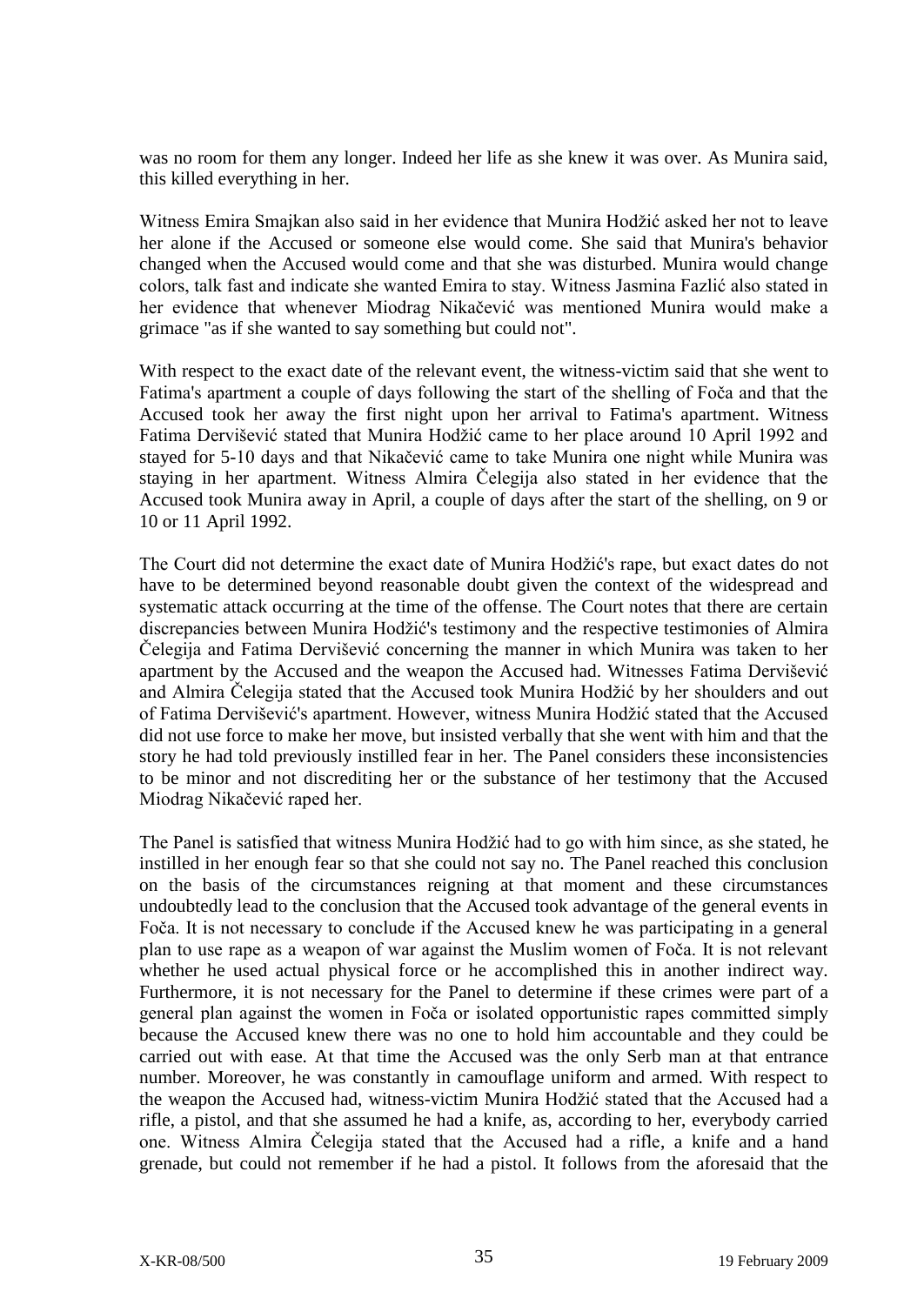Accused was armed at the relevant time. Furthermore, he gave the account of the events unfolding in Foča at the time to all the women that were at that entrance number at the time, including Fatima Dervišević, Munira Hodžić and Almira Čelegija, which instilled fear in all the women since they were alone and unprotected. Also, just before taking Munira away, the Accused told them that some minor girls had been raped. Given that Munira testified to the great fear she had for her daughter's safety, it is clear she would do anything to protect her. This in no way implies consent. Although the Accused did not use physical force, he did say several times that the witness had to go with him, not leaving her any choice. It is also important to note, as follows from witness Munira Hodžić's statement, that the Accused pushed her in the basement so that she should continue walking after she had again offered him the apartment keys. All this indicates that the witness did not have any choice at that moment either and that she was forced to continue walking toward her apartment together with the Accused. Nor did she have a choice when he forced her in the bathroom at her apartment so no-one would hear her cries.

The Panel is also aware, as stated earlier, that only the witness-victim testified about the act of rape, because she was alone with the Accused in the room at the time of the event the Accused is charged with. For this reason, the Panel reviewed particularly carefully the testimony of the Prosecution witness before accepting it as the basis for reaching the conclusion on guilt. In doing so, the Panel also took into account the ICTY jurisprudence pursuant to Article 96 of the Statute stipulating that no corroboration of the victim's testimony shall be required when a rape victim gives evidence.

With respect to the use of force, that is, direct assault on the limb of the victim during the act of rape, it is obvious from the victim's testimony that it indeed occurred. That is to say, the Accused grabbed the victim and undressed her forcefully while she was begging him to stop it. He penetrated her as he was cursing God. It is clearly visible from the victim's evidence that the assault was carried out with the use of force. The Accused took advantage of the violent environment. This act must be viewed in the context of the situation prevailing in the town of Foča at the time, the position of the Accused as a soldier and the position of the victim as a Muslim woman in that period. The Panel is convinced that the testimony of the witness-victim is truthful, because witness Munira Hodžić testified about having been raped by the Accused clearly, categorically and in detail. The Panel took into account the fact that the act of rape left her with grave consequences. Munira confirmed in her evidence that the Accused did not beat her while raping her and that she did not sustain any visible consequences on her body, which leads to the conclusion that she did not add anything in her testimony. Her statement is consistent with the statements of witnesses Almira Čelegija, Fatima Dervišević, Emira Smajkan and Jasmina Fazlić concerning the important facts that happened prior to the act of rape, as well as Munira Hodžić's behavior following the rape, that is, following her return from the apartment. Given all these factors, including close observation of the witness and the Accused while they each testified, the Panel finds Munira's testimony to be credible.

When rendering the decision the Court also considered the forensic psychiatric report by Dr. Senadin Ljubović, expert witness in psychiatry. It should be noted here that the opinion of an expert in some field must not relate to the very testimony of an injured party, that is, a witness, which only the Court has the competence for evaluating, but must solely be related to the personality of the injured party. The Court took into account his analysis of the effect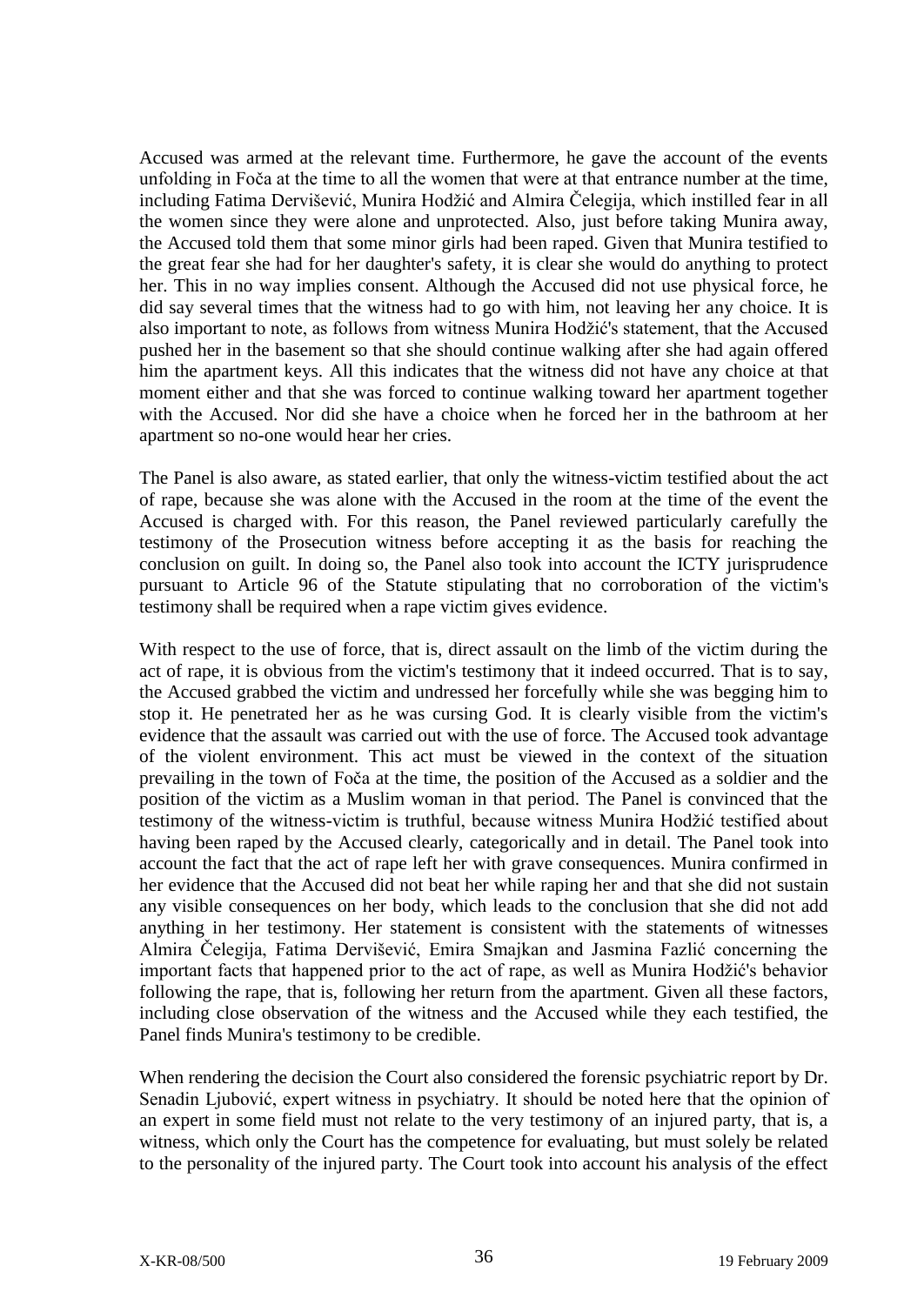of a forced sexual act committed against the victim by the Accused Miodrag Nikačević on her personality, sexuality and general life sexuality.

Finally, the Court determined that the expert witness provided an objective analysis of Munira Hodžić, stressing that the examination of the victim was marked by stormy and painful emotional reactions. The expert witness states that only the victim's outer shell is preserved, while the rest of her personality is destroyed. The expert witness also notes that, in addition to a series of psychological problems, the victim continually feels diverse physical difficulties. In the end of the analysis, the expert witness concludes that a … and … registered with the victim, and that the said psychopathology is manifested in numerous mental sufferings, such as repeated re-living of the traumatic events, loss of will and interests, concentration difficulties, numb emotional reactions, permanent feeling of bitterness and exasperation and the severely impaired ability to function. In the end, the expert witness notes that her sexuality has been completely destroyed following the rape and that she feels disgust and repulsiveness for it. During his oral presentation of his finding and opinion, the expert witness also said that change of personality was characteristic of rape victims.

The Court did not accept the argument of the Accused that he was not present in Foča in the relevant time, that is, in the building where he lived. The Accused stated that he went together with his wife outside Foča, to his mother-in-law's, and that he stayed there from 6 April 1992 to 25 April 1992, when he had to report to the station for the reasons indicated in the part of the Verdict explaining the Accused's knowledge of the attack. It is clear from the material evidence that the Accused was a participant of the war at the relevant time, and also the witnesses Fatima Dervišević, Almira Čelegija and Munira Hodžić stated in their respective testimonies that in the first days following the start of the armed conflict they used to see the Accused in the building and confirmed that he was armed and in uniform and that he would come to Fatima Dervišević's apartment. That is to say, the timeframe that the Accused indicated in his evidence is the timeframe in which the rape of the injured party Munira Hodžić happened, hence the aim behind his evidence was to provide an alibi which the Court did not accept for the reasons stated above. The Court did not accept the Defense argument analyzing the position of witness-victim Munira Hodžić that she was not credible because she enjoyed a privileged position as she had good relations with the Police Chief, so she used to leave and return to Foča without hindrance crossing the border at the time of the armed conflict. This privileged position, if true, did not prevent her from being raped.

During her testimony, witness Munira Hodžić also talked about everything that she experienced in the period before forever leaving Foča on 13 August 1992, including her departure from and return to Foča. The Court will not elaborate on that part in detail as it is not relevant for the offense that the Accused is charged with. However, it is important to examine a claim made by the Defense. Munira was originally driven from Foča to Montenegro by the Accused. Another neighbor made arrangements with him to take Munira and her daughter away. The Defense raised this issue to undermine her credibility. Why after all would any reasonable woman go anywhere with her rapist? To ask this question points to the ignorance of this crime. Rape is a crime of power and there is no one way a reasonable woman responds to an unreasonable crime. This was a time of war and chaos. Munira was fundamentally a survivor. As such, the Panel viewed this situation differently.<sup>40</sup>

<sup>&</sup>lt;sup>40</sup> See generally fn. 27 regarding the complicated responses to sexual violence.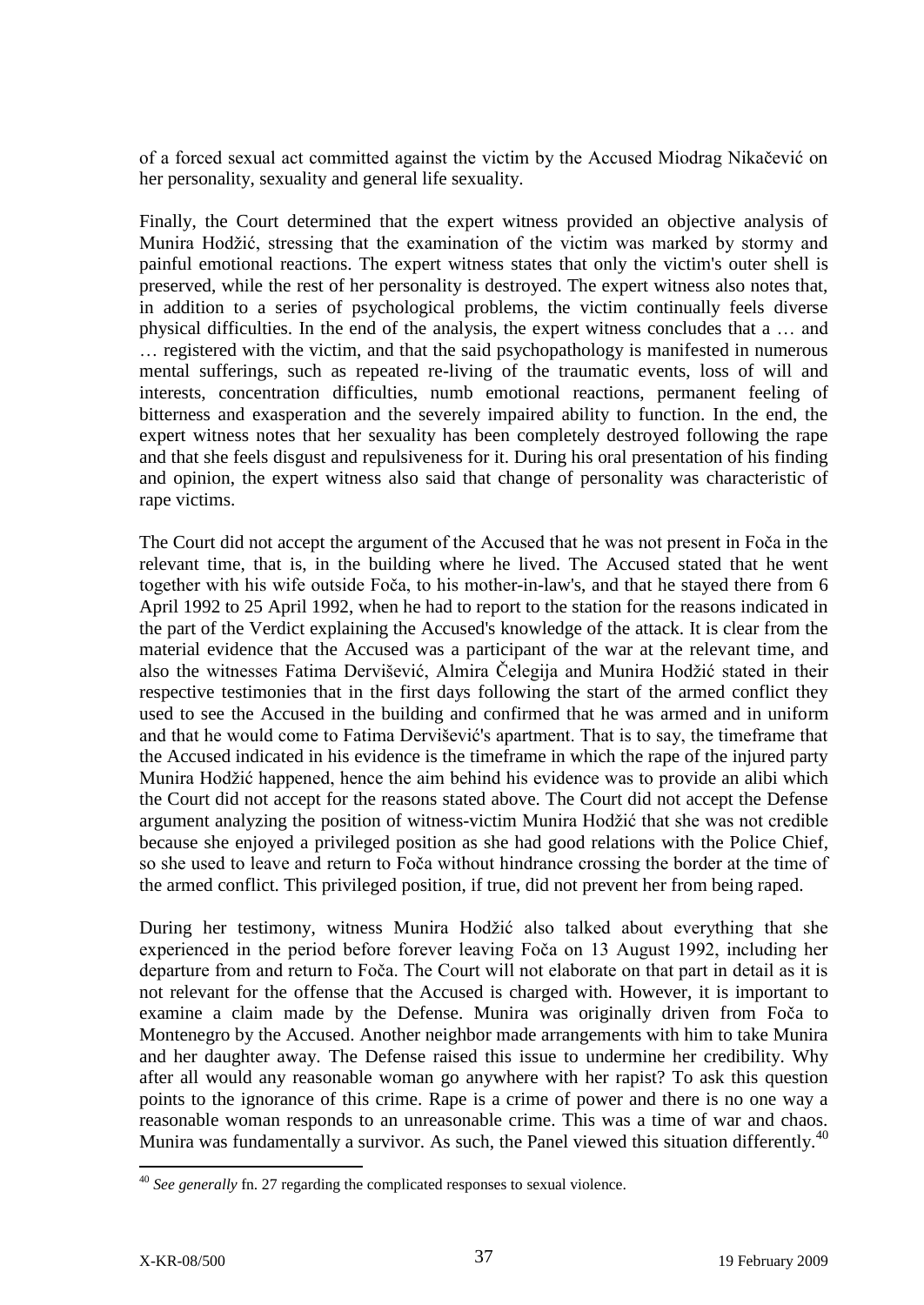It is also interesting to note that Munira carried a pistol on this trip and perhaps that gave her a false sense of control.<sup>41</sup> The Panel believes that the issues of the trip, the car and the pistol are all part of the will to survive and no more meaning than that should be attached to these details. The Court believes that witness Munira Hodžić's contacts with the Police Chief and her departure from and return to Foča were attempts to find a way to survive and protect her daughter. They can in no way cast a doubt on the issue of rape by the Accused. It cannot be said that her pre-war acquaintanceship with the Police Chief Dragan Gagović, as well as her departure from and return to Foča, shows a privileged position at that time that protected her from rape or fear. In other words, it is obvious from the testimonies of both the Prosecution and the Defense witnesses that she was constantly being sought by different military formations and in danger. Paramilitary groups were searching for the blond boss. This could have been due to her status as a divorced independent working woman or due to her father's status in politics. Defense witness Jadran Đuderija said he remembered that Munira Hodžić was constantly scared during the time and when many other Muslim women and children were hiding in the apartment of the Accused those last days with the help of the Accused's mother in law.

Likewise, witness Emira Smajkan stated that she, too, left Foča for one period and went to Goražde and that she returned to Foča again. It follows from the aforesaid that it was undoubtedly very difficult to leave Foča in the relevant time, but that some other women, in addition to Munira, also managed to do it nevertheless. It is not disputed that Munira did leave Foča in early May and returned around 13 May. It is clear that upon her return things got much worse for her as the situation continued to deteriorate. She explained about the reason for her return -- the police chief told her it was safe and she had few options left. She had tried to get help in Montenegro to no avail. From there she went to Trebinje, but it was not safe for her and her daughter to remain in Trebinje any longer. Most likely she was not yet ready to leave everything behind and become a refugee. She returned from Trebinje to Foča. However, her position changed upon her return. She became a target and she knew she must finally leave. Munira, like the remaining women in Foča who had not fled or were imprisoned, left on the last convoy out of Foča on 13 August for Montenegro. The evening before the convoy left the women in Munira's apartment building were gathered in the Accused's apartment under the protection of his mother-in-law. This woman along with the assistance of the male members of the family did keep all the women and children safe this last night so they could make it to the bus convoy.

Two remaining issues of the Defense also need to be examined. During the time of the conflict, before leaving Foča on 13 August, Munira managed to hide her daughter with her friend, Dragica. Dragica kept her daughter safe and Munira expressed gratitude for this. However, Munira did not tell her friend about the rape. Munira only confided in one person. This is consistent with her feelings of humiliation and shame. What is difficult here is that Dragica clearly feels that because she as a good friend was not told about the rape, that somehow for her means the rape did not occur. The Panel rejects this analysis as having no basis other than a good friend's hurt about being excluded from her friend's pain. It is natural that Dragica, who gave such great assistance to Munira, would feel hurt, but it is clear she does not understand that at some point Munira stopped trusting. On this point Munira's testimony is quite clear. The last remaining issue is the length of time before Munira reported the rape. In Munira's words, she waited until she could deal with it when

 $\overline{a}$  $41$  Ibid.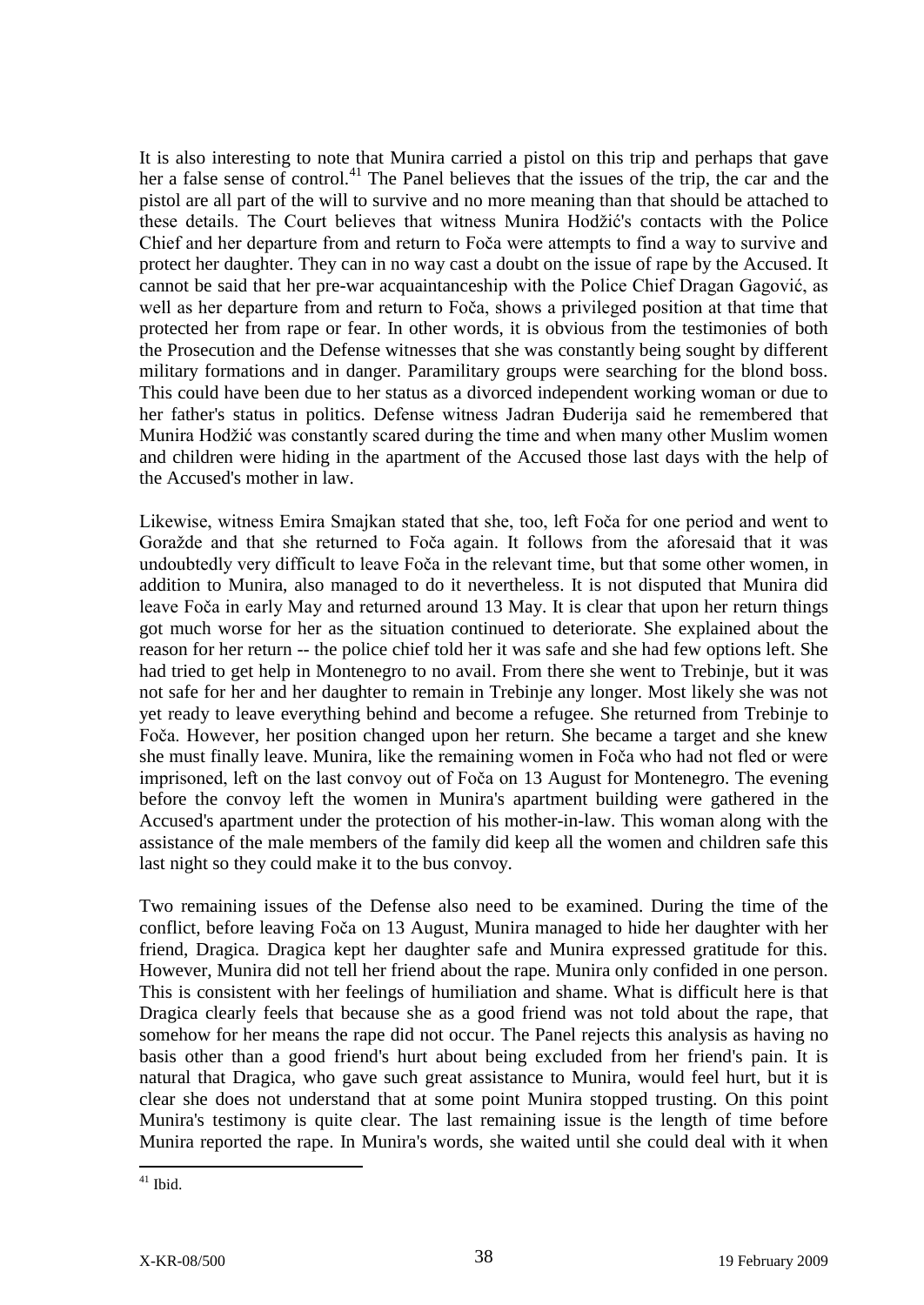she was retired and her daughter had finished school. The point of time when a woman chooses to report is irrelevant to the question of whether a crime was committed. It is also irrelevant to issue of Munira's credibility. This, as in all the evidence, has to be put in the context of the war and its aftermath in B-H.

Based on the foregoing, the Court concluded that the acts of the Accused contain all essential elements of the criminal offense of rape in the context of Crimes against Humanity. In other words, as indicated earlier, the Accused, within the widespread and systematic attack, of which the Accused had knowledge, took the victim to her apartment forcefully, whereupon he used force and assaulted her, and penetrated her, all of these acts happening in the context of the widespread and systematic attack against the non-Serb civilians.

It can be clearly concluded from the presented evidence that the Accused's intent was for sexual penetration to happen and that he wanted it to happen and was aware that it was happening without the consent of the injured party. The Accused perpetrated the offense concerned with direct intent to perpetrate an act of rape, wanting the prohibited consequence, and with awareness that the act was happening without the consent of the victim.

## **b. Count 1(b) – the rape of witness Almira Čelegija**

Having reviewed all presented evidence, the Panel concludes that the Prosecutor proved beyond reasonable doubt that, as alleged in the Indictment, the Accused Miodrag Nikačević coerced Almira Čelegija to sexual intercourse, thereby perpetrating the crime of sexual violence and rape pursuant to Article  $172(1)(g)$  of the CC B-H. The Panel concludes that the Accused had sexual intercourse with the victim, thereby penetrating her body with a sexual organ. The Panel further concludes that the Accused used threat of violence, psychological oppression, and a coercive environment to coerce the victim to sexual intercourse, and that the victim did not freely and voluntarily consent to sexual intercourse. The Panel finally concludes that the Accused intended to have sexual intercourse with the victim and that he had sexual intercourse with the victim in full knowledge that the victim did not freely and voluntarily consent.

In reaching these conclusions, the Panel relied on the credible testimony of the victim as corroborated by the testimonies of other witnesses. In particular, as the victim was the only witness to the rape itself, the Panel carefully analyzed the testimonies of other witnesses regarding the circumstances before and after the incident. The Panel concludes that the testimonies of witnesses Fatima Dervišević and Munira Hodžić credibly and consistently described the circumstances prior to the incident, the circumstances in which the Accused insisted that the victim come to his apartment rather than her mother, the serious behavioral changes the victim evidenced following her return and afterwards, and other circumstances following the incident. Notably, the Panel considered the testimony that the victim returned to the apartment tense and with her hair cut to be strongly corroborative of the victim's description of the rape and her credible response to the rape. The Panel also considered that the testimony of Dr. Senadin Ljubović corroborated the victim's testimony. The Panel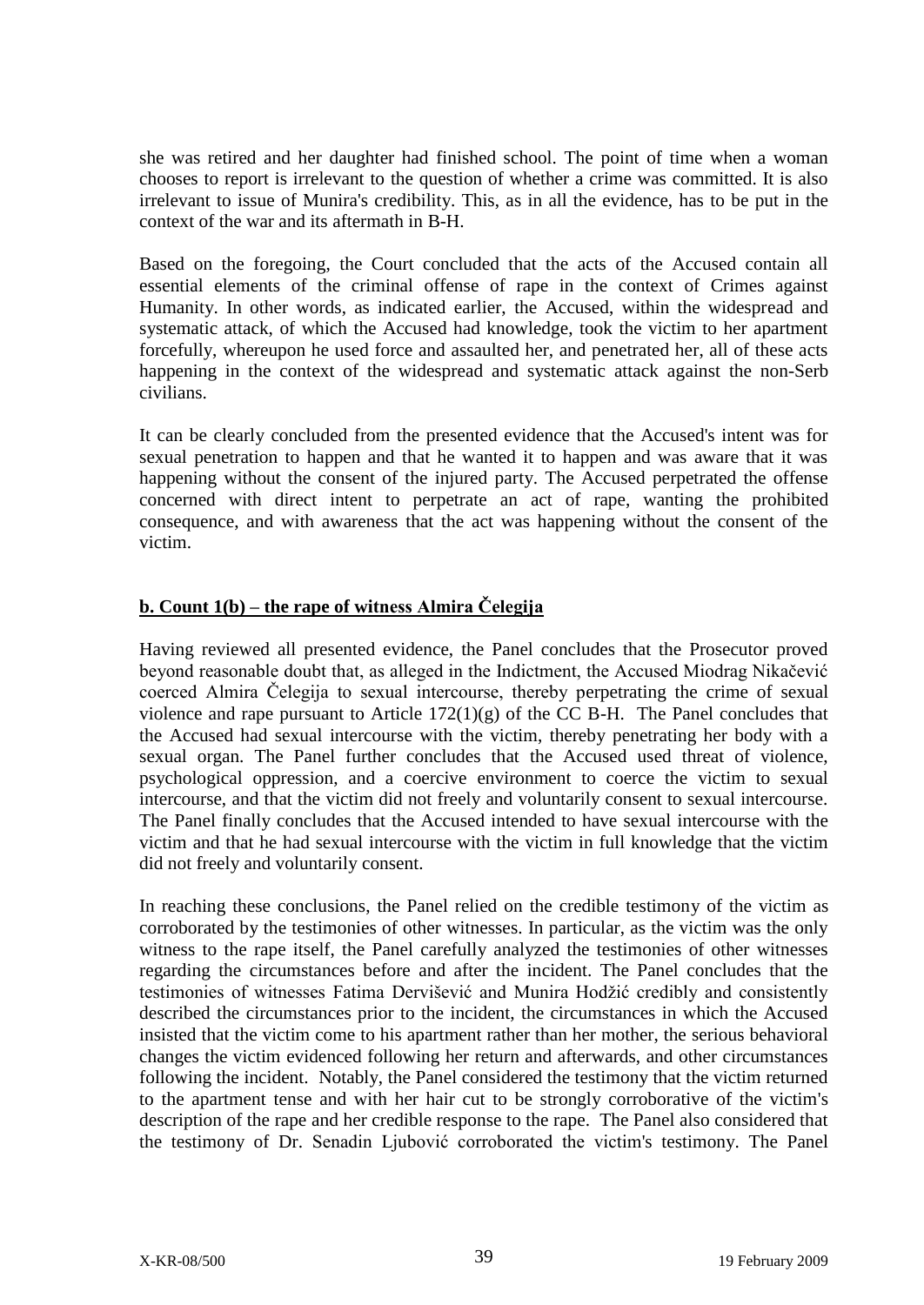concludes that this corroborative evidence established that the victim's testimony was credible, and that the evidence proved the allegation beyond reasonable doubt.

Furthermore, in assessing whether the victim could freely and voluntarily consent to sexual intercourse, the Panel considered all circumstances, including the Accused's acts prior to the incident, his behavior during the incident itself, and the general context of events in Foča at the time. The Panel concludes that it was proven beyond reasonable doubt that the victim could not and did not freely and voluntarily consent to sexual intercourse. In particular, the Panel concludes that the Accused, through his actions, created an atmosphere of extreme violence, fear, and psychological oppression, and further that he took advantage of a violent and coercive environment to break the victim's will. The Panel further concludes that the Accused threatened to force the victim's younger brother watch the rape if the victim did not acquiesce. Accordingly, the Panel concludes that it was proven beyond reasonable doubt that the Accused coerced the victim to sexual intercourse and that the victim did not freely and voluntarily consent.

Finally, in determining the Accused's *mens rea*, the Panel relied primarily on the Accused's acts and behavior before and during the incident. In particular, the Panel considered that the Accused intentionally described to the victim the horrific rapes and violence occurring in Foča at the time, knowing that the victim would not consent to sexual intercourse, but using fear and psychological oppression to coerce the victim. The Panel further considered the Accused's threat against the victim's brother as clear evidence of the Accused's knowledge. Accordingly, the Panel concludes beyond reasonable doubt that the Accused intended to have sexual intercourse in the full knowledge that the victim did not freely and voluntarily consent.

Witness-injured party Almira Čelegija, was 20 years old at the beginning of the conflict. She stated in her evidence that at the beginning of the war she lived with her mother and one younger brother at the same house number as the Accused, when her father and her older brother were forced to leave Foča. They were of military age and had to leave as did most of the other Muslim men at the time. The brother that remained behind was only 12 years old. The witness stated that the Accused first came to their apartment wearing a uniform. Although, the Accused came to say he would try to protect them as much as possible, the witness, like other witnesses, found his manner intimidating. The Accused talked about some young girls who had been raped and some having been taken away. In telling these stories he commanded authority over them by instilling fear in them. She also stressed that the *Partizan* camp was located across their building and that the Accused threatened them that they could be taken there and that the military would search their apartment, as they were suspected of having weapons since her father was in the military.

Early on in the conflict men came looking for weapons and took Almira to a room in her apartment and raped her. Her mother and brother were in the apartment and could only bear silent witness. That was the first time she was raped. The second time it was the Accused himself that was the rapist. Almira stated that the Accused's wife was pregnant at the relevant time and that in the periods of strong attacks in Foča or when the Accused would go to participate in the mop-up operations in the villages, he took his wife to his mother-inlaw's place in Velečevo. However, when the wife returned Almira was expected to cook and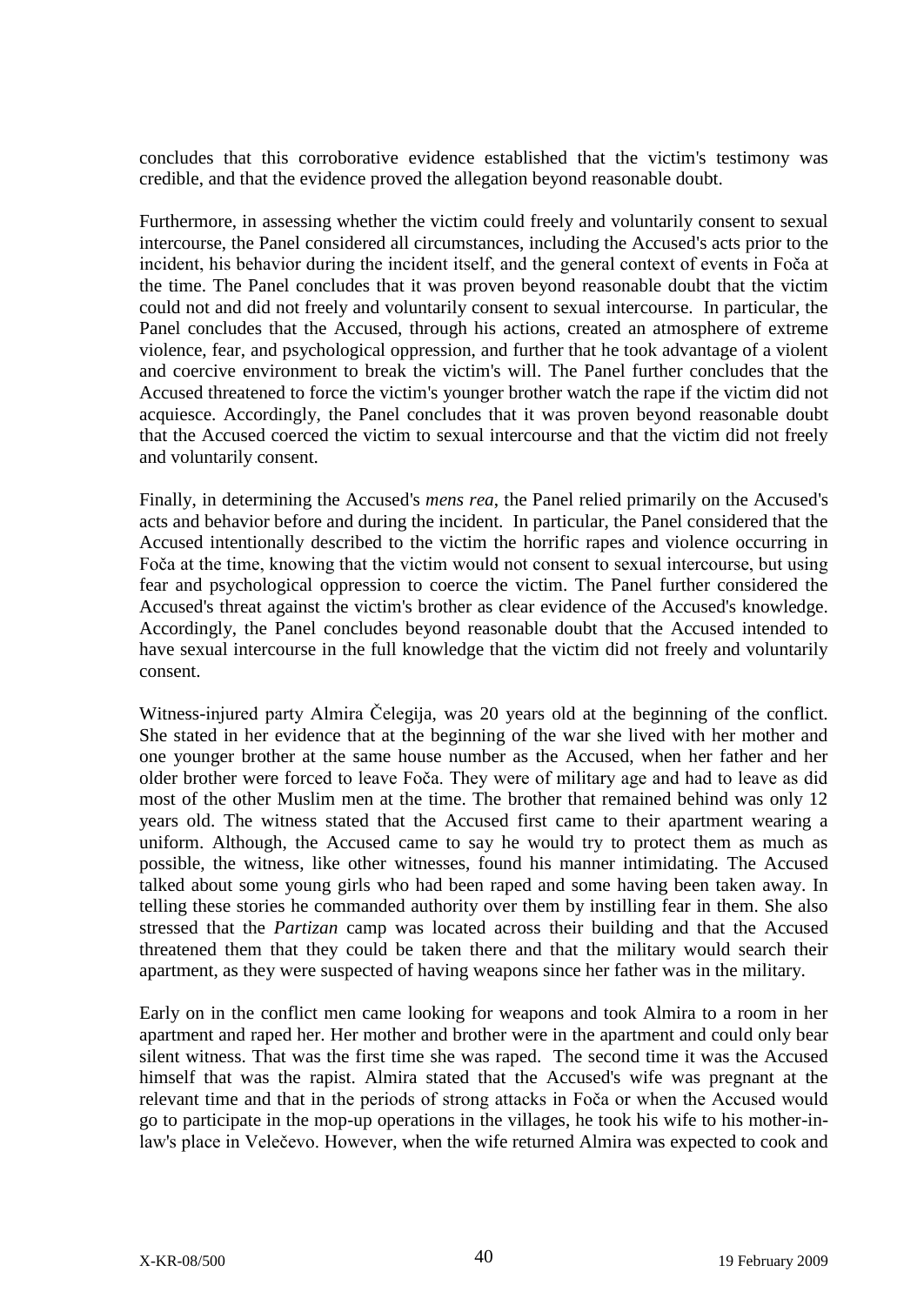clean for her. At the time of her attack by the Accused, Almira was young and vulnerable. She in many ways was the opposite of Munira.

The witness stated in her evidence that the Accused made her clean his apartment, wash uniforms and make coffee when there were soldiers there. She stressed that the Accused always asked her to help him in the apartment when his wife was absent. Her mother always asked to go instead of her, but the Accused insisted that Almira should go to his apartment. Her mother said it was as if Almira was a slave. On one occasion, in June, when the Accused's wife was not in the apartment, he called her to clean the apartment insisting that she should go, not her mother. He raped her on that occasion. The witness states that the sexual violence took place on 15 or 16 June 1992. Witness Fatima Dervišević corroborated that the Accused Nikačević took the injured party Almira to his empty apartment mid-June. Witness Munira Hodžić said that it was some time in the period from 1 to 10 July that she heard from Almira that the Accused had raped her, which supports the conclusion that she was raped before 1 July.

The Court did not determine the exact date of the rape of victim Almira, but, as stated earlier, the exact date of a rape does not have to be established beyond reasonable doubt, given the time context of the widespread and systematic attack within which the criminal offense that the Accused is charged with happened.

The Court did not believe the testimony of the Accused, who gave his alibi for that period, stating that his wife returned to the apartment on 28 April 1992 and that she did not leave the apartment until the delivery on 21 July 1992.

It is beyond doubt that the Accused's wife gave birth to a child on 21 July 1992, which is visible from the material documentation provided by the Defense, such as the child's birth certificate and the hospital certificate. However, the Court did not find the Accused's statement to be credible in the part stating that his wife did not leave the apartment until the delivery. This fact was not corroborated in any way, and the Court accepted the fact that his wife left and returned several times in the period of shooting and when the Accused was engaged in the mop-up operations and assigned to the front line. Witnesses Fatima Dervišević, Munira Hodžić and Almira Čelegija testified about that, stating that the Accused took his wife out of the apartment when he would go to the mop-up operations in the villages or when there would be shooting, and witnesses Almira and Fatima also testified that they washed uniforms and did the cooking when the Accused was alone.

When rendering the decision, the Panel, as indicated earlier, evaluated this witness' statement with particular care, since she was the only witness testifying about the very act of rape. The witness described in detail the manner, time and circumstances of the rape by the Accused. It is clear from her evidence that the Accused forced her to go to his apartment. The victims' mother, Fatima Dervišević, also confirmed it in her evidence, stating that on one occasion ahead of his wife's delivery the Accused requested from Almira to come to his apartment to clean it up. She added that she pleaded with the Accused that she should go instead of her daughter, but that he insisted that the daughter should go with him. She heard a vacuum-cleaner after her daughter left. The witness also stated that Almira returned tense and with her hair cut off. Almira did not explain anything on that occasion. However, there were other women who were in the apartment at that time and they all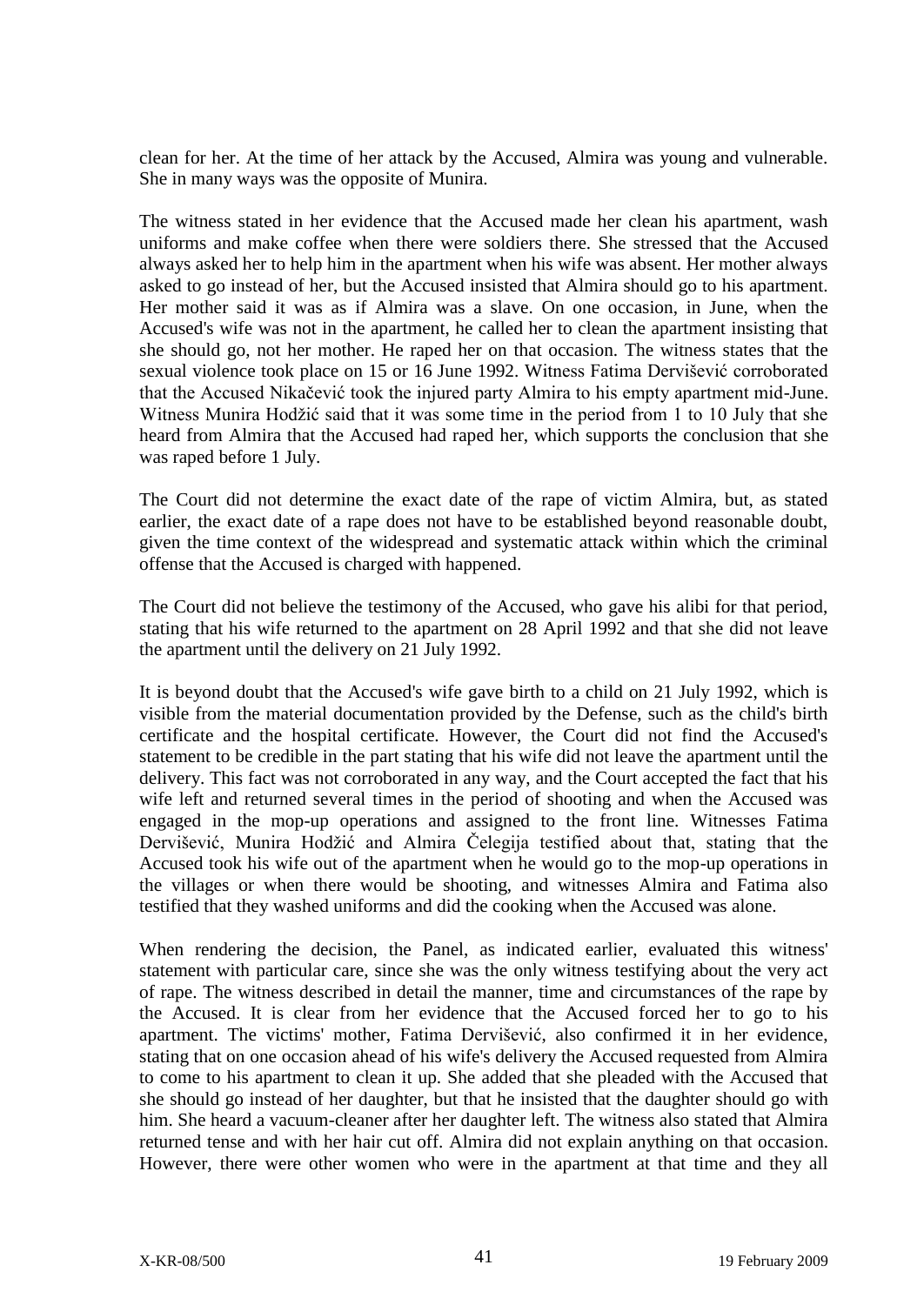noticed that Almira had cut off her hair. It is also clear from the evidence of the witnessvictim that the Accused, taking advantage of the violent environment, his power and his threat that he would bring the victim's brother so that the brother would be forced to undress her and watch, raped her in the manner described in the Indictment.

The Court believed this witness-victim, because she clearly and precisely described the act of sexual violence by the Accused. In favor of it is also the fact that she was a young girl at the relevant time and that the Accused had noticed her even before the war complimenting her on her looks. The witness stated that while raping her, the Accused told her he liked her hair. Immediately after the rape, the Accused told her to get up and finish cleaning the apartment. He left and Almira went into the child's room, took a pair of scissors she found there and cut off her hair. This is an act entirely consistent with a woman who had just been raped. Almira explained she cut her hair after the rape in order to punish herself and become unattractive, as she stated in her evidence. It should be noted that the victim got pregnant after this rape. She stated in her evidence that, after the first rape, she had her menstruation in May, but that she did not have menstruation in July following the rape by Nikačević. The circumstances surrounding her pregnancy and abortion were fully confirmed by witness Munira Hodžić, who was the only one who knew what had happened to her and who helped her undergo a curettage in a private hospital in Novi Pazar. However, none of the events surrounding the abortion have any relevance to the crime itself. $^{42}$ 

When evaluating the testimony of the witness-victim the Court took into account the finding and opinion of expert witness, Dr. Senadin Ljubović, whose finding the Court considered to be an objective one, given the fact that he was an expert witness with a long-standing practice and that he was an expert witness who had been the first one to conduct expert analysis of rape victims, some 1,000 of them.

In his report, the expert witness offered his conclusion and opinion on the effect of the rape, that is, sexual assault against the victim Almira Čelegija by the Accused. The expert witness stated in his report that what the victim was most affected by was the fact that she was being blackmailed that the Accused would bring her younger brother to watch the Accused having sex with her. He also stated that, although she was not raped by the Accused only, this rape was especially traumatic, because the Accused was her next-door neighbor, threats were made on her brother and she had the additional trauma of pregnancy and subsequent abortion. The expert witness concluded that there was no doubt that a pronounced psychopathology was manifested with the victim and that the rapes she was subjected to had caused the most severe stress and significant harm. The psychological consequences are manifested as numb emotional reactions. Her general ability to function has been severely impaired so that she just manages to perform the basic living functions. Her sexuality has been drastically damaged and she regards sexual intercourse as an agonizing duty and inner coercion and she often feels disgust during sexual intercourse. She often feels remorse after such behavior on her part. The expert witness also stressed that although the victim was married for seven years, she could not conceive, but that the reason was of psychological, not biological, nature.

 $42$  Defense seems to imply that she is not credible as the circumstances around the abortion are not entirely clear. Given the trauma, humiliation and stigma around the issue of abortion these inconsistencies and confusion were not serious considerations for the Panel.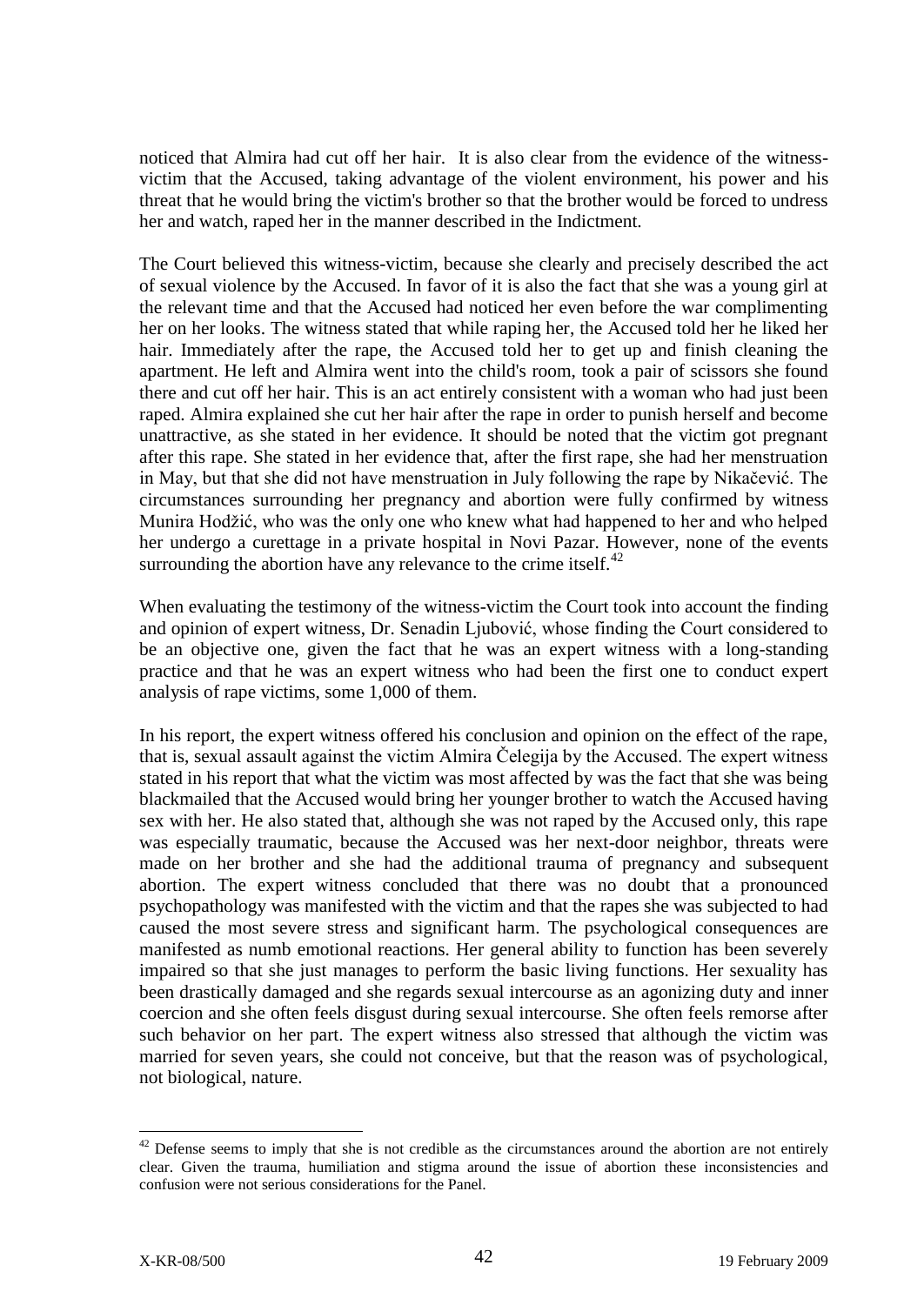Also, the expert witness for the Defense, neuropsychiatrist Danilo Mihajlović, whom the Defense hired to give his opinion in relation to Dr. Senadin Ljubović's forensic psychiatric reports about both victims, stressed at the main trial that it was the attending physician who could give the most relevant finding about a victim.

The Court fully believed both witnesses-victims. The fact that both witnesses testified in the courtroom directly before the Trial Panel and in the presence of the Defense Counsel for the Accused should be particularly taken into account. Certain inconsistencies in the witnesses' respective statements are a result of the circumstances in which the statements were being taken or, generally speaking, are conditioned by the usual psychological factors connected to perception and reminiscing, especially given the character of the criminal acts that the Accused is charged with (forcing another to sexual intercourse, that is, rape).

It can be clearly concluded from the adduced evidence that sexual penetration was indeed the Accused's intent and that he wanted it to happen and was aware that it was happening without the consent of the injured parties as victims.

The Panel notes that, when rendering a decision whether to believe the witnesses-victims, it also took into account the general events in Foča at the time.

It is a commonly known fact that the situation in Foča at the relevant time was chaotic. That is to say, when the testimonies of these witnesses, as well as of the other witnesses who testified in the case, are placed in the time and the place of the events, it can be concluded that the witnesses' perception of what was happening to other people was reduced as they all focused on their own survival, saving their bare lives and the lives of their closest family members, hence many dates or events have been either forgotten or mistaken for another.

The Panel concludes that the statements of the witnesses-victims and the other Prosecution witnesses were completely mutually equivalent and consistent with respect to their fundamental and important elements and that few different interpretations of certain facts do not challenge the authenticity and credibility of the statements, given the fact that deviations are normal in the witnesses' psychological processes and that they do not relate to a single key fact.

Also, when rendering the decision, the Court took into account the arguments and the evidence by the Defense for the Accused which focused on challenging the credibility of both witnesses – victims during the evidentiary procedure.

The Defense primarily stressed during the main trial and in its closing argument the fact that both witnesses–victims reported the rapes after an extremely long period of time to the *Women Victims of War* non-governmental organization and that their motive was of financial nature. There was no credible evidence submitted on this point. The Defense also stressed the fact that the witnesses did not talk about it at the time it allegedly happened to them.

The arguments of the Defense are unfounded. That is to say, the Court stresses the fact that a large number of women who are rape victims decide to remain silent for their whole lives, not just a certain period in life. One should primarily take into account the environment and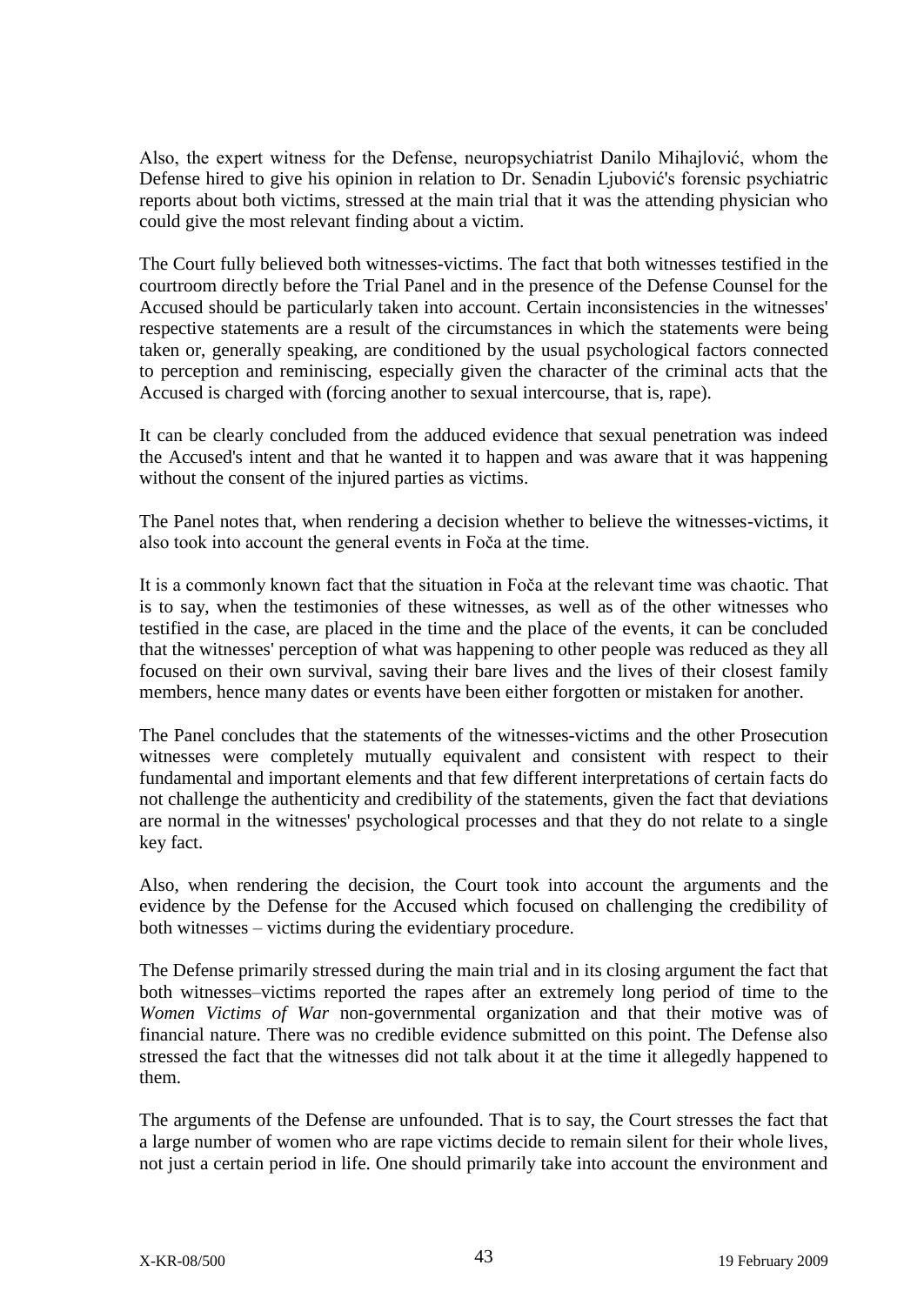the mentality in the area from which the witnesses come. At the time the rapes of the victims were committed in Foča, all Bosniak women feared for their lives. The majority of them were detained either in camps or their apartments, the latter being the case here. This was also confirmed beyond doubt by the facts established by the ICTY and accepted by this Panel.<sup>43</sup> The Prosecution witnesses stated that they were prohibited from moving around, communicating with one another and even watching through the window. In that situation, in everyday fear for their own and the lives of their closest of kin, unprotected, these women kept quiet and did not talk about the rape. Witness Munira Hodžić stated that they did not even talk about it among themselves, but that it was known and sensed. They also feared reaction of the community, their families, husbands, relatives and friends. The witnessvictim Munira Hodžić said that she did not say anything about the rape to Fatima believing that Fatima would throw her out of her apartment. She also did not even mention it to her friend Dragica Milutinović, at whose place she would hide her daughter. It is obvious from the testimony of witness Munira Hodžić why she did not initially tell anyone about the rape, the reason being the fear for her own daughter.

There is also perhaps another reason. It can be argued that the Accused's mother-in-law rendered all the women in this apartment building great assistance. Perhaps out of respect for her they kept quiet. However, it is clear that keeping silent was no longer an option for either woman as the damage caused by the sexual violence would not heal. Fatima said years later her daughter could not sleep, she was nervous and finally seeking relief she contacted the women's organization. Victims of sexual violence often feel guilty for what happened to them. This follows from the testimony of witness Almira Čelegija, who cut her hair after the rape in order to punish herself and to make herself as unattractive as possible.<sup>44</sup> Both witnesses did not tell anyone about it even after the end of the war, which the Defense considers the reason to doubt the credibility of the witnesses' statements. Again the Panel finds this position to have no substance.

However, it is obvious from the adduced evidence that both witnesses suffered a psychological torture and that both avoided talking about it for a long time after the war, as they feared the reactions of their environment. The witness-victim Munira Hodžić stated that the reason why she did not report the rape was the fact that she was employed and that her daughter was in school. These are common responses to being raped.

Witness Almira Čelegija stated that she could no longer bear the psychological pressure and that, after having been granted support by her mother and Munira, she told her story to the organization after which she felt relief.

Defense witness Dr. Danilo Mihajlović also said that many women never report rape and that some are helped by friends to overcome the difficulties. It is also obvious with both witnesses that they reported the rapes after they had felt some kind of security and support. That is why their reporting of the rapes 15 years later can in no way challenge the credibility of their testimonies.

<sup>&</sup>lt;sup>43</sup> Established Facts F8, F9, and F10.

<sup>&</sup>lt;sup>44</sup> The Panel recognizes that there is a common misunderstanding about sexual violence that shows even victims hold the same misconceptions as this crime has little to do with a woman's physical appearance.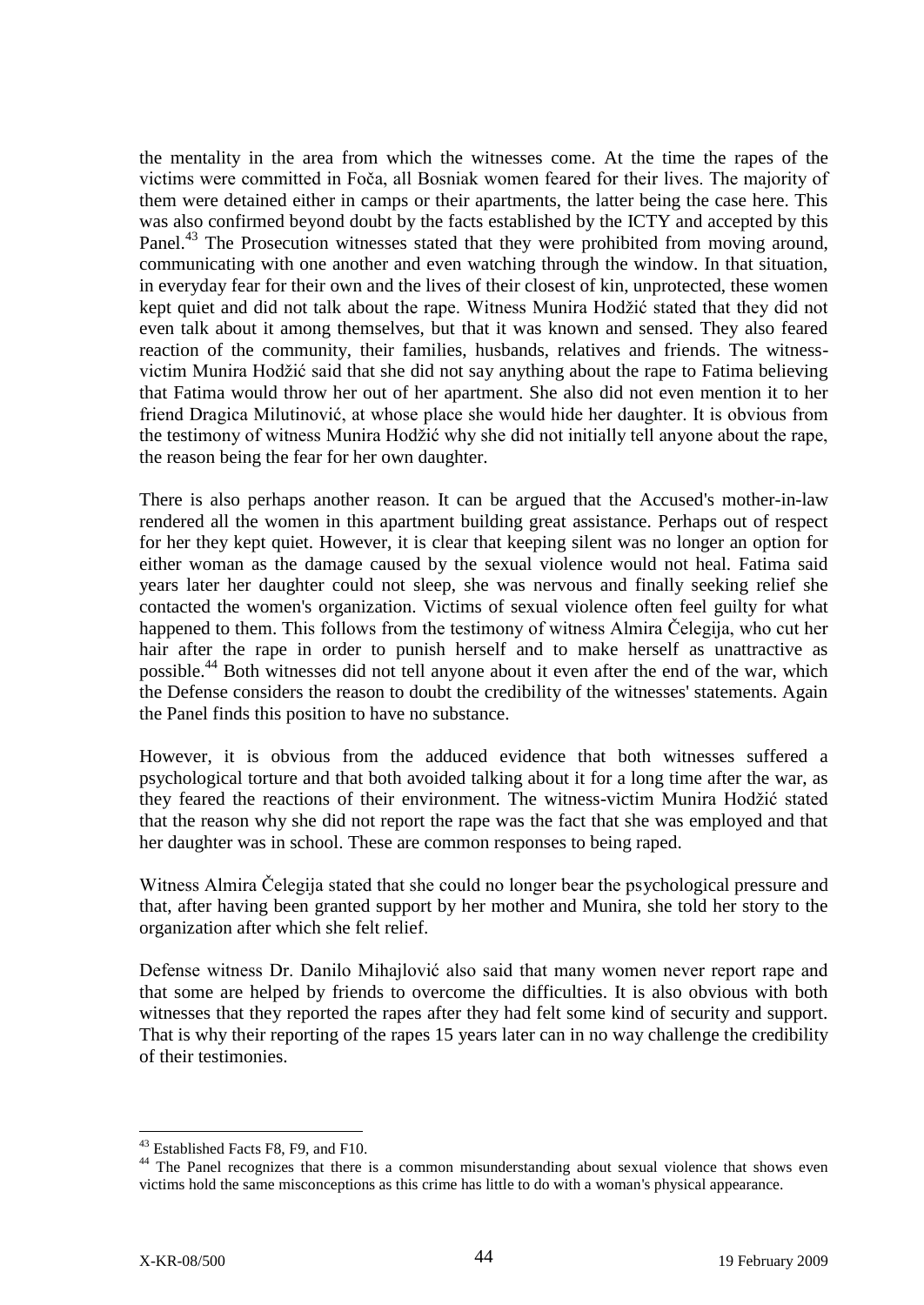In order to prove that the testimony of witness Almira Čelegija was not credible the Defense presented a certificate on the victim's bad behavior in the school and the Court considers this exhibit to be irrelevant for this case. This fact concerns the period before the wartime events and has no connection to the case at hand. The Court emphasizes that in cases of sexual violence the previous sex life of an injured party is not relevant and cannot be taken into account, hence it is logical that the injured party's pre-war behavior in school is also irrelevant.

The Defense also pointed at the inconsistencies in the witnesses' respective testimonies regarding the identity of the doctor who performed the abortion surgery on victim Almira. The Court also observed certain discrepancies in this respect, but the issue was clarified in the course of the evidentiary procedure. The victim Almira Čelegija's abortion is not an issue relevant for the description of facts in the Indictment, but it is relevant for the issue of credibility of these witnesses. That is to say, it is clear from the testimony of the witnessvictim Munira Hodžić that there was a confusion regarding the doctor's last name during her evidence.

Although witness Munira Hodžić gave the name of Dr. Zatrić as the doctor who did the abortion in her evidence at the main trial, she also clearly stated that the abortion was performed by a doctor who opened a practice in Sarajevo after the war. After she testified for the second time, the witness clearly stated that she first met Dr. Zatrić following the recommendation of a family from Novi Pazar. After that, Dr. Zatrić recommended his colleague Dr. Ašćerić to her. The witness also stated that she mentioned Dr. Zatrić's name to Almira, not Ašćerić's, as Zatrić's was the only name she remembered. Witness Almira Čelegija also confirmed this in her evidence, stating that Munira told her they were going to Dr. Zatrić's and she no longer inquired because her only goal was to have the abortion. She also stated that she did not see the doctor's face because he wore a mask. Dr. Ašćerić confirmed all this in his evidence and confirmed that he had a private practice in Novi Pazar where women from Eastern Bosnia were examined and where abortions were performed, but he could not remember Almira Čelegija's abortion, as he did not possess valid documentation given that much of his documentation was stolen or destroyed. Some documentation was also handed over to international organizations for use. After the war he opened a private practice in Sarajevo. The fact that it was a case of mistake concerning the last name made by witness Munira Hodžić at the main trial is also clear from these witnesses' reaction after the first testimony, when they went to Dr. Ašćerić's practice in Sarajevo and requested the medical documentation about the abortion from him after witness Munira had remembered his last name.

Based on the foregoing, the Court determined beyond doubt that the Accused Miodrag Nikačević committed the criminal acts referred to in Count 1(a) and 1(b) of the Indictment.

## **c. Count 2: Imprisonment of Rasim Klapuh**

Count 2 of the Indictment charges the Accused with the criminal offense of imprisonment in violation of fundamental rules of international law, referred to in Article 172(1)(e) of the CC B-H. The Court concludes that the Accused is criminally liable as an aider and abettor to the commission of this criminal offense.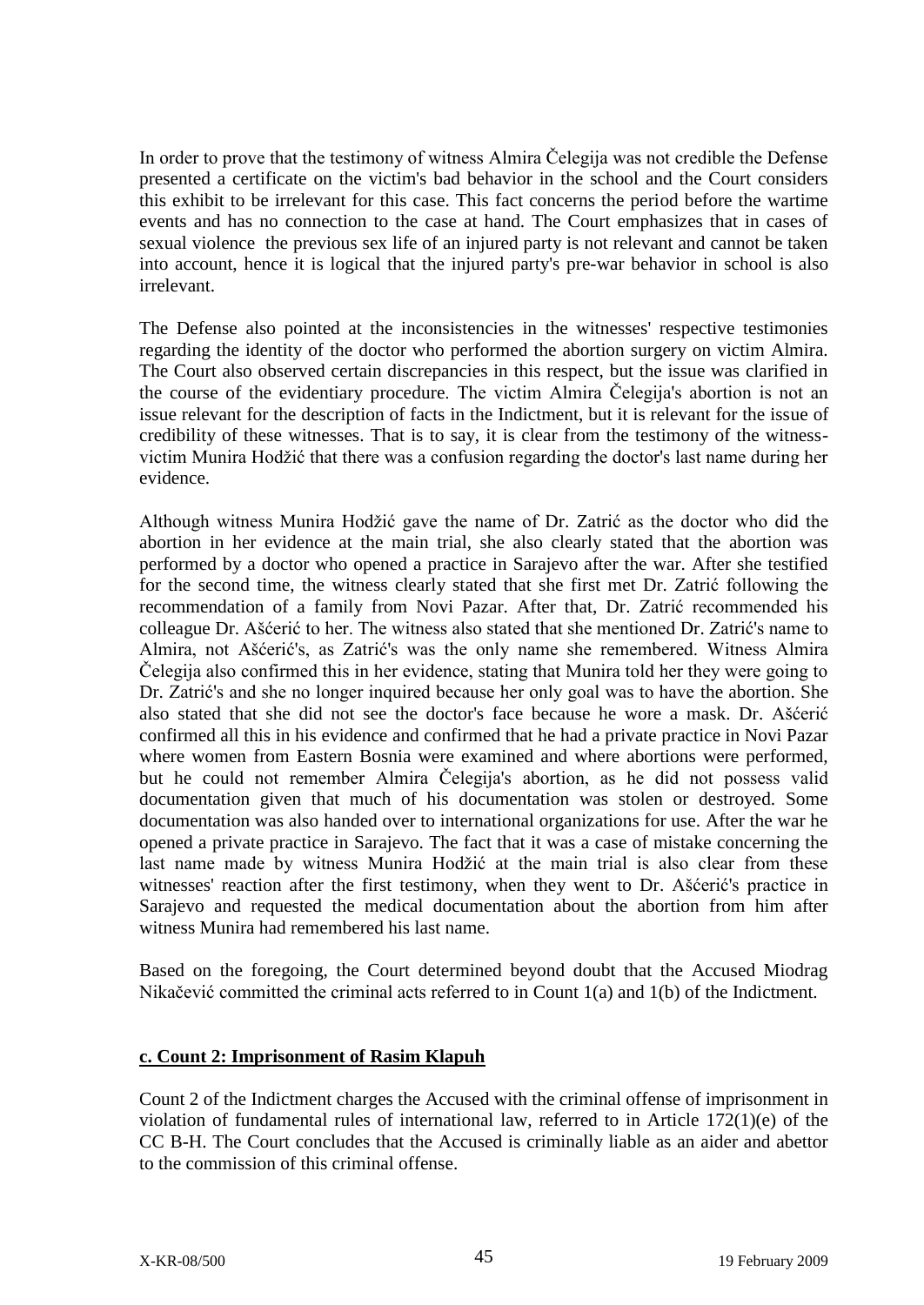The Court considers that this charge has been proven on the basis of the evidence given by witnesses Ešrefa Divijan, Šefik Divijan, Fikreta Maslo, Defense witnesses Momir Čančar, Ljuban Vuković, Zdravko Matović, and partially of the Accused himself. The Accused testified as a witness on the circumstances of this charge.

It is indisputable that on 2 August 1992, the Accused, as the leader of a patrol group, together with Momir Čančar and Miroslav Pjano, received a task to apprehend Rasim Klapuh for interrogation. The reason for the apprehension was the existence of a suspicion that the said individual participated in laying ambushes in which a certain number of people got killed. Witness Momir Čančar confirmed all this in his evidence. It is also beyond doubt that the Accused received a verbal order for apprehension from the then Police Chief Dragan Gagović. Defense witness Zdravko Matović, who was a duty officer in the Police Station that day, confirmed this in his evidence.

Although there are certain inconsistencies in the respective testimonies of both the Prosecution and the Defense witnesses and the Accused himself regarding the events at the meadow where the victim was found and in his house, and the number of the policemen who were on patrol, the very act of arresting the victim Rasim Klapuh is not disputable, given the fact that the Accused described clearly and categorically in his evidence all the circumstances of that occasion, and all that was confirmed by Prosecution witnesses Šefik Divjan, Ešrefa Divjan, Fikreta Maslo, as well as witness Momir Čančar. What is disputable in the whole case is the lawfulness of the initial arrest and the lawfulness of the handing over of victim Rasim Klapuh to the military police in Velečevo.

During the evidentiary procedure the Court determined that the original, that is, the initial arrest of Rasim Klapuh was not unfounded and, therefore, established the state of the facts to be different from the one in the Indictment and modified the description of the facts in the Indictment in that respect. That is to say, the Accused received a verbal order from his superior, the Police Chief Dragan Gagović. It follows from the material evidence of the Defense (O2), *Instruction on the Rules of Conduct and Mutual Relations of the Employees of the Ministry of the Internal Affairs,* of September 1991, that an order may be given in writing, verbally or via radio. It was also concluded beyond doubt that the order had been preceded by an operations plan to arrest certain persons, including the victim Rasim Klapuh, and that the plan was made because it was suspected that the victim had participated in setting ambushes. While the victim Rasim Klapuh was being arrested he was cautioned of the reasons of the arrest and that he would be taken for interrogation. It follows from the statements of witnesses Šefik Divjan and Momir Čančar that Rasim Klapuh was aware of the reasons for arrest at the meadow. Witness Fikreta Maslo said in her evidence that the Accused said when arresting Rasim Klapuh that he would be taken for interrogation.

It was also determined beyond doubt that, following the arrest of Rasim Klapuh, the Accused, together with the other policemen from the group, took Rasim Klapuh to the gate in Velečevo where the Command of the Army of Republika Srpska and the Military Police were located and handed him over there, wherefrom he was taken and detained in the Foča Penal and Correctional Institution (Foča KPD). After this, the injured party was taken on an unidentified day by unidentified persons, taken out of the Foča KPD and killed at an unknown locality. The act of handing over Rasim Klapuh and his taking toward the Foča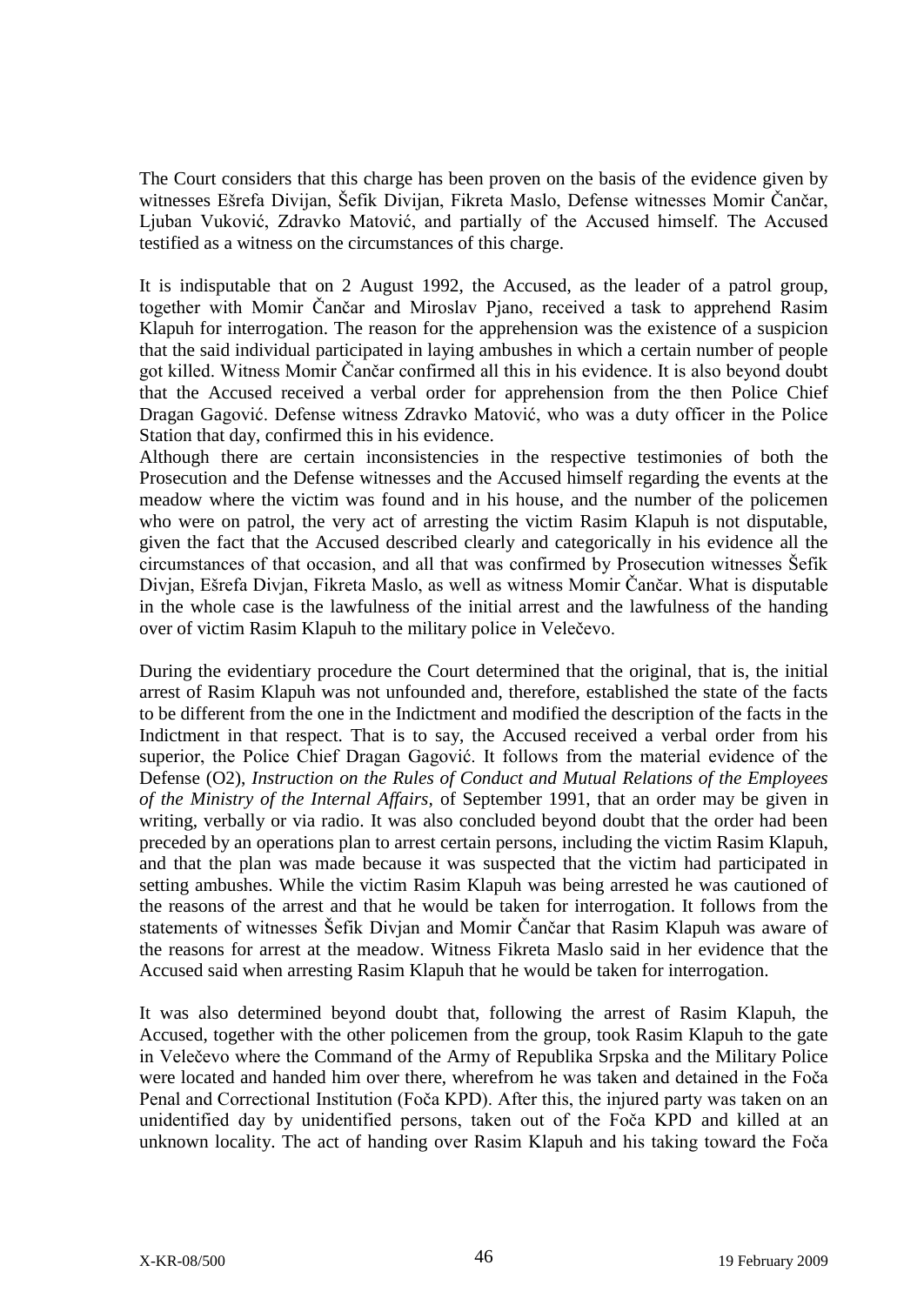KPD was confirmed by the Accused and the Defense witnesses Momir Čančar and Ljuban Vuković.

With respect to the victim's death, this consequence ensues beyond doubt from the material evidence of the Prosecution which indicates the cause of Rasim Klapuh's death, which was a violent one, and the fact that the victim's body was found in a mass grave and identified.

The Panel concludes that by handing over the victim Rasim Klapuh to the military police in Velečevo, knowing that the victim would be unlawfully imprisoned by the military police at the Foča KPD, the Accused aided and abetted that unlawful imprisonment.

Having examined the totality of the circumstances, the Panel concludes that the evidence established that there was clearly a pattern of indiscriminate arrests and imprisonment of non-Serb civilian men in Foča at that time.<sup>45</sup> Non-Serb civilian men were systematically arrested and imprisoned at the Foča KPD, either on spurious grounds or on no grounds at all. The sole consistent characteristic of those men indiscriminately arrested and imprisoned at the Foča KPD was that they were all non-Serb civilian men. Once arbitrarily deprived of their liberty at the Foča KPD, the illegally imprisoned non-Serb civilian men were further denied all procedural rights and safeguards demanded under international law. In particular, those non-Serb civilian men imprisoned at the Foča KPD were not informed of the individualized, legitimate reasons for their detention, were not informed of any charges against them, and were not allowed to challenge the justification for their detention before a competent judicial authority. Moreover, while some non-Serb civilians were released from the Foča KPD, large numbers continued to be imprisoned without charge or judicial review.

The Panel further concludes that it was proven beyond reasonable doubt that Rasim Klapuh was illegally imprisoned at the Foča KPD by the military police, that is, that he was imprisoned arbitrarily without legal basis. In particular, the Panel concludes that the military police intended to imprison and continue depriving Rasim Klapuh of his liberty *whether or not* there were legitimate grounds on which to justify that deprivation of liberty. That is, the Panel concludes that the possibly legitimate grounds for which Rasim Klapuh could have been detained were factually and legally irrelevant, as they were not the grounds upon which Rasim Klapuh was in fact detained by the military police. Rather, the Panel concludes that the military police intended to deprive Rasim Klapuh of his liberty on the basis of his ethnicity, that is, because he was a non-Serb male, and that they did in fact imprison him on that basis.

The totality of the circumstances compels this conclusion. As noted, the evidence clearly establishes a pattern of indiscriminate arrests and imprisonment of non-Serb civilian men in Foča at that time. The Panel considers it absurd to consider that so many non-Serb civilian men, numbering in the hundreds, were arbitrarily imprisoned, but that Rasim Klapuh, who was also a non-Serb civilian, was an exception and was imprisoned in fact on legitimate grounds. It is more realistic and logical to consider that Rasim Klapuh was imprisoned solely on the basis of his ethnicity, notwithstanding any legitimate grounds that may possibly have existed to justify that detention.

Similarly, the Panel considers the violations of procedural guarantees provided for under international law and the absence of procedural safeguards as convincing circumstantial

<sup>&</sup>lt;sup>45</sup> Established Facts F7, F13, F39, and F40, and testimony of Omer Bavčić.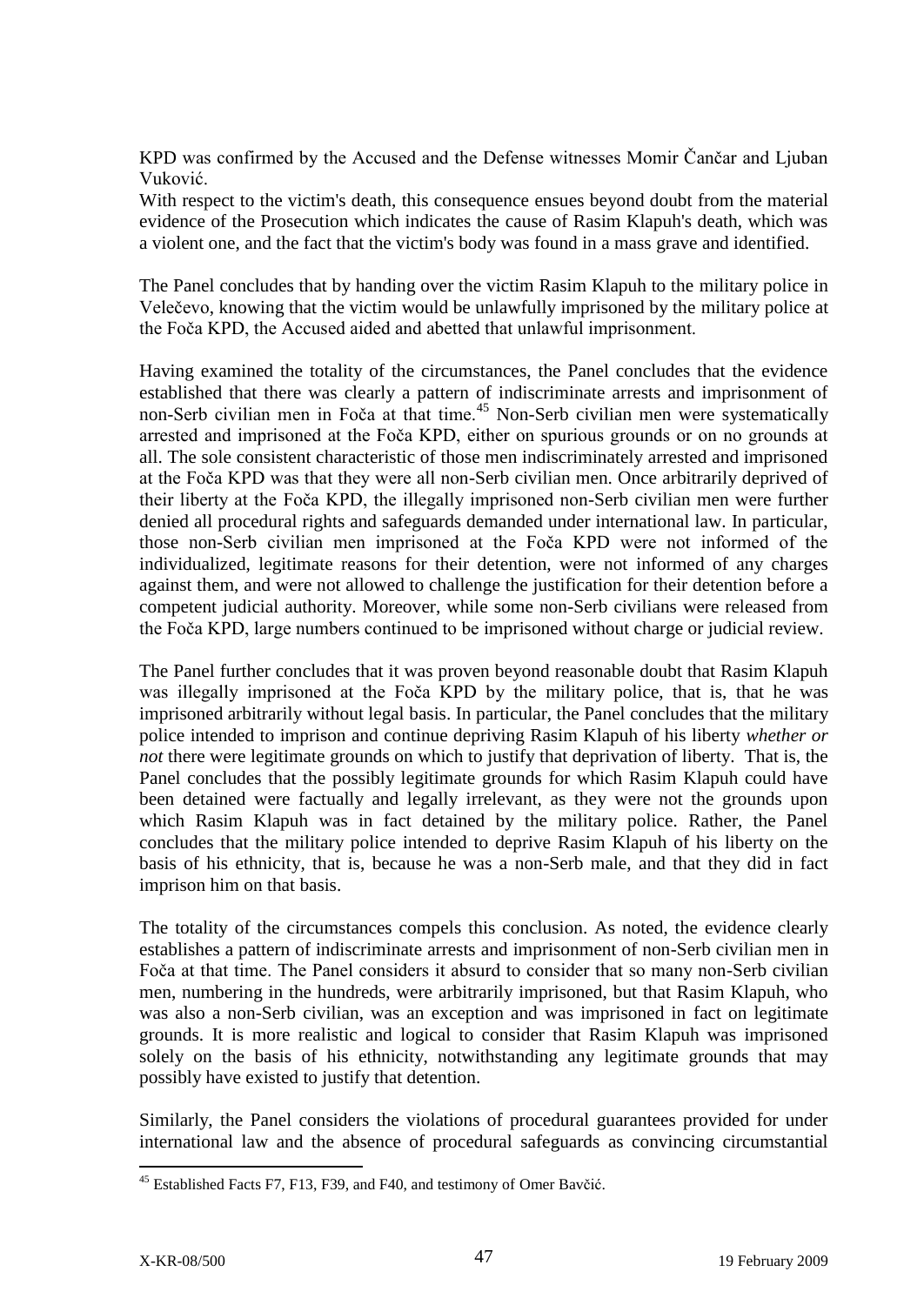evidence that the deprivation of liberty was in fact on an arbitrary basis.<sup>46</sup> These violations of the procedural rights guaranteed under international law were gross – all rights were denied – and extensive – all imprisoned non-Serb civilian men were similarly denied their procedural rights. More specifically, the absence of any judicial process at the Foča KPD demonstrates that there was no concern to establish whether non-Serb civilian men were imprisoned on legitimate grounds and to release those civilian men who did not pose a specific risk to legitimate security interests. The failure to provide judicial process is particularly important to establishing whether the deprivation of liberty was in fact on legitimate grounds, as an initial deprivation of liberty on legitimate grounds may become illegal if those legitimate grounds cease to apply.<sup>47</sup> Procedural safeguards and judicial review would thus demonstrate that the deprivation of liberty was intended to be legally justified and was in fact legally justified, as it would evidence a concern to only deprive those persons of liberty who posed an individualized and specific risk to legitimate security interests. Conversely, the absence of procedural safeguards and judicial review here provides strong evidence that Rasim Klapuh was not in fact deprived of his liberty on a legal basis, but was imprisoned solely on the basis of his ethnicity.

In addition, the Panel concludes that the Accused knew that Rasim Klapuh would be deprived of his liberty by the military police arbitrarily and solely on the basis of his ethnicity. As an active member of the police, the Accused was aware of the events in the Foča KPD at the relevant time. It also follows clearly from the evidence given by Defense witness Omer Bavčić, whom the Accused was helping while the witness was detained there, that the Accused was aware of the events in the Foča KPD and the conditions therein, and that Rasim Klapuh would not be taken before the competent judicial bodies or tried in accordance with the law, and that the military police intended to imprison Rasim Klapuh solely on the basis of his ethnicity without regard to whether he in fact posed a specific security risk.

That the Accused was subsequently ordered by a police commander to hand Rasim Klapuh over to the military police, in contravention of the initial order to take him to the Police Station in Foča, does not relieve the Accused of criminal responsibility. In particular, as the

 $\overline{a}$  $46$  The Panel considers that there are strong arguments to conclude that imprisonment as a crime against humanity may be established solely on the basis of gross or extensive violations, in either the initial deprivation of liberty or the maintenance of that deprivation of liberty, of the procedural guarantees provided for under international law. Simply stated, deprivation of liberty on legal grounds may still constitute the crime of imprisonment if the manner of imprisonment grossly violates a procedural right under international law or involves extensive violations of such rights. While not all violations of these procedural rights will rise to the level of the criminal offense of imprisonment, a case-by-case analysis of the facts, particularly in the context of the circumstances as a whole, may reveal that a violation of those procedural rights was so gross or violations were so extensive as to rise to the level of criminal behavior, regardless of whether legal grounds existed justifying imprisonment. The Panel need not resolve this issue here, as the Panel is satisfied that the evidence establishes that the deprivation of liberty was not justified by legitimate grounds, as established, in part, by evidence that there were gross and extensive violations of procedural rights under international law. The Panel only notes this alternative ground for concluding that the crime of imprisonment was committed. *See Krnojelac* Trial Judgment, para. 115, fn. 347 ("The Trial Chamber notes that arbitrariness of imprisonment pursuant to Article 5(e) may further result from an otherwise justified deprivation of physical liberty if the deprivation is being administered under serious disregard of fundamental procedural rights of the person deprived of his or her liberty as provided for under international law."); Commission on Human Rights, Question of the Human Rights of All Persons Subjected to Any Form of Detention or Imprisonment, Report of the Working Group on Arbitrary Detention, E/CN.4/1998/44, 19 December 1997, Annex I, para. 8.

<sup>47</sup> *Krnojelac* Trial Judgment, para. 114.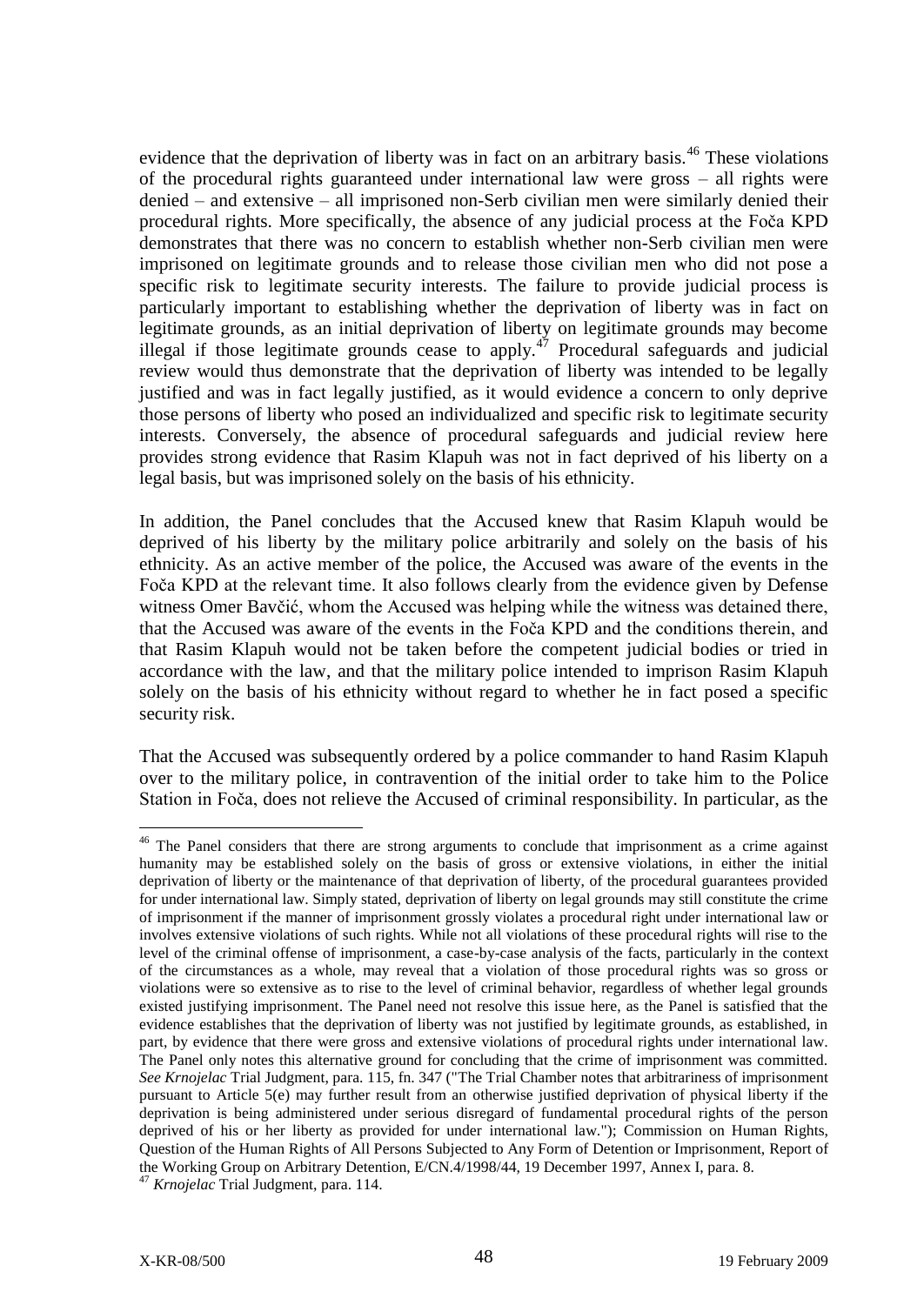Accused knew that Rasim Klapuh would be deprived of liberty by the military police arbitrarily and solely on the basis of his ethnicity, the Accused was aware that the order to hand the victim over to the military police was unlawful. Defense witness Zdravko Matović confirmed in his evidence that the initial order to take the victim to the police station was altered indicating that he should be taken to the military police in Velečevo instead.

The Accused is charged with committing the said offense as an accessory. Pursuant to Article 31 of the CC B-H, the following, in particular, shall be considered as helping in the perpetration of a criminal offense: giving advice or instructions as to how to perpetrate a criminal offense, supplying the perpetrator with tools for perpetrating the criminal offense, removing obstacles to the perpetration of criminal offense, and promising, prior to the perpetration of the criminal offense, to conceal the existence of the criminal offense, to hide the perpetrator, the tools used for perpetrating the criminal offense, traces of the criminal offense, or goods acquired by perpetration of the criminal offense.

Also, the essential findings in the ICTY jurisprudence say that aiding and abetting means rendering a substantial contribution to the commission of a crime.<sup>48</sup> Furthermore, the act (*actus reus*) of aiding and abetting requires practical assistance, encouragement or moral support. Thus, it was established in the *Furundžija* case that the *actus reus* of aiding and abetting consists of practical assistance, encouragement, or moral support which has a substantial effect on the perpetration of the crime.<sup>49</sup> The act of aiding and abetting does not have to be the cause of the act of the principal perpetrator, but must substantially contribute to the perpetration of the crime by the principal perpetrator.

As it ensues from the Indictment, and as the Court concluded beyond doubt, the Accused aided by handing over the victim Rasim Klapuh to the military police, which constitutes a substantial contribution to the perpetration of the criminal offense of imprisonment. The Panel also concludes that the Accused knew that his act of handing Rasim Klapuh over to the military police assisted in the perpetration of the crime.

The Accused further knew that the military police intended to arbitrarily deprive Rasim Klapuh of his liberty. At a minimum, it is clear from his involvement with Omer Bavčić that the Accused was aware of the arbitrary arrests without further judicial hearings and procedural protections. Accordingly, the Accused knowingly assisted the military police in perpetrating the crime of imprisonment against Rasim Klapuh.

Based on the foregoing, the Court concluded beyond doubt that by his actions the Accused aided the unlawful imprisonment of victim Rasim Klapuh.

When evaluating the evidence, the Court also considered other pieces of evidence presented at the main trial. However, it did not find such evidence to be of particular importance and it did not find it necessary to analyze it in detail, since it did not considerably affect the final state of the facts and the conclusions that the Court made on the basis of the evidence evaluated in the Verdict. The Trial Panel is bound to review only those conclusions on facts that are of essential importance for establishing liability in relation to a particular Count of the Indictment.

<sup>48</sup> *Prosecutor v. Radislav Krstić,* IT-98-33, Judgment, 2 August 2001, para. 601.

<sup>49</sup> *Prosecutor v. Anto Furundžija,* IT-95-17/1, Judgment, 10 December 1998, paras. 235, 249.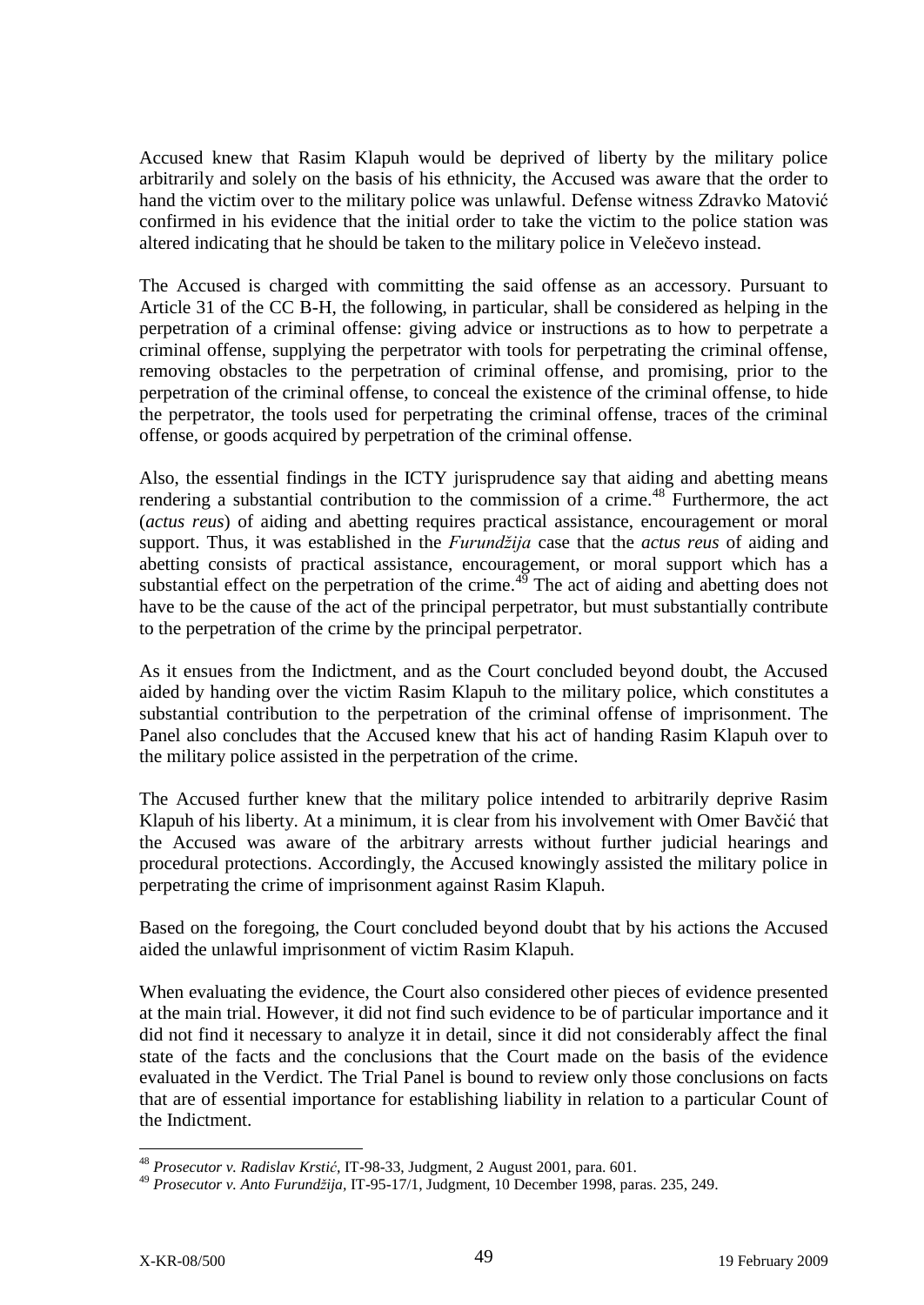The ICTY Appeals Chamber in the *Čelebići* case took the same position stating that "the Trial Chamber is not obliged in its Judgement to recount and justify its findings in relation to every submission made during trial". $50$ 

### **d. Conclusion**

The Accused perpetrated the criminal offense referred to in Count 1(a) and 1(b) with direct intent, as it follows beyond doubt from the evidence presented in the proceedings that at the moment of the perpetration the Accused was aware of his act and that he committed the act by force and by threat of attack upon the victims' life and limb, that is, he was aware that the act was happening without the victim's consent and he manifestly wanted his actions to result in prohibited consequences. Accordingly, the Accused had the necessary *mens rea* and *actus reus* to establish liability as a direct perpetrator of the crime of sexual violence.

With respect to the offense in Count 2, the Accused substantially contributed to the commission of the crime of imprisonment knowing the intent of the military police to imprison Rasim Klapuh and knowing that his acts assisted the perpetration of the crime. Accordingly, the Accused had the necessary *mens rea* and *actus reus* to establish liability for aiding and abetting the commission of that crime, that is, accessory liability.

Therefore, the Accused committed several different acts that constitute several kinds of the criminal offense of Crimes against Humanity, in violation of Article 172, that is, sexual violence, referred to in Item (g), and aiding in unlawful imprisonment, referred to in Item (e).

# **III. SENTENCING**

## **A. Necessary and Proportionate to the Gravity of the Crime**

In regard to the criminal act itself, the crime of rape and imprisonment and by the commission of crimes against humanity as described in the Verdict, the Panel considered the punishment that was necessary and proportionate to the following statutory purposes, and the relevant statutory considerations.

(A) The sentence must be necessary and proportionate to the danger and threat to the protected persons and values (Art. 2 of the CC B-H). In connection with this, the Panel will also keep in mind the statutory consideration which specifically affects this purpose, that is, the suffering of the direct and indirect victims (Art. 48 of the CC B-H). The direct victims of this offense were the Muslim women who had been raped and their families as well as Rasim Klapuh and his surviving family. For the women and their families this led to their permanent removal from their homes in Foča. Munira lost her livelihood and her ability to trust. Almira feels permanently damaged. Rape is often a gender specific crime committed predominately, if not exclusively, against women in a time of war. Sexual violence as a tool

<sup>50</sup> *Čelebići* Appeal Judgment, para. 498.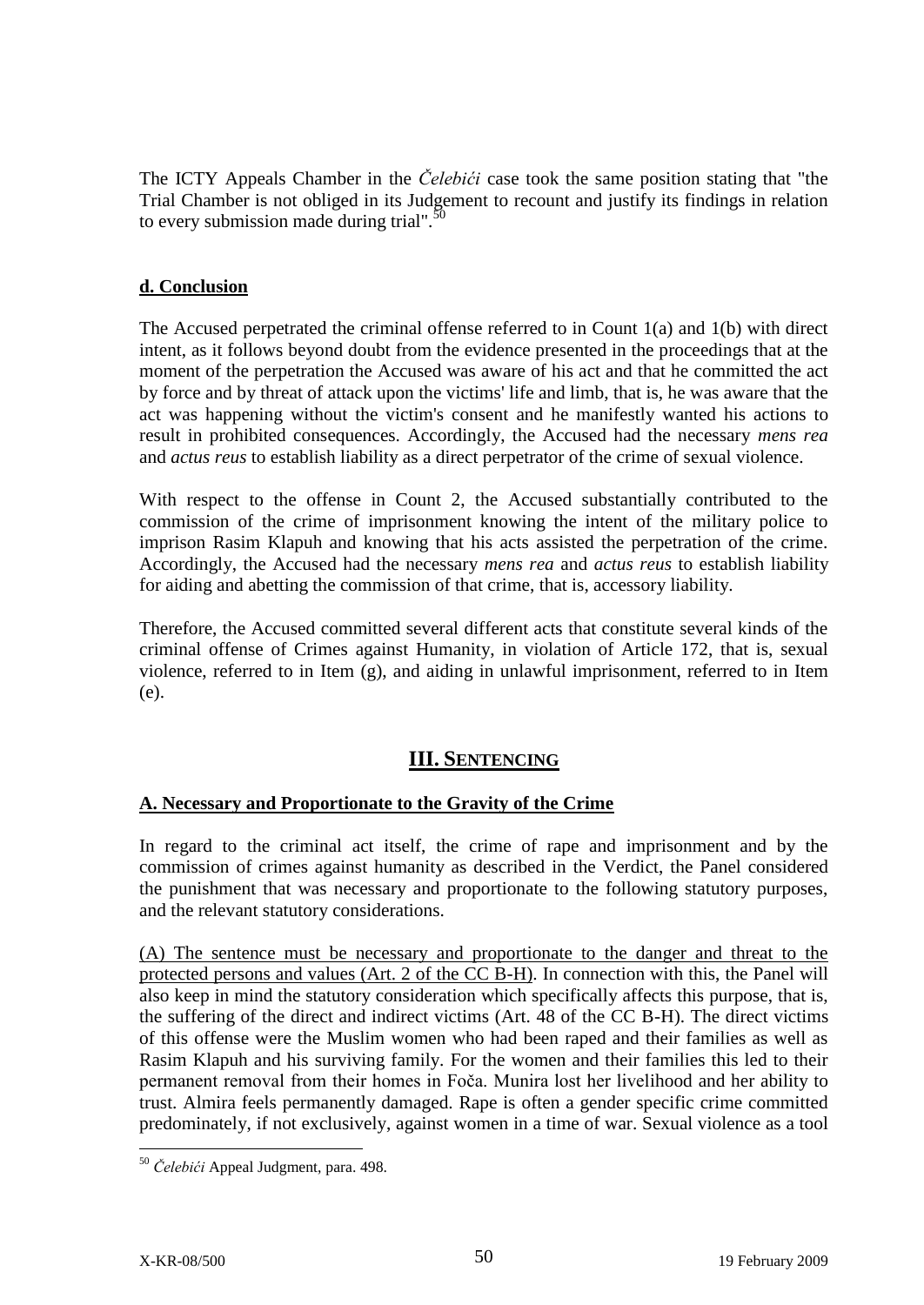of war causes mass terror, significant and long lasting emotional and often physical harm and forced relocation. This is what happened in Foča. At first glance the crime here appears to be an independent sexual assault committed by the accused on his own initiative. This is however a sexual assault committed during the time of armed conflict and, as such, must be analyzed with that perspective. One cannot separate the crime from the prevailing environment. To do so would marginalize and to a great extent minimize what took place. The Panel concludes and finds that the circumstances of these women's lives were horrific. Specifically as to the crimes testified to here, the Panel finds these two women were alone in a building with others controlled by one man, the Accused. As a member of the police he could come and go freely. The women were not able to do this. He delivered the news of the day, he instructed them on when they could leave or not leave their apartments, he granted protection from more malignant forces as needed, and he even participated in their eventual escape out of town. He controlled them and on two occasions he raped them. Specifically, he raped the most powerful woman there and also one of the most vulnerable women living in his apartment building. No more action on his part was needed to effectively be the dominant figure. Munira was a strong woman. At the time of the rape she was divorced. It is clear this is a status not exactly met with approval in the rural town of Foča. This fact was mentioned often in the trial and therefore one might actually assume it had relevance. In addition to her independent state she owned her own small business. Women turned to her and she to them and she was seen as a leader. Almira was a young girl, age 20 and vulnerable. The psychological harm inflicted on her has been life altering. Although she has gone on to a secure marriage, she is unable to have children and is unable to enjoy a fulfilling sexual relationship.

The suffering directly inflicted on these victims caused additional suffering to their families and their communities as well. The suffering continues today: both women testified to ongoing physical and psychological problems. Rasim lost his life and his family spent years not knowing of his fate. It is clear that today they still endure the suffering from his loss.

B) The sentence must be proportionate to this degree of suffering, and in addition, it must be sufficient to deter others from committing similar crimes in the future (Art. 6 and 39 of the CC B-H). When a community is invaded by hostile forces sexual assault is committed against female residents.<sup>51</sup> These crimes inspired terror and force women to flee. The emotional devastation of rape is even more severe in a state of war when family, social, protective and legal structures have broken down.<sup>52</sup> As for participating even in only a contributing role in the imprisonment of Rasim Klapuh, his contribution raises a serious issue for punishment and deterrence. A major reason for criminalizing activity associated with "camps" as crimes against humanity under international law, and prosecuting the participants who established and maintained camps in violation of customary international law, was to prevent others in future conflicts from repeating this form of systemic crime against vulnerable civilians.

C) In addition, this sentence must reflect community condemnation of the Accused's conduct (Art 39 of the CC B-H). The community in this case is the people of Bosnia and Herzegovina and the international community, who have, by domestic and international

<sup>51</sup> *See generally* Askin, K., *War Crimes Against Women: Prosecution in International War Crimes Tribunals* (Kluwer Law International, 1997), Chapter VII, *Gender Specific War Crimes in the Yugoslav Conflict.*  $52$  Ibid.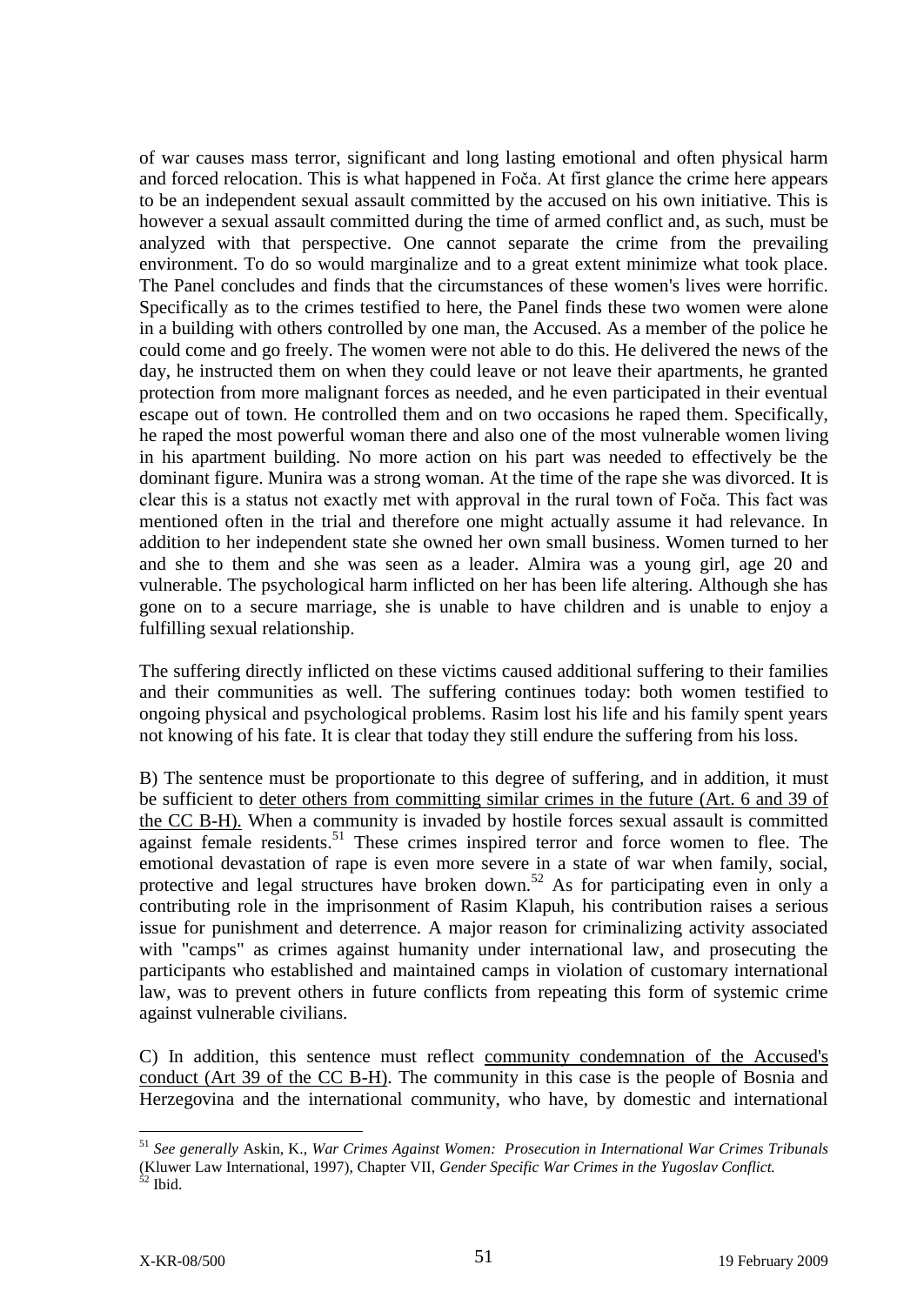law, made conduct of this nature a crime against humanity. These communities have made it clear that these crimes, regardless of the side which committed them or the place in which they were committed, are equally reprehensible and cannot be condoned with impunity.

D) The sentence must also be necessary and proportionate to the educational purpose set out in the statute, which is to educate to the danger of crime (Art. 39 of the CC B-H). Trial and sentencing for this activity must demonstrate not only that crimes perpetrated in time of war will not be tolerated, but that the criminal justice process is the appropriate way to recognize the crime and break the cycle of private retribution. Reconciliation cannot be ordered by a court, nor can a sentence mandate it. However, a sentence that fully reflects the seriousness of the act can contribute to reconciliation by providing a legal, rather than violent, response and promote the goal of replacing the desire for private or communal vengeance with the recognition that justice is achieved.

All of these considerations relevant to the criminal acts committed by the Accused lead the Court to consider that a necessary and proportionate sentence reflecting the gravity of the crime itself should be at least the minimum sentence of 10 years.

### **B. Necessary and Proportionate to the Individual Offender**

Sentencing considerations must also take into account the statutory requirement of fairness (Art. 39 of the CC B-H) and the individual circumstances not only of the criminal act but also the criminal actor. There are two statutory purposes relevant to the individual convicted of crime: (1) specific deterrence to keep the convicted person from offending again (Art. 6 and 39 of the CC B-H); and (2) rehabilitation (Art. 6 of the CC B-H). Rehabilitation is not only a purpose that the Criminal Code imposes on the Court, but it is the only purpose related to sentencing recognized and expressly required under international human rights law, to which the Court is constitutionally bound. Article 10(3) of the ICCPR provides: "The penitentiary system shall comprise treatment of prisoners the essential aim of which shall be their reformation and social rehabilitation."

There are a number of statutory considerations relevant to these purposes as they affect the sentencing of the individual convicted person (Art. 48 of the CC B-H). These include: the degree of liability; the conduct of the perpetrator prior to the offense, at or around the time of the offense and since the offense; motive; and the personality of the perpetrator. These considerations can be used in aggravation or mitigation of the sentence, as the facts warrant. The point of these considerations is to assist the Court in determining the sentence that is not only necessary and proportionate for the purposes and considerations already calculated in connection with the act itself and the effect on the community, but to tailor that sentence to the deterrent and rehabilitative requirements of the particular offender.

## **C. The Accused**

### **1. The Degree of Liability**

The Accused is directly responsible for the crimes he perpetrated. The rape crimes are his alone and were committed to achieve maximum control over his victims. The crime of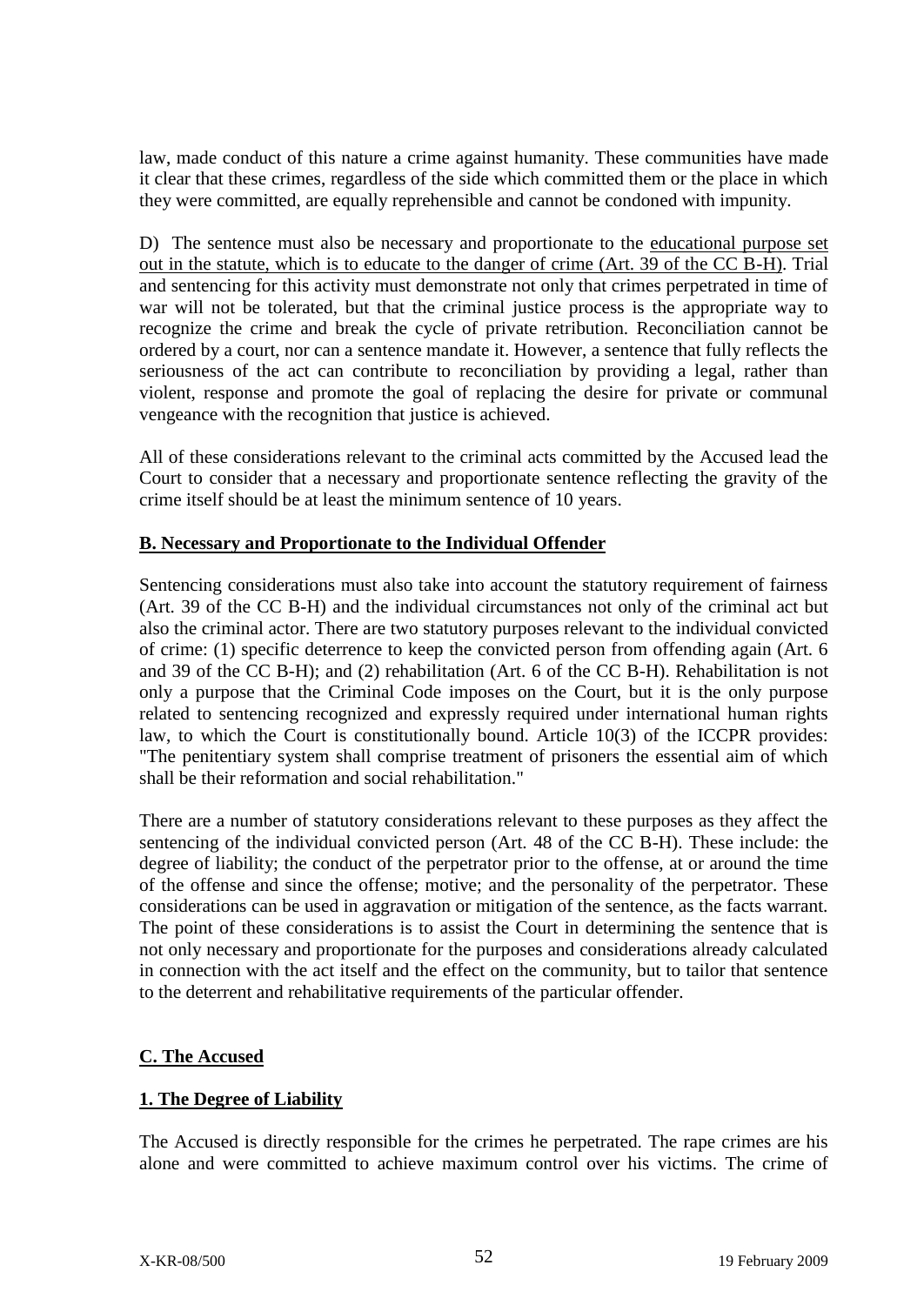imprisonment is different. Here the Accused has been found guilty of being an accessory. He is not responsible for the systematic crimes which took place at the KPD after April of 1992. What he is responsible for is his complicity in bringing Rasim Klapuh to a place where he knew his fate would be poor.

### **2. Conduct and Personal Circumstances of the Accused**

The conduct and personal circumstances of Nikačević prior to, during and after the commission of the offense present facts both in aggravation and mitigation, and are relevant to considerations of deterrence and rehabilitation.

### **a. Before the Offense**

Nikačević prior to April 1992 appears to have had an ordinary career in the police service. He began work in the police system. At the time war broke out he was working at the police station in Foča. He was married and expecting his first child. He had no prior criminal record.

## **b. Circumstances Surrounding the Offense**

Nikačević as a police officer had a position of trust in the community. That he abused this trust goes without saying. That he disguised his intentions by false offers of protection is particularly disturbing. This is a pattern of behavior that followed all three crimes. Even with Rasim's family, who begged him for help afterwards, he continued to cruelly deceive them rather than tell them the truth. The manner in which he committed these offenses is an aggravating factor.

## **c. Circumstances since that Time**

After the war Nikačević continued to work at the police station in Foča. He remains married with two minor children to support. He has not committed any criminal offense that the Panel is aware of since the conclusion of the war. However, he is currently suspended from the police department. These circumstances are neither aggravating nor mitigating.

## **d. Conduct During the Case**

Nikačević was very involved in the conduct of his defense and questioned many of the witnesses himself. He appeared to work well with his Counsel. His questioning of some of the Prosecution witnesses was forceful, but within appropriate bounds for cross examination. He was respectful to the Court and professional in his demeanor. His conduct during the case was appropriate and met the Panel's expectations, and is therefore neither an aggravating nor mitigating factor.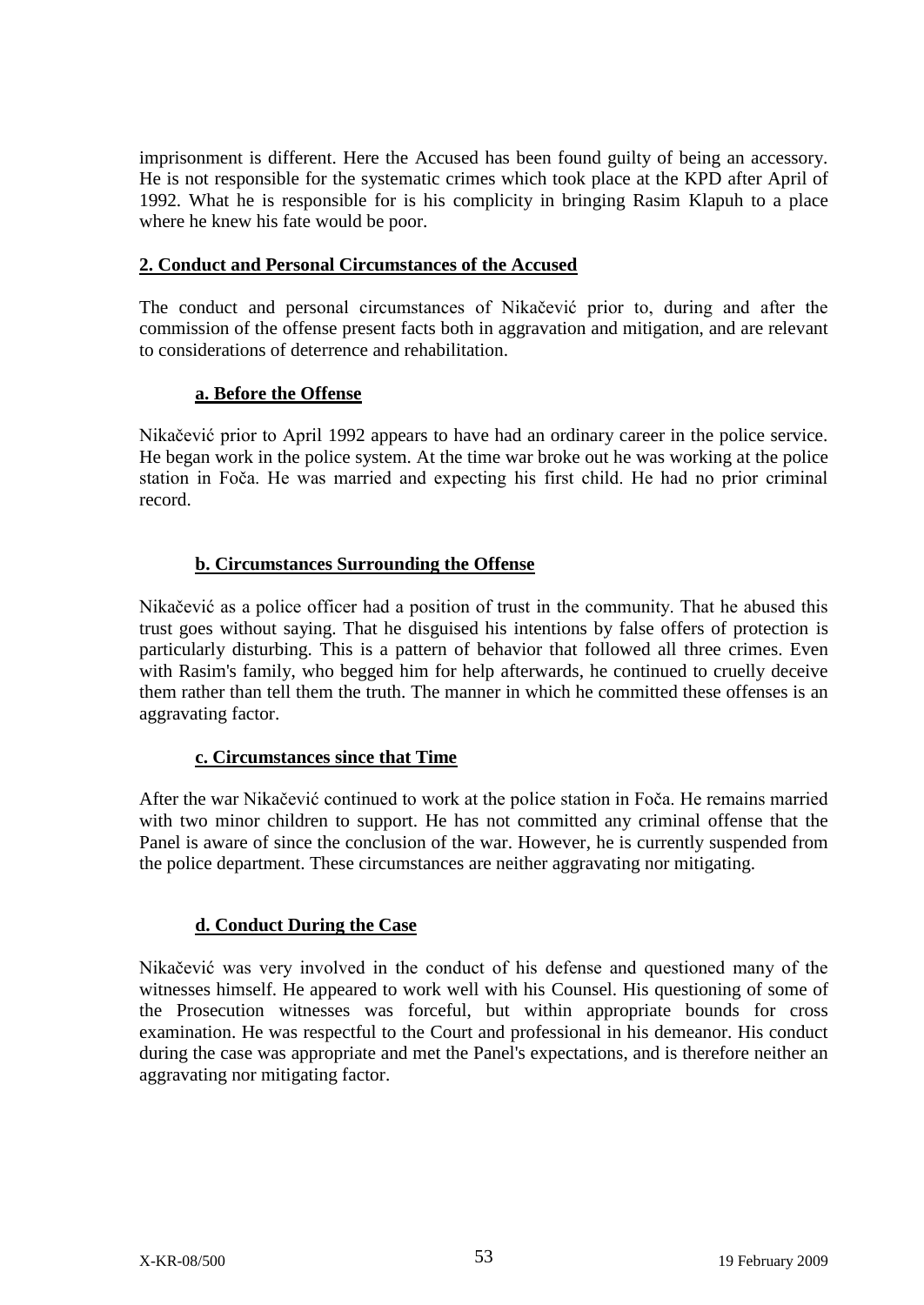## **3. Motive**

Motive in this case is not connected with intent. As reasoned above, the Accused possessed the necessary intent to commit the crimes described in the law and established in the reasoning of the Verdict. However, there is nothing in the evidence to support any assertion that Nikačević was motivated by personal hatred of any ethnic group nor that he had any particular vendettas or biases against individuals in the persecuted group that were underlying his conduct toward them. In fact, there is evidence to the contrary. This is a mitigating circumstance. While there appears no clear indication what motivated this Accused to perpetrate the offenses with which he is convicted, they do fit the picture of a controlling individual who is motivated and fueled by power. This is an aggravating factor.

### **4. Personality of the Accused**

The Panel has no evidence regarding the personality of the Accused other than that revealed by his actions in committing the crime and that which could be observed from his behavior in the courtroom, both of which have been discussed above

### **5. Statutory Reduction of Punishment**

Article 49 of the CC B-H provides with respect to reduction of punishment:

"The court may set the punishment below the limit prescribed by the law, or impose a milder type of punishment:

- a) When law provides the possibility of reducing the punishment; and
- b) When the court determines the existence of highly extenuating circumstances, which indicate that the purpose of punishment can be attained by a lesser punishment."

Of the exceptionally extenuating circumstances for the Accused, the Court also took into account his role in Foča during the war. During the widespread and systematic attack in Foča, many Muslim women were hidden on several occasions in the Accused's apartment by his mother-in-law, wife and brother-in-law with the Accused's knowledge and consent, these women thus having been saved from being taken away, raped or killed by members of the armed force or paramilitary groups of Republika Srpska.

Defense witness Hamdija Guhdija also testified that Nikačević saved him and his family while they were in Foča by bringing them food in their apartment a couple of times and asking a neighbor to lock up the building entrance so that nothing would happen to them. One night the Accused also hid the families of witness Hamdija Guhdija and Dr. Suljević at his mother-in-law's, where his pregnant wife was also staying, in order to save them from arrest or death. The witness also described the manner in which Nikačević took these two families out of Foča and to Podgorica at the time when it was impossible to cross the border; he avoided control at the roadblock, and on this occasion Nikačević was attacked.

Witness Jadran Đuderija also testified that the Accused Nikačević saved his, his sister's and mother's lives. The first time he saved them was after the Serb soldiers separated the witness and his sister from their mother and wanted to take them away, but the Accused saved them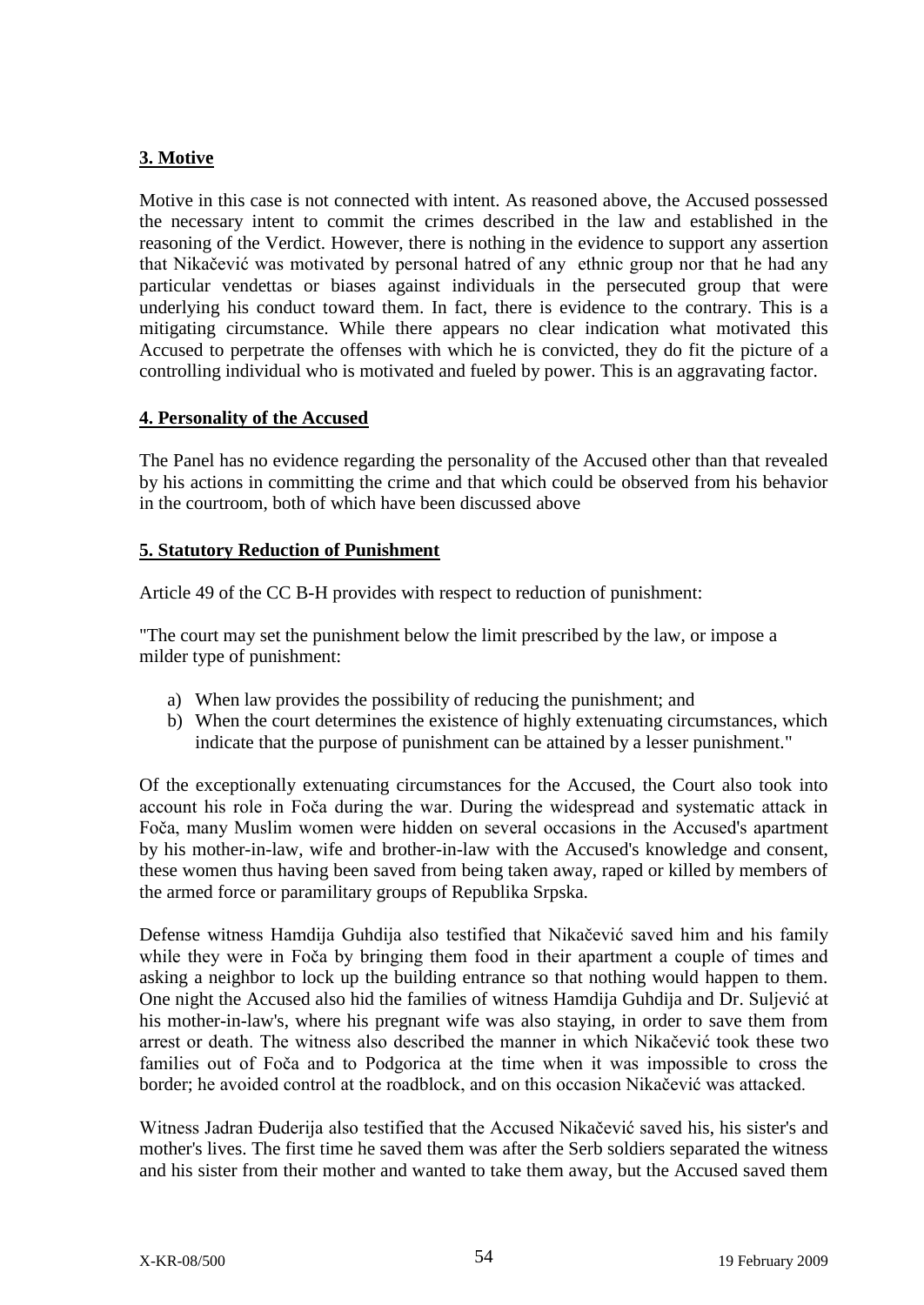and hid them in his apartment and afterward brought their mother, too. They spent 5-6 days there and his pregnant wife cooked for them. The Accused was also hiding them in his mother-in-law's house for one period, whereupon he helped them to flee to Čačak. The Accused did not ask for anything in return.

Witness Omer Bavčić, who was detained in the Foča KPD, stated in his evidence that he had known the Accused and that the Accused secured him a more favorable position in the Foča KPD compared with the other detainees'. On one occasion he was taken to be a human shield and he was the only one to stay alive. He stated that he would have definitely been dead if it had not been for the Accused Nikačević arranging protection for him.

Defense witness Smajo Hadžimusić stated in his evidence that he heard that the Accused had helped Muslims in Foča during the war.

The Court is aware that there were other witnesses the Defense could have called on this issue if permitted by the Trial Panel. The Trial Panel in the interest of efficiency decided it was not necessary to hear every witness of this nature or all members of a family that benefitted from his actions. What is necessary is the Panel recognizes that there where other witnesses that would have testified in a similar manner.

These stories are not insignificant. They are actions taken by the Accused that saved lives. While the Panel may believe that this is part of the observed behavior of the Accused and is just another aspect of his obsession with power and control, it also recognizes that these were good choices and need to be recognized as such by the Panel. All of these stories indicate significant extenuating circumstances that the Trial Panel must take into consideration in sentencing. In looking at the individual considerations as required by law, and reasoned above, it is clear that the extenuating factors outweigh the aggravating factors.

The Panel has responded to this in two significant ways. First, the Panel took this into consideration in deciding whether to impose long term imprisonment or an elevated sentence higher than the minimum of 10 years. This question was answered in favor of the Accused and the Panel decided on Ten Years. Next, the Panel looked at the extent of these mitigating circumstances and decided to again find in favor of the Accused and reduced the minimum sentence by another two years. The grateful words of the Defense witnesses were genuine and their perspective was valuable to the Panel's conclusion that highly extenuating circumstances exist that indicate that the purpose of punishment can be achieved with less than the 10 year minimum sentence set out in Article 172 (1) of the CC B-H.

## **6. Deterrence and Rehabilitation**

The length of a sentence and the time spent in jail as punishment for the crime are legitimate deterrents in most cases. They provide the offender with an opportunity to consider the effects of his actions on victims, to reflect on his past mistakes, to make amends for his criminal actions.

Considering the established state of the facts and the consequence as a result thereof, and the causal link between them, the Court pronounced the Accused guilty of the criminal offense of Crimes against Humanity in violation of Article 172(1)(e) and (g) of the CC B-H